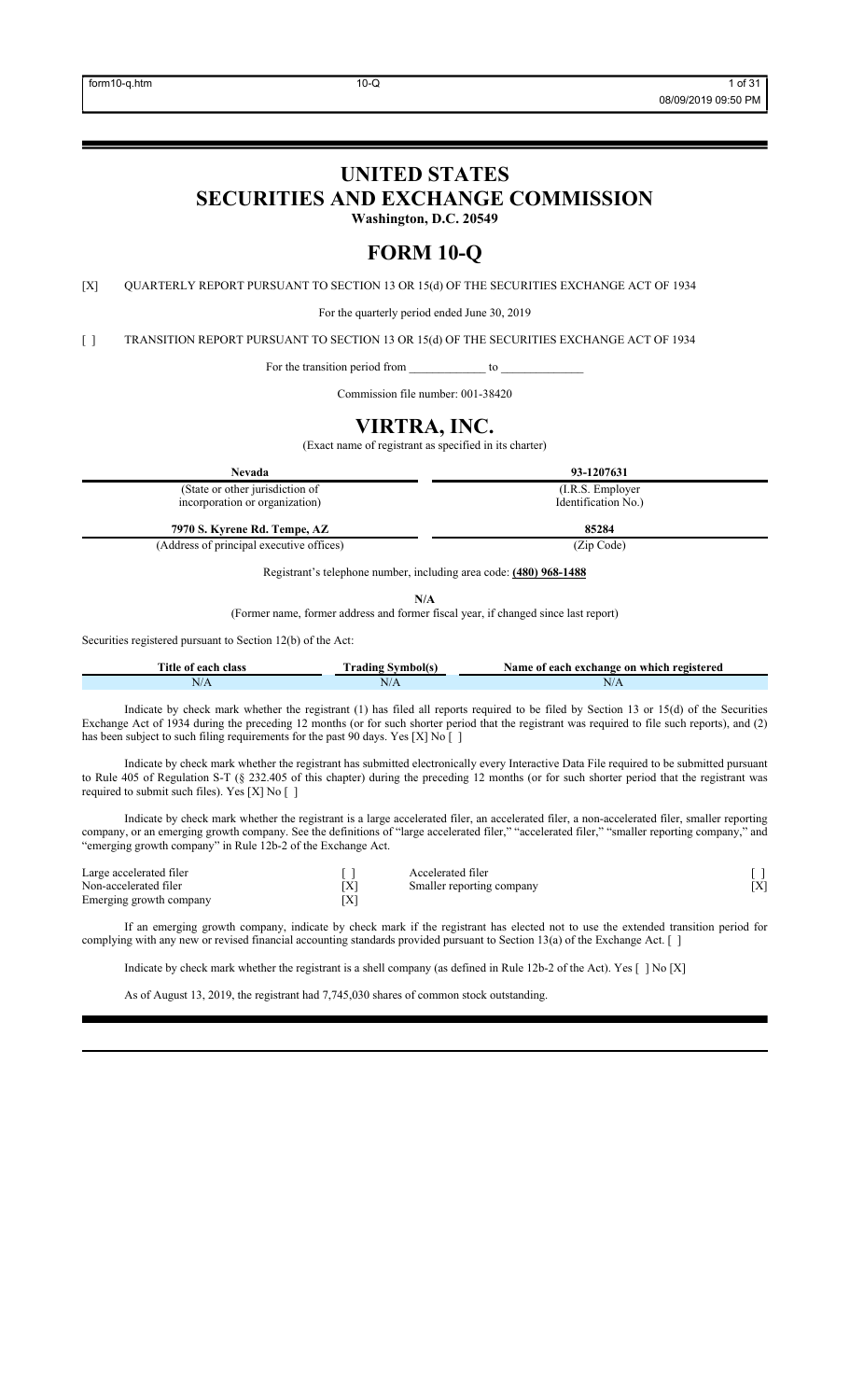#### **VIRTRA, INC. FORM 10-Q**

# **TABLE OF CONTENTS**

|               |                   |                                                                                                                                                                    | <b>PAGE</b><br>NO. |
|---------------|-------------------|--------------------------------------------------------------------------------------------------------------------------------------------------------------------|--------------------|
| <b>PART I</b> |                   | <b>FINANCIAL INFORMATION</b>                                                                                                                                       |                    |
|               |                   |                                                                                                                                                                    |                    |
|               | Item 1.           | Financial Statements (Unaudited)                                                                                                                                   | $F-1$              |
|               |                   | Condensed Balance Sheets as of June 30, 2019 and December 31, 2018<br>Condensed Statements of Operations for the Three and Six Months ended June 30, 2019 and 2018 | $F-1$<br>$F-2$     |
|               |                   | Condensed Statement of Stockholders' Equity for the Three and Six Months Ended June 30, 2019 and 2018                                                              | $F-3$              |
|               |                   | Condensed Statements of Cash Flows for the Six Months Ended June 30, 2019 and 2018                                                                                 | $F-4$              |
|               |                   | Notes to the Unaudited Condensed Financial Statements                                                                                                              | $F-5$              |
|               |                   |                                                                                                                                                                    |                    |
|               | Item 2.           | Management's Discussion and Analysis of Financial Condition and Results of Operations                                                                              | 3                  |
|               |                   |                                                                                                                                                                    |                    |
|               | Item 3.           | <b>Quantitative and Qualitative Disclosures About Market Risk</b>                                                                                                  | 8                  |
|               | Item 4.           | <b>Controls and Procedures</b>                                                                                                                                     | 8                  |
|               |                   |                                                                                                                                                                    |                    |
|               |                   | PART II OTHER INFORMATION                                                                                                                                          |                    |
|               |                   |                                                                                                                                                                    |                    |
|               | Item 1.           | <b>Legal Proceedings</b>                                                                                                                                           | 9                  |
|               |                   |                                                                                                                                                                    |                    |
|               | Item 1A.          | <b>Risk Factors</b>                                                                                                                                                | 9                  |
|               | Item 2.           | Unregistered Sales of Equity Securities and Use of Proceeds                                                                                                        | 9                  |
|               |                   |                                                                                                                                                                    |                    |
|               | Item 3.           | <b>Defaults Upon Senior Securities</b>                                                                                                                             | 9                  |
|               |                   |                                                                                                                                                                    |                    |
|               | Item 4.           | <b>Mine Safety Disclosures</b>                                                                                                                                     | 9                  |
|               |                   |                                                                                                                                                                    |                    |
|               | Item 5.           | Other Information                                                                                                                                                  | 9                  |
|               | Item 6.           | <b>Exhibits</b>                                                                                                                                                    | 10                 |
|               |                   |                                                                                                                                                                    |                    |
|               | <b>SIGNATURES</b> |                                                                                                                                                                    | 11                 |
|               |                   |                                                                                                                                                                    |                    |
|               |                   | $\overline{c}$                                                                                                                                                     |                    |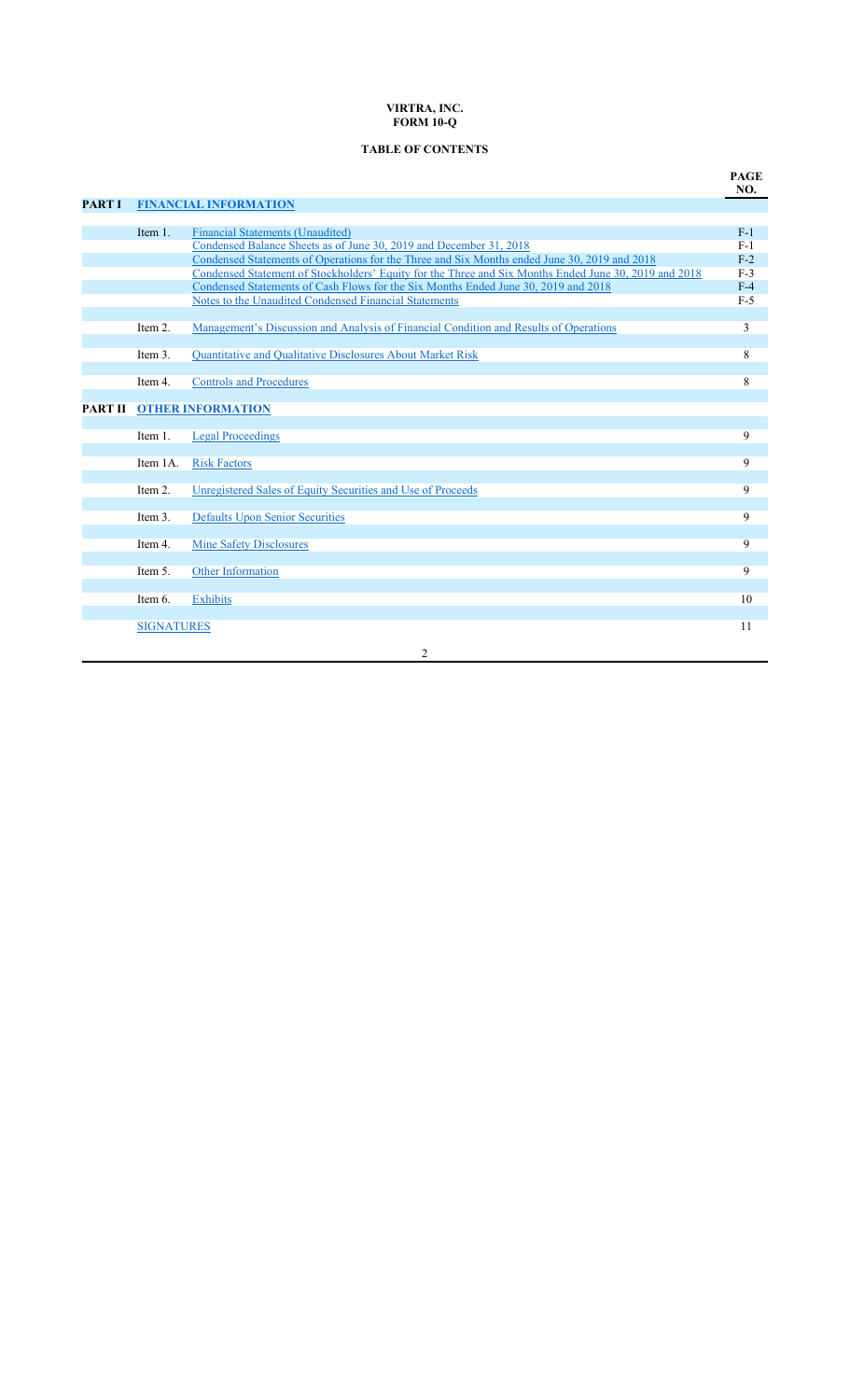#### **PART I: FINANCIAL INFORMATION ITEM 1. FINANCIAL STATEMENTS**

#### **VIRTRA, INC. CONDENSED BALANCE SHEETS**

|                                                                                                          |              | June 30, 2019<br>(Unaudited) |              | December 31, 2018      |
|----------------------------------------------------------------------------------------------------------|--------------|------------------------------|--------------|------------------------|
| <b>ASSETS</b>                                                                                            |              |                              |              |                        |
| <b>Current assets:</b>                                                                                   | $\mathbb{S}$ |                              |              |                        |
| Cash and cash equivalents<br>Certificates of deposit                                                     |              | 1,393,701<br>1,880,000       | \$           | 2,500,381<br>3,490,000 |
| Accounts receivable, net                                                                                 |              | 2,066,428                    |              | 1,302,010              |
| Interest receivable                                                                                      |              | 24,295                       |              | 21,385                 |
| That's Eatertainment note receivable, net, related party                                                 |              |                              |              | 292,138                |
| Trade note receivable, net                                                                               |              |                              |              | 96,282                 |
| Inventory, net                                                                                           |              | 2,513,878                    |              | 1,612,002              |
| Unbilled revenue                                                                                         |              | 1,044,691                    |              | 689,153                |
| Prepaid expenses and other current assets                                                                |              | 592,358                      |              | 377,520                |
| <b>Total current assets</b>                                                                              |              | 9,515,351                    |              | 10,380,871             |
|                                                                                                          |              |                              |              |                        |
| Long-term assets:<br>Property and equipment, net                                                         |              | 844,027                      |              | 678,245                |
| Operating lease right-of-use asset                                                                       |              | 1,534,225                    |              |                        |
| Intangible assets, net                                                                                   |              | 156,296                      |              |                        |
| That's Eatertainment note receivable, long-term, related party                                           |              | 292,138                      |              |                        |
| Trade note receivable, long term                                                                         |              |                              |              | 6,843                  |
| Security deposits, long-term                                                                             |              | 19.712                       |              | 339,756                |
| Other assets, long-term                                                                                  |              | 372,566                      |              | 292,298                |
| Deferred tax asset, net                                                                                  |              | 2,729,000                    |              | 2,400,000              |
| Investment in That's Eatertainment, related party                                                        |              | 1,120,000                    |              | 1,120,000              |
| <b>Total long-term assets</b>                                                                            |              | 7,067,964                    |              | 4,837,142              |
|                                                                                                          |              |                              |              |                        |
| <b>Total assets</b>                                                                                      | S            | 16,583,315                   | \$           | 15,218,013             |
| <b>LIABILITIES AND STOCKHOLDERS' EQUITY</b>                                                              |              |                              |              |                        |
| <b>Current liabilities:</b>                                                                              |              |                              |              |                        |
| Accounts payable                                                                                         | $\mathbf S$  | 814,518                      | $\mathbb{S}$ | 429,949                |
| Accrued compensation and related costs                                                                   |              | 544,249                      |              | 613,691                |
| Accrued expenses and other current liabilities                                                           |              | 399,122                      |              | 632,606                |
| Note payable, current                                                                                    |              | 11,250                       |              | 11,250                 |
| Operating lease liability, short-term                                                                    |              | 278,628                      |              |                        |
| Deferred revenue, short-term                                                                             |              | 2,687,110                    |              | 1,924,307              |
| <b>Total current liabilities</b>                                                                         |              | 4,734,877                    |              | 3,611,803              |
|                                                                                                          |              |                              |              |                        |
| Long-term liabilities:                                                                                   |              |                              |              |                        |
| Deferred revenue, long-term                                                                              |              | 1,188,196                    |              | 962,356                |
| Deferred rent liability                                                                                  |              |                              |              | 46,523                 |
| Operating lease liability, long-term                                                                     |              | 1,326,464                    |              |                        |
| <b>Total long-term liabilities</b>                                                                       |              | 2,514,660                    |              | 1,008,879              |
|                                                                                                          |              |                              |              |                        |
| <b>Total liabilities</b>                                                                                 |              | 7,249,537                    |              | 4,620,682              |
| Commitments and contingencies (See Note 10)                                                              |              |                              |              |                        |
| Stockholders' equity:                                                                                    |              |                              |              |                        |
| Preferred stock \$0.0001 par value; 2,500,000 authorized; no shares issued or<br>outstanding             |              |                              |              |                        |
| Common stock \$0.0001 par value; 50,000,000 shares authorized; 7,739,255 shares                          |              |                              |              |                        |
| issued and outstanding as of June 30, 2019 and 7,827,651 issued and 7,816,944                            |              |                              |              |                        |
| shares outstanding as of December 31, 2018                                                               |              | 774                          |              | 783                    |
| Class A common stock \$0.0001 par value; 2,500,000 shares authorized; no shares                          |              |                              |              |                        |
| issued or outstanding<br>Class B common stock \$0.0001 par value; 7,500,000 shares authorized; no shares |              |                              |              |                        |
| issued or outstanding                                                                                    |              |                              |              |                        |
| Treasury stock at cost; nil shares outstanding as of June 30, 2019 and 10,707 shares                     |              |                              |              |                        |
| outstanding as of December 31, 2018                                                                      |              |                              |              | (37,308)               |
| Additional paid-in capital                                                                               |              | 13,918,615                   |              | 14,272,834             |
| Accumulated deficit                                                                                      |              | (4, 585, 611)                |              | (3,638,978)            |
| Total stockholders' equity                                                                               |              | 9,333,778                    |              | 10,597,331             |
| Total liabilities and stockholders' equity                                                               |              |                              |              |                        |
|                                                                                                          | \$           | 16,583,315                   | \$           | 15,218,013             |

See accompanying notes to unaudited condensed financial statements.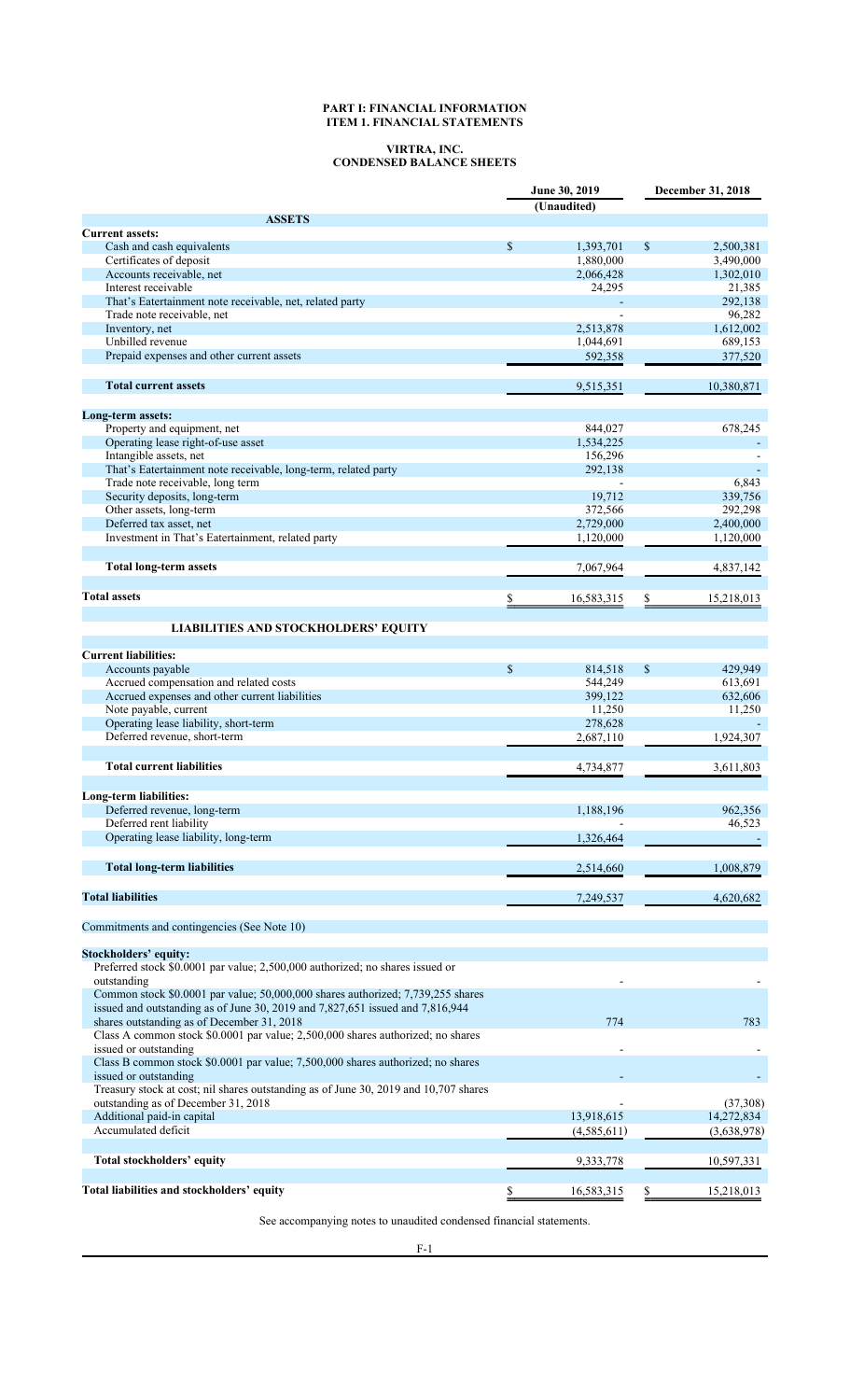#### **VIRTRA, INC. CONDENSED STATEMENTS OF OPERATIONS (Unaudited)**

|                                                 | <b>Three Months Ended</b> |               |                 |               | <b>Six Months Ended</b> |               |                 |               |
|-------------------------------------------------|---------------------------|---------------|-----------------|---------------|-------------------------|---------------|-----------------|---------------|
|                                                 |                           | June 30, 2019 |                 | June 30, 2018 |                         | June 30, 2019 |                 | June 30, 2018 |
| <b>Revenues:</b>                                |                           |               |                 |               |                         |               |                 |               |
| Net sales                                       | \$                        | 3,002,381     | \$              | 8,278,579     | \$                      | 6,014,082     | \$              | 11,521,402    |
| That's Eatertainment royalties/licensing fees,  |                           |               |                 |               |                         |               |                 |               |
| related party                                   |                           | 32,795        |                 | 427,433       |                         | 72,432        |                 | 473,401       |
| Other royalties/licensing fees                  |                           | 19,137        |                 | 2,180         |                         | 19,137        |                 | 2,180         |
| Total revenue                                   |                           | 3,054,313     |                 | 8,708,192     |                         | 6,105,651     |                 | 11,996,983    |
| Cost of sales                                   |                           | 1,539,267     |                 | 2,964,997     |                         | 2,790,136     |                 | 3,991,152     |
| Gross profit                                    |                           | 1,515,046     |                 | 5,743,195     |                         | 3,315,515     |                 | 8,005,831     |
| <b>Operating expenses:</b>                      |                           |               |                 |               |                         |               |                 |               |
| General and administrative                      |                           | 2,044,860     |                 | 2,480,851     |                         | 3,946,791     |                 | 4,534,156     |
| Research and development                        |                           | 353,665       |                 | 305,738       |                         | 709,306       |                 | 673,282       |
| Net operating expense                           |                           | 2,398,525     |                 | 2,786,589     |                         | 4,656,097     |                 | 5,207,438     |
| (Loss) income from operations                   |                           | (883, 479)    |                 | 2,956,606     |                         | (1,340,582)   |                 | 2,798,393     |
| Other income (expense)                          |                           |               |                 |               |                         |               |                 |               |
| Other income                                    |                           | 33,449        |                 | 22,177        |                         | 75,732        |                 | 65,475        |
| Other expense                                   |                           | (949)         |                 | (905)         |                         | (6,031)       |                 | (971)         |
| Net other income                                |                           | 32,500        |                 | 21,272        |                         | 69,701        |                 | 64,504        |
| (Loss) income before provision for income taxes |                           | (850,979)     |                 | 2,977,878     |                         | (1,270,881)   |                 | 2,862,897     |
| (Benefit) provision for income taxes            |                           | (217, 248)    |                 | 864,941       |                         | (324, 248)    |                 | 835,747       |
| Net (loss) income                               | \$                        | (633, 731)    | \$              | 2,112,937     | \$                      | (946, 633)    | \$              | 2,027,150     |
| Net (loss) income per common share:             |                           |               |                 |               |                         |               |                 |               |
| Basic                                           | \$                        | (0.08)        | \$              | 0.27          | \$                      | (0.12)        | \$              | 0.26          |
| Diluted                                         | $\overline{\$}$           | (0.08)        | $\overline{\$}$ | 0.26          | $\overline{\mathbb{S}}$ | (0.12)        | $\overline{\$}$ | 0.25          |
| Weighted average shares outstanding:            |                           |               |                 |               |                         |               |                 |               |
| Basic                                           |                           | 7,735,303     |                 | 7,907,390     |                         | 7,750,370     |                 | 7,905,849     |
| Diluted                                         |                           |               |                 | 8,255,299     |                         |               |                 |               |
|                                                 |                           | 7,735,303     |                 |               |                         | 7,750,370     |                 | 8,251,640     |

See accompanying notes to unaudited condensed financial statements.

$$
F-2
$$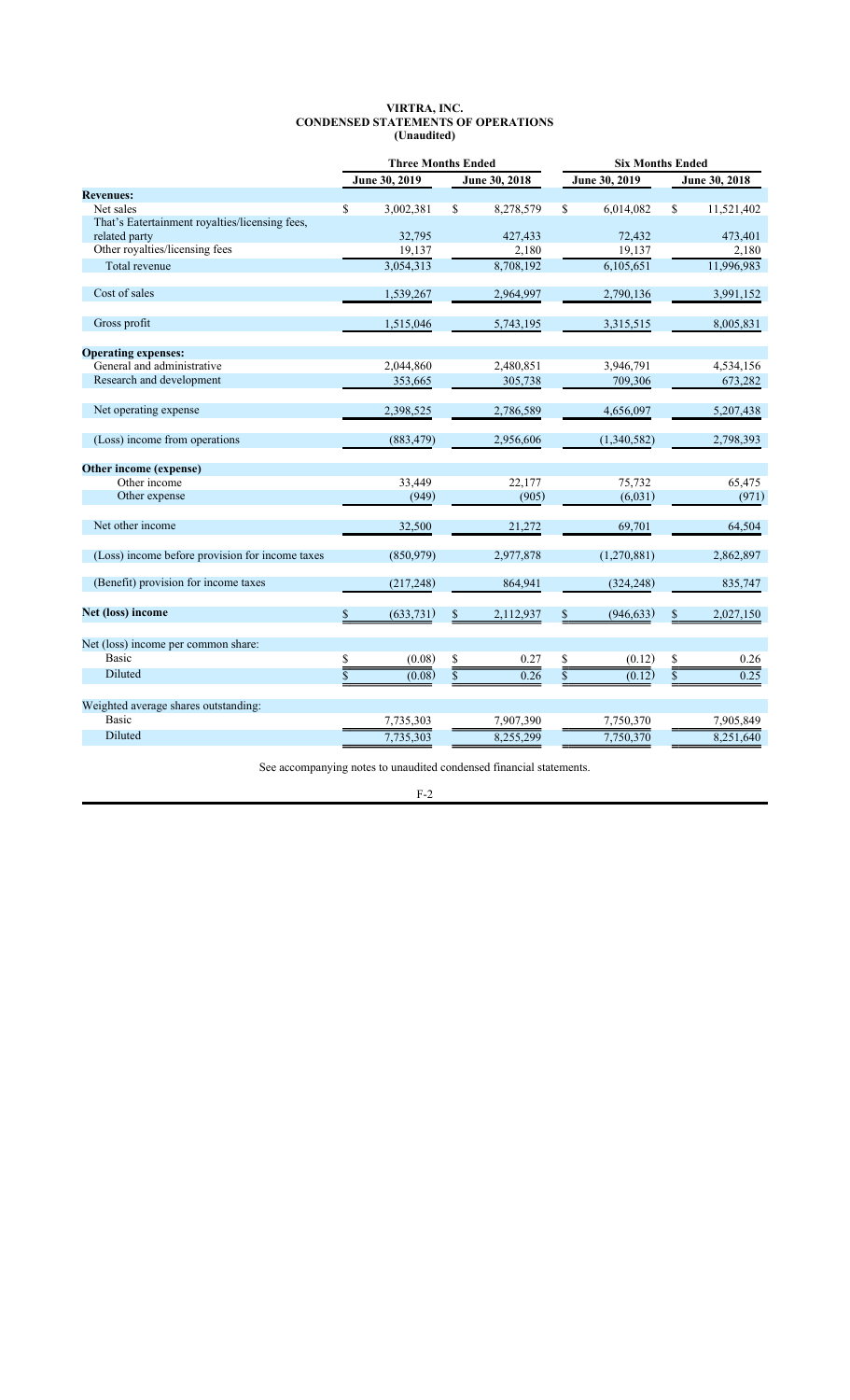#### **VIRTRA, INC. CONDENSED STATEMENTS OF CHANGES IN STOCKHOLDERS' EQUITY (Unaudited)**

|                                                |               |                                        |                     |               |                | For the Three Months Ended June 30, 2019 |                         |                                        |                                          |  |  |  |  |
|------------------------------------------------|---------------|----------------------------------------|---------------------|---------------|----------------|------------------------------------------|-------------------------|----------------------------------------|------------------------------------------|--|--|--|--|
|                                                |               | <b>Preferred Stock</b>                 | <b>Common Stock</b> |               |                | <b>Additional</b>                        |                         |                                        |                                          |  |  |  |  |
|                                                | <b>Shares</b> | Amount                                 | <b>Shares</b>       |               | Amount         | Paid-In<br>Capital                       | <b>Stock</b>            | <b>Treasury Accumulated</b><br>Deficit | Total                                    |  |  |  |  |
| Balance at March 31, 2019<br>Treasury stock    |               | \$                                     | 7,748,705           | $\mathcal{S}$ | 775            | \$13,974,692 \$                          | (57,362)                | - \$                                   | $(3,951,880)$ \$10,023,587<br>(57, 362)  |  |  |  |  |
| Treasury stock cancelled                       |               |                                        | (14, 450)           |               | (2)            | (57,360)                                 | 57,362                  |                                        |                                          |  |  |  |  |
| Stock options exercised                        |               | $\overline{a}$                         | 5,000               |               | 1              | 5,650                                    | $\overline{a}$          | $\overline{a}$                         | 5,651                                    |  |  |  |  |
| Stock options repurchased                      |               | L.                                     |                     |               | L,             | (4,367)                                  |                         | $\Box$                                 | (4,367)                                  |  |  |  |  |
| Net loss                                       |               |                                        |                     |               |                |                                          |                         | (633, 731)                             | (633, 731)                               |  |  |  |  |
| Balance at June 30, 2019                       |               | \$                                     | 7,739,255           | \$            | 774            | \$13,918,615                             | $\mathcal{S}$<br>$\Box$ | $\mathbf{s}$<br>(4,585,611)            | \$9,333,778                              |  |  |  |  |
|                                                |               | For the Six Months Ended June 30, 2019 |                     |               |                |                                          |                         |                                        |                                          |  |  |  |  |
|                                                |               | <b>Preferred Stock</b>                 | <b>Common Stock</b> |               |                | <b>Additional</b>                        |                         |                                        |                                          |  |  |  |  |
|                                                | <b>Shares</b> | Amount                                 | <b>Shares</b>       |               | Amount         | Paid-In<br>Capital                       | <b>Stock</b>            | <b>Treasury Accumulated</b><br>Deficit | Total                                    |  |  |  |  |
|                                                |               |                                        |                     |               |                |                                          |                         |                                        |                                          |  |  |  |  |
| Balance at December 31, 2018<br>Treasury stock |               | \$<br>$\overline{a}$                   | 7,827,651           | $\mathcal{S}$ | 783<br>÷,      | $$14,272,834 \$$ (37,308) \\$            | (318, 204)              | $\blacksquare$                         | $(3,638,978)$ \$10,597,331<br>(318, 204) |  |  |  |  |
| Treasury stock cancelled                       |               |                                        | (93, 396)           |               | (10)           | (355, 502)                               | 355,512                 |                                        |                                          |  |  |  |  |
| Stock options exercised                        |               | $\overline{\phantom{a}}$               | 5,000               |               | $\mathbf{1}$   | 5,650                                    | $\overline{a}$          | $\blacksquare$                         | 5,651                                    |  |  |  |  |
| Stock options repurchased                      |               |                                        |                     |               | L,             | (4,367)                                  |                         | ä,                                     | (4,367)                                  |  |  |  |  |
| Net loss                                       |               |                                        |                     |               |                |                                          | $\sim$                  | (946, 633)                             | (946, 633)                               |  |  |  |  |
| Balance at June 30, 2019                       |               | \$                                     | 7,739,255           | \$.           | 774            | \$13,918,615                             | \$                      | $\mathbf{\hat{S}}$<br>(4, 585, 611)    | $\mathcal{S}$<br>9.333.778               |  |  |  |  |
|                                                |               |                                        |                     |               |                | For the Three Months Ended June 30, 2018 |                         |                                        |                                          |  |  |  |  |
|                                                |               | <b>Preferred Stock</b>                 | <b>Common Stock</b> |               |                | <b>Additional</b><br>Paid-In             |                         | <b>Treasury Accumulated</b>            |                                          |  |  |  |  |
|                                                | <b>Shares</b> | Amount                                 | <b>Shares</b>       |               | Amount         | Capital                                  | <b>Stock</b>            | <b>Deficit</b>                         | <b>Total</b>                             |  |  |  |  |
| Balance at March 31, 2018                      |               | $\mathcal{S}$                          | 7,927,774           | <sup>\$</sup> | 793            | $$14,954,563$ $$(112,109)$ \$            |                         |                                        | $(4,542,857)$ \$10,300,390               |  |  |  |  |
| Stock options exercised                        |               |                                        | 7,500               |               | $\mathbf{1}$   | 10,499                                   |                         |                                        | 10,500                                   |  |  |  |  |
| Stock options repurchased                      |               |                                        |                     |               | L.             | (32,000)                                 |                         |                                        | (32,000)                                 |  |  |  |  |
| Stock based compensation                       |               |                                        |                     |               |                | 4,860                                    | $\blacksquare$          |                                        | 4,860                                    |  |  |  |  |
| Net income                                     |               |                                        |                     |               |                |                                          | $\Box$                  | 2,112,937                              | 2,112,937                                |  |  |  |  |
| Balance at June 30, 2018                       |               | \$                                     | 7,935,274           |               | 794            | \$14,937,922                             | \$(112,109)             | (2,429,920)                            | \$12,396,687                             |  |  |  |  |
|                                                |               |                                        |                     |               |                | For the Six Months Ended June 30, 2018   |                         |                                        |                                          |  |  |  |  |
|                                                |               | <b>Preferred Stock</b>                 | <b>Common Stock</b> |               |                | <b>Additional</b>                        |                         |                                        |                                          |  |  |  |  |
|                                                |               |                                        |                     |               |                | Paid-In                                  |                         | <b>Treasury Accumulated</b>            |                                          |  |  |  |  |
|                                                | <b>Shares</b> | Amount                                 | <b>Shares</b>       |               | Amount         | Capital                                  | <b>Stock</b>            | Deficit                                | <b>Total</b>                             |  |  |  |  |
| Balance at December 31, 2017                   |               | <sup>\$</sup>                          | 7,927,774           | <sup>\$</sup> | 793            | $$14,954,563$ $$(112,109)$ \$            |                         |                                        | $(4,457,070)$ \$10,386,177               |  |  |  |  |
| Stock options exercised                        |               |                                        | 7,500               |               | $\mathbf{1}$   | 10,499                                   |                         |                                        | 10,500                                   |  |  |  |  |
| Stock options repurchased                      |               |                                        |                     |               | $\overline{a}$ | (32,000)                                 |                         |                                        | (32,000)                                 |  |  |  |  |
| Stock based compensation                       |               |                                        |                     |               | $\overline{a}$ | 4,860                                    | $\blacksquare$          | L.                                     | 4,860                                    |  |  |  |  |
| Net income                                     |               |                                        |                     |               |                |                                          |                         | 2,027,150                              | 2,027,150                                |  |  |  |  |
| Balance at June 30, 2018                       |               | \$                                     | 7,935,274           | \$            | 794            | \$14,937,922                             | \$(112,109)             | (2,429,920)                            | \$12,396,687                             |  |  |  |  |

See accompanying notes to unaudited condensed financial statements.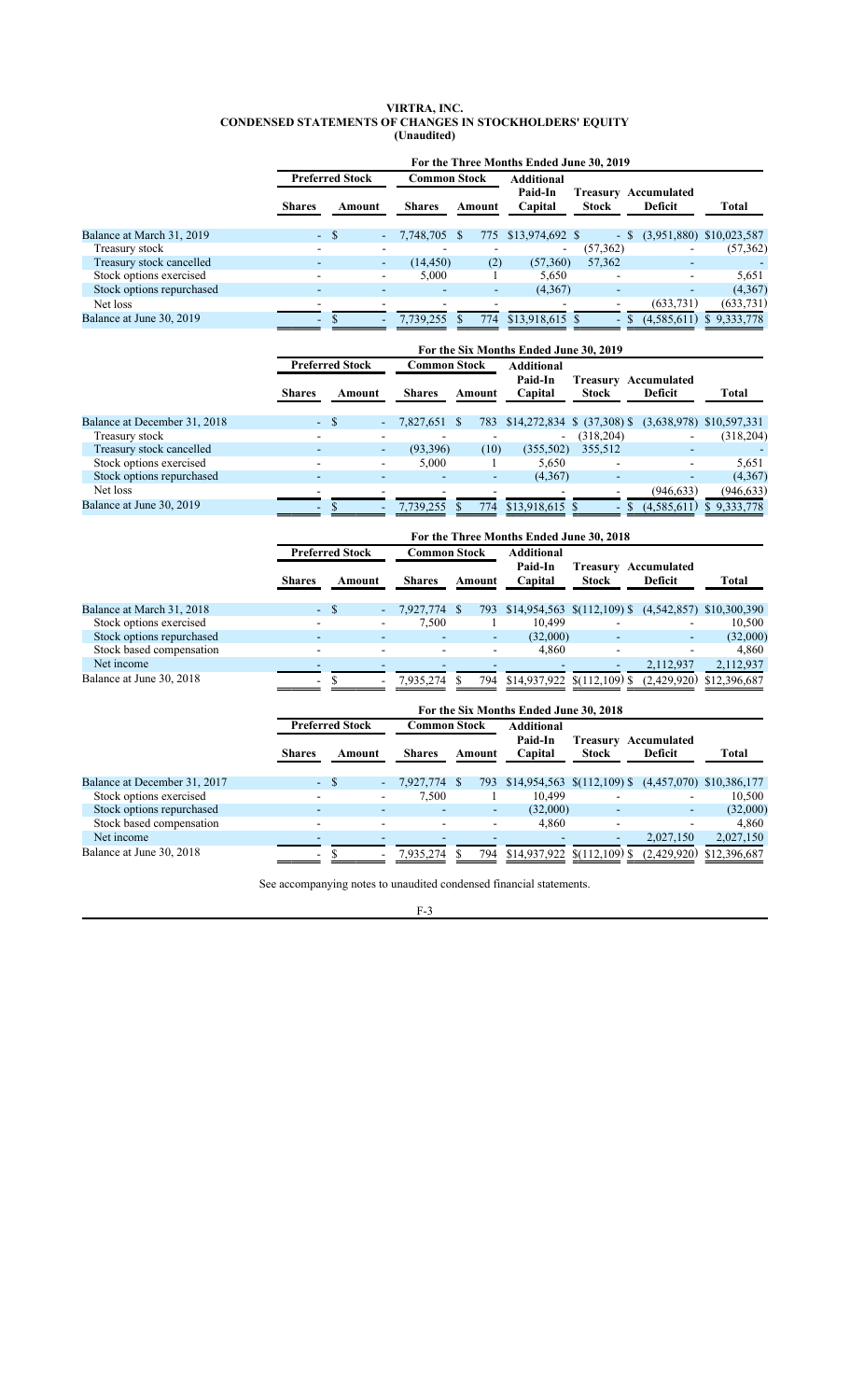#### **VIRTRA, INC. CONDENSED STATEMENTS OF CASH FLOWS (Unaudited)**

|                                                                                     | <b>Six Months Ended</b> |                 |
|-------------------------------------------------------------------------------------|-------------------------|-----------------|
|                                                                                     | June 30, 2019           | June 30, 2018   |
|                                                                                     |                         |                 |
| Cash flows from operating activities:                                               |                         |                 |
| Net (loss) income                                                                   | \$<br>(946, 633)        | \$<br>2,027,150 |
| Adjustments to reconcile net income (loss) to net cash provided (used) by operating |                         |                 |
| activities:                                                                         |                         |                 |
| Depreciation and amortization                                                       | 285,844                 | 143,206         |
| Deferred taxes                                                                      | (329,000)               | 824,182         |
| Impairment of Investment in That's Eatertainment, related party                     |                         | 134,140         |
| Stock compensation                                                                  |                         | 4,860           |
| Reserve for note receivable                                                         | 102,474                 |                 |
| Changes in operating assets and liabilities:                                        |                         |                 |
| Accounts receivable, net                                                            | (764, 418)              | (3,412,430)     |
| Trade note receivable, net                                                          | 651                     |                 |
| Interest receivable                                                                 | (2,910)                 |                 |
| Inventory                                                                           | (901, 876)              | (80,650)        |
| Unbilled revenue                                                                    | (355, 538)              | 922,730         |
| Prepaid expenses and other current assets                                           | (214, 838)              | (141, 378)      |
| Other assets                                                                        | (80, 268)               |                 |
| Security deposits, long-term                                                        | 320,044                 |                 |
| Accounts payable and other accrued expenses                                         | 81,643                  | 787,124         |
| Payments on operating lease liability                                               | (116, 288)              |                 |
| Deferred revenue                                                                    | 988,643                 | (1,081,018)     |
|                                                                                     |                         |                 |
| Net cash (used in) provided by operating activities                                 | (1,932,470)             | 127,916         |
|                                                                                     |                         |                 |
| Cash flows from investing activities:                                               |                         |                 |
| Purchase of certificates of deposit                                                 | (1,880,000)             |                 |
| Redemption of certificates of deposit                                               | 3,490,000               |                 |
| Purchase of intangible asset                                                        | (160,000)               |                 |
| Purchase of property and equipment                                                  |                         |                 |
|                                                                                     | (309, 921)              | (287,773)       |
| Proceeds from sale of property and equipment                                        | 2,631                   |                 |
|                                                                                     |                         |                 |
| Net cash provided by (used in) investing activities                                 | 1,142,710               | (287,773)       |
|                                                                                     |                         |                 |
| Cash flows from financing activities:                                               |                         |                 |
| Repurchase of stock options                                                         | (4,367)                 | (32,000)        |
| Stock options exercised                                                             | 5,651                   | 10,500          |
| Purchase of treasury stock                                                          | (318,204)               |                 |
|                                                                                     |                         |                 |
| Net cash used in financing activities                                               | (316,920)               | (21,500)        |
|                                                                                     |                         |                 |
| Net decrease in cash                                                                | (1,106,680)             | (181, 357)      |
| Cash, beginning of period                                                           | 2,500,381               | 5,080,445       |
|                                                                                     |                         |                 |
|                                                                                     |                         |                 |
| Cash, end of period                                                                 | \$<br>1,393,701         | \$<br>4,899,088 |
|                                                                                     |                         |                 |
| Supplemental disclosure of cash flow information:                                   |                         |                 |
| Cash paid:                                                                          |                         |                 |
| Taxes                                                                               | \$<br>4,752             | \$<br>96,574    |
|                                                                                     |                         |                 |
| Supplemental disclosure of non-cash investing and financing activities:             |                         |                 |
|                                                                                     |                         |                 |
| Conversion of accounts to note receivable                                           |                         | 693,044         |
| Conversion of That's Eatertainment note receivable to long term, related party      | 292,138                 |                 |
|                                                                                     |                         |                 |
|                                                                                     |                         |                 |

See accompanying notes to unaudited condensed financial statements.

F-4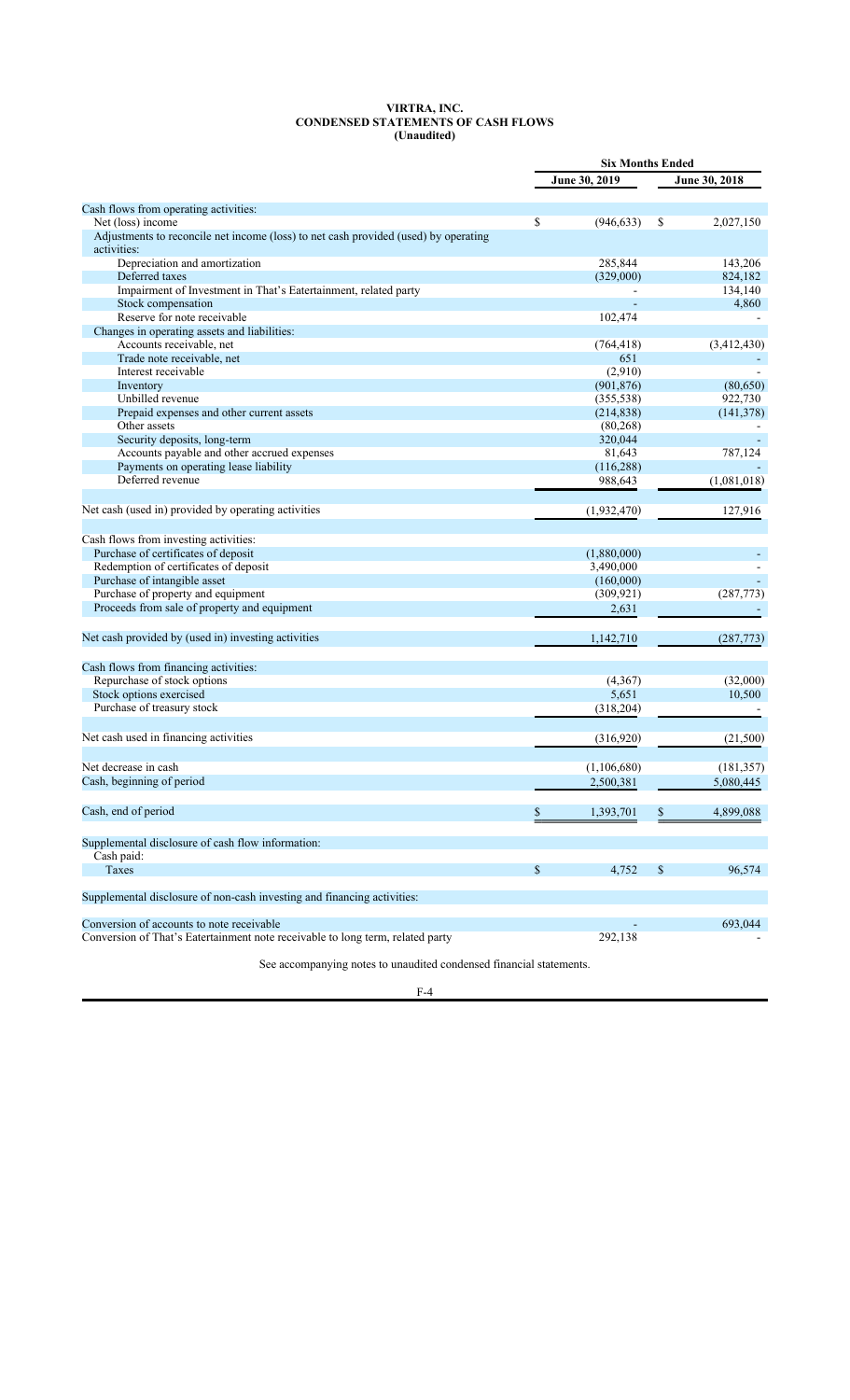#### **VIRTRA, INC. NOTES TO CONDENSED FINANCIAL STATEMENTS (Unaudited)**

#### **Note 1. Organization and Significant Accounting Policies**

## *Organization and Business Operations*

VirTra, Inc. (the "Company," "VirTra," "we," "us" or "our"), located in Tempe, Arizona, is a global provider of judgmental use of force training simulators, firearms training simulators and driving simulators for the law enforcement, military, educational and commercial markets. The Company's patented technologies, software, and scenarios provide intense training for de-escalation, judgmental use-of-force, marksmanship and related training that mimics real-world situations. VirTra's mission is to save and improve lives worldwide through practical and highly-effective virtual reality and simulator technology. The Company sells its products worldwide through a direct sales force and international distribution partners. The original business started in 1993 as Ferris Productions, Inc. In September 2001, Ferris Productions, Inc. merged with GameCom, Inc. to ultimately become VirTra, Inc., a Nevada corporation.

Effective March 2, 2018, the Company effected a 1-for-2 reverse stock split of its issued and outstanding common stock (the "Reverse Stock Split"). All references to shares of the Company's common stock in this report refer to the number of shares of common stock after giving effect to the Reverse Stock Split.

#### *Basis of Presentation*

The condensed financial statements included herein have been prepared by us without audit pursuant to the rules and regulations of the Securities and Exchange Commission ("SEC") and should be read in conjunction with our audited financial statements for the year ended December 31, 2018. Certain information and footnote disclosures normally included in financial statements prepared in accordance with accounting principles generally accepted in the United States of America ("GAAP") have been condensed or omitted as permitted by the SEC, although we believe the disclosures that are made are adequate to make the information presented herein not misleading.

The accompanying condensed financial statements reflect, in our opinion, all normal recurring adjustments necessary to present fairly our financial position at June 30, 2019 and the results of our operations and cash flows for the periods presented. We derived the December 31, 2018 condensed balance sheet data from audited financial statements; however, we did not include all disclosures required by GAAP.

Interim results are subject to seasonal variations, and the results of operations for the three and six months ended June 30, 2019 are not necessarily indicative of the results to be expected for the full year.

#### *Use of Estimates*

The preparation of financial statements in conformity with GAAP requires management to make estimates that affect the reported amounts of assets and liabilities and disclosure of contingent assets and liabilities as of the date of the financial statements and the reported amounts of revenues and expenses during the reporting period. Actual results could differ significantly from those estimates. Significant accounting estimates in these financial statements include valuation assumptions for share-based payments, allowance for doubtful accounts and notes receivable, inventory reserves, accrual for warranty reserves, the carrying value of long-lived assets and intangible assets, income tax valuation allowances, the carrying value of cost basis investments, and the allocation of the transaction price to the performance obligations in our contracts with customers.

## *Reclassifications*

Certain reclassifications have been made to the 2018 financial statements to conform to the 2019 financial statement presentation. These reclassifications had no effect on net earnings or cash flows as previously reported.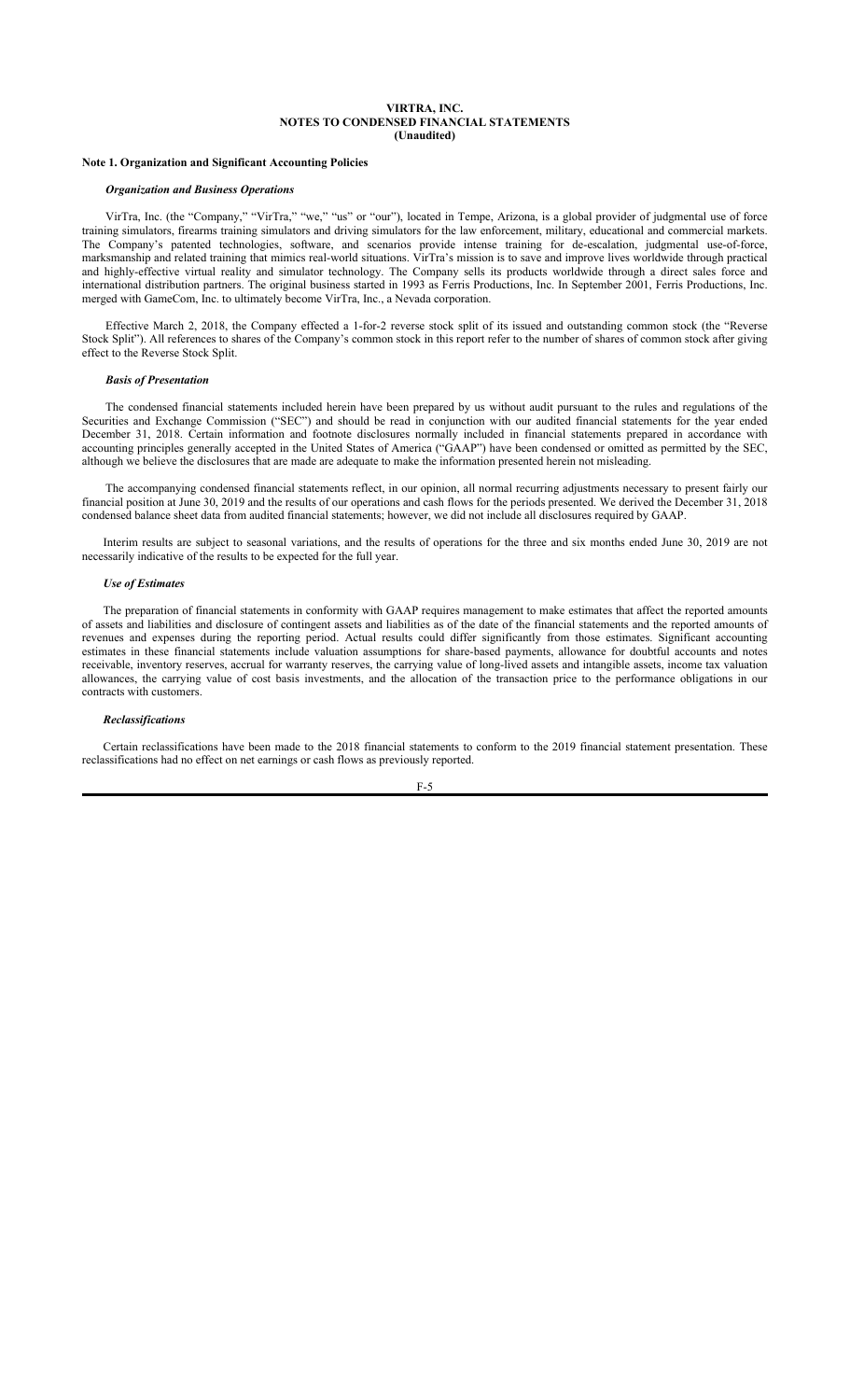#### *Revenue Recognition*

The Company adopted Accounting Standards Codification ("ASC") 606, Revenue from Contracts with Customer (Topic 606) ("ASC 606") on January 1, 2018 and the Company elected to use the modified retrospective transition method which requires application of ASC 606 to uncompleted contracts at the date of adoption. The adoption of ASC 606 did not have a material impact on the financial statements.

Under ASC 606, the Company must identify the contract with a customer, identify the performance obligations in the contract, determine the transaction price, allocate the transaction price to the performance obligations in the contract, and recognize revenue when (or as) the Company satisfies a performance obligation. Significant judgment is necessary when making these determinations.

The Company's primary sources of revenue are derived from simulator and accessories sales, training and installation, the sale of customizable software and the sale of extended service-type warranties. Sales discounts are presented in the financial statements as reductions in determining net revenues. Credit sales are recorded as current assets (accounts receivable). Prepaid deposits received at the time of sale and extended warranties purchased are recorded as current and long-term liabilities (deferred revenue) until earned. The following briefly summarizes the nature of our performance obligations and method of revenue recognition:

| Performance Obligation                                             | Method of Recognition                                                                                        |
|--------------------------------------------------------------------|--------------------------------------------------------------------------------------------------------------|
| Simulator and accessories                                          | Upon transfer of control                                                                                     |
| Installation and training                                          | Upon completion or over the period of services being rendered                                                |
| Extended service-type warranty                                     | Deferred and recognized over the life of the extended warranty                                               |
| Customized software and content                                    | Upon transfer of control or over the period services are performed<br>depending on the terms of the contract |
| Sales-based royalty exchanged for license of intellectual property | Recognized as the performance obligation is satisfied over time – which is<br>as the sales occur.            |

The Company recognizes revenue upon transfer of control or upon completion of the services for the simulator and accessories; for the installation and training and customized software performance obligations as the customer has the right and ability to direct the use of these products and services and the customer obtains substantially all of the remaining benefit from these products and services at that time. Revenue from certain customized content contracts may be recognized over the period the services are performed based on the terms of the contract. For the sales-based royalty exchanged for license of intellectual property, the Company recognized revenue as the sales occur over time.

The Company recognizes revenue on a straight-line basis over the period of services being rendered for the extended service-type warranties as these warranties represent a performance obligation to "stand ready to perform" over the duration of the warranties. As such, the warranty service is performed continuously over the warranty period.

Each contract states the transaction price. The contracts do not include variable consideration, significant financing components or noncash consideration. The Company has elected to exclude sales and similar taxes from the measurement of the transaction price. The contract's transaction price is allocated to the performance obligations based upon their stand-alone selling prices. Discounts to the stand-alone selling prices, if any, are allocated proportionately to each performance obligation.

#### *Disaggregation of Revenue*

Under ASC 606, disaggregated revenue from contracts with customers depicts the nature, amount, timing, and uncertainty of revenue and cash flows affected by economic factors. The Company has evaluated revenues recognized and the following table illustrates the disaggregation disclosure by customer's location and performance obligation.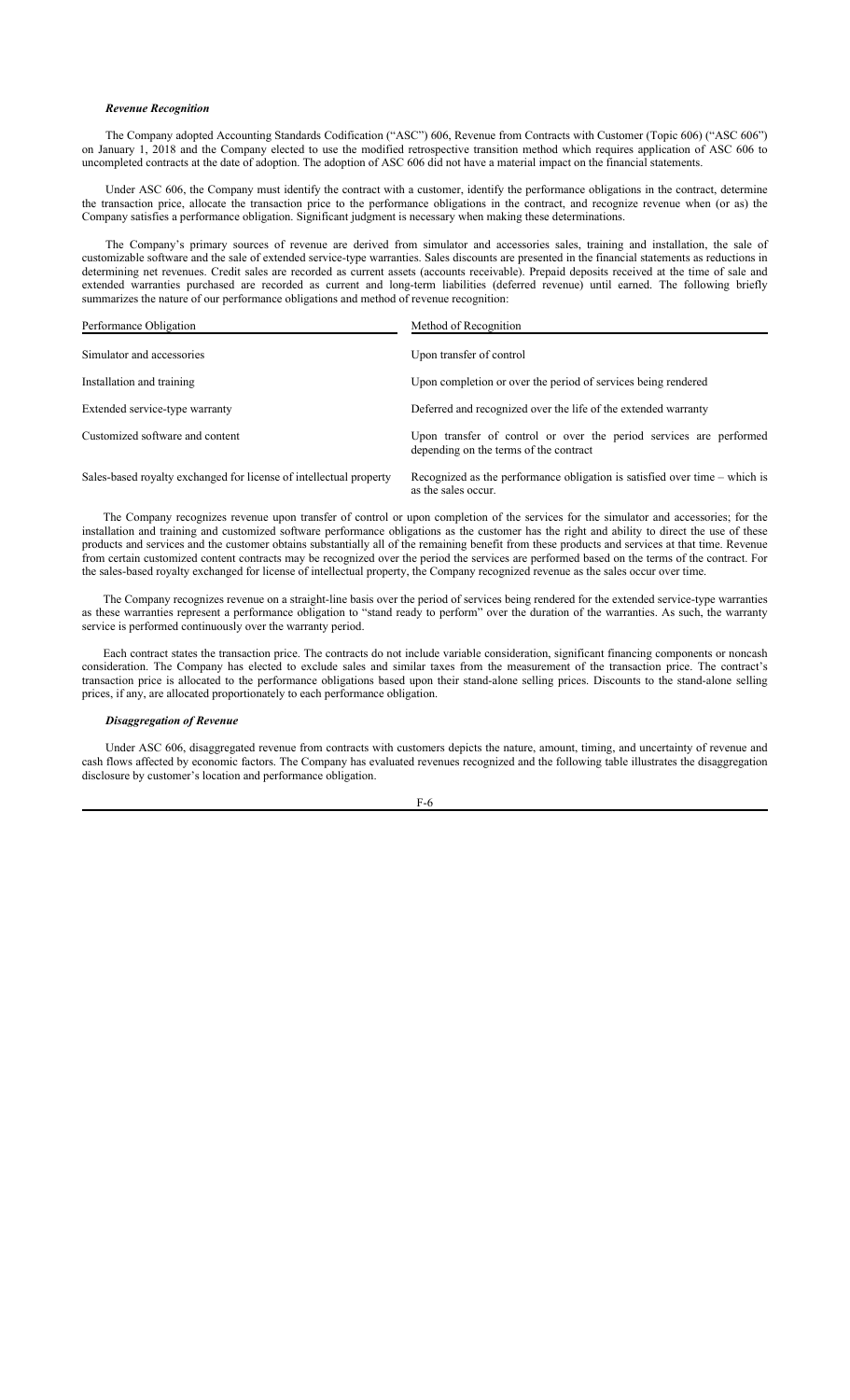|                                  | Three Months Ended |                  |             |             |               |              |  |  |
|----------------------------------|--------------------|------------------|-------------|-------------|---------------|--------------|--|--|
|                                  |                    | June 30, 2019    |             |             | June 30, 2018 |              |  |  |
|                                  | Domestic           | International    | Total       | Domestic    | International | Total        |  |  |
| Simulators and accessories       | \$1,550,317        | 132,098<br>\$.   | \$1,682,415 | \$6,950,268 | \$<br>399,473 | \$7,349,741  |  |  |
| Extended service-type warranties | 498,194            | 50,437           | 548,631     | 481,451     | 52,700        | 534,151      |  |  |
| Customized software & content    | 484,421            |                  | 484,421     | 274,497     |               | 274,497      |  |  |
| Installation and training        | 276,414            | 10,500           | 286,914     | 87,894      | 32,296        | 120,190      |  |  |
| Licensing and royalties          | 51,932             |                  | 51,932      | 429,613     |               | 429,613      |  |  |
| <b>Total Revenue</b>             | \$2,861,278        | 193,035          | \$3,054,313 | \$8,223,723 | 484,469       | \$8,708,192  |  |  |
|                                  |                    | Six Months Ended |             |             |               |              |  |  |
|                                  |                    | June 30, 2019    |             |             | June 30, 2018 |              |  |  |
|                                  | Domestic           | International    | Total       | Domestic    | International | Total        |  |  |
| Simulators and accessories       | \$3,477,642        | \$<br>450.536    | \$3,928,178 | \$7,922,271 | \$1,952,207   | \$9,874,478  |  |  |
| Extended service-type warranties | 978,717            | 80,387           | 1,059,104   | 908,136     | 115,085       | 1,023,221    |  |  |
| Customized software & content    | 660,484            |                  | 660,484     | 388,444     | 11,940        | 400,384      |  |  |
| Installation and training        | 355,816            | 10,500           | 366,316     | 140,804     | 82,515        | 223,319      |  |  |
| Licensing and royalties          | 91,569             |                  | 91,569      | 475,581     |               | 475,581      |  |  |
| Total Revenue                    | \$5,564,228        | 541,423          | \$6,105,651 | \$9,835,236 | \$2,161,747   | \$11,996,983 |  |  |

#### *Customer Deposits*

Customer deposits are recorded as a current liability under deferred revenue on the accompanying balance sheets and totaled \$827,475 and \$186,450 as of June 30, 2019 and December 31, 2018, respectively. Changes in deferred revenue amounts related to customer deposits will fluctuate from year to year based upon the mix of customers required to prepay deposits under the Company's credit policy. Customer deposits are considered a deferred liability until completion of the customer's contract performance obligations. When revenue is recognized, the deposit is applied to the customer's receivable balance.

#### *Warranty*

The Company warranties its products from manufacturing defects on a limited basis for a period of one year after purchase, but also sells separately priced extended service-type warranties for periods of up to four years after the expiration of the standard one-year warranty. During the term of the initial one-year warranty, if the device fails to operate properly from defects in materials and workmanship, the Company will fix or replace the defective product. Deferred revenue for separately priced extended warranties one year or less totaled \$1,726,415 and \$1,604,637 as of June 30, 2019 and December 31, 2018, respectively. Deferred revenue for separately priced extended warranties longer than one year totaled \$1,188,196 and \$962,356 as of June 30, 2019 and December 31, 2018, respectively. The accrual for the one-year manufacturer's warranty liability totaled \$185,017 and \$200,505 as of June 30, 2019 and December 31, 2018, respectively. During the three months ended June 30, 2019 and 2018, the Company recognized revenue of \$548,631 and \$534,151, respectively, related to the extended service-type warranties that was amortized from the deferred revenue balance. During the six months ended June 30, 2019 and 2018, the Company recognized revenue of \$1,059,104 and \$1,023,221, respectively, related to the extended service-type warranties that was amortized from the deferred revenue balance. Changes in deferred revenue amounts related to extended service-type warranties will fluctuate from year to year based upon the average remaining life of the warranties at the beginning of the period and new extended service-type warranties sold during the period.

#### *Customer Retainage*

Customer retainage is recorded as a current liability under deferred revenue on the accompanying balance sheet and totaled \$133,220 as of June 30, 2019 and December 31, 2018. Changes in deferred revenue amounts related to customer retainage will fluctuate from year to year based upon the customer's contract completion date allowing the Company to invoice and be paid the retainage.

# *Licensing and Royalties with Related Party*

As discussed further in Note 8. Collaboration Agreement with Related Party, the Company licenses intellectual property to Modern Round, LLC ("MR"), a wholly-owned subsidiary of That's Eatertainment Corp. ("TEC"), a related party, in exchange for sales-based royalties. Revenues from this agreement are recognized in accordance with the terms of the contract as the sales occur. The Company receives additional immaterial sales-based royalties from strategic partners.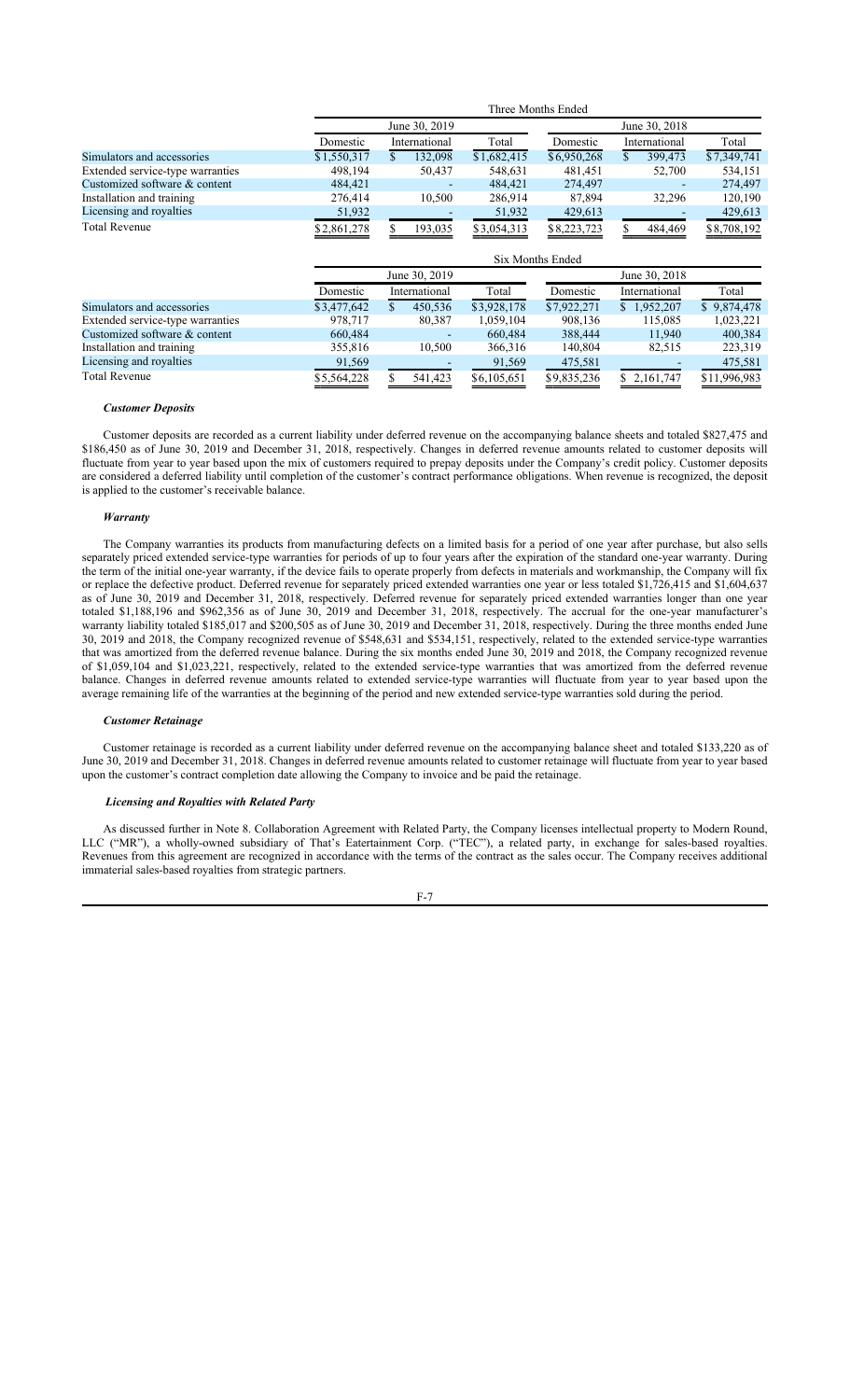## *Adoption of New Accounting Standards*

In February 2016, the Financial Accounting Standards Board ("FASB") issued Accounting Standards Update ("ASU") ASU 2016-02, "Leases (Topic 842)" and subsequent amendments to the initial guidance: ASU 2018-10, ASU 2018-11, ASU 2018-20 and ASU 2019-01 (collectively, "Topic 842"). Topic 842 requires an entity to recognize a right-of-use asset ("ROU") and lease liability for all leases and provide enhanced disclosures. Recognition, measurement, and presentation of expenses depends on classification as a finance lease or an operating lease. On January 1, 2019, the Company adopted Topic 842 using the modified retrospective approach. Results for reporting periods after January 1, 2019 are presented under Topic 842, while prior periods have not been adjusted. The Company elected the package of practical expedients permitted under the transition guidance within the new standard, which among other things, allowed the Company to carry forward the historical lease classification. Refer to Note 6 - Leases.

In July 2017, the FASB issued ASU No. 2017-11 – "Earnings Per Share (Topic 260); Distinguishing Liabilities from Equity (Topic 480); Derivatives and Hedging (Topic 815)" Part I of ASU No. 2017-11 applies to entities that issue financial instruments such as warrants, convertible debt or convertible preferred stock that contain down round features. Part II simply replaces the indefinite deferral for certain mandatorily redeemable noncontrolling interests and mandatorily redeemable financial instruments of nonpublic entities contained within ASC Topic 480 with a scope exception and does not impact the accounting for these mandatorily redeemable instruments. This ASU is effective for public companies for the annual reporting periods beginning after December 15, 2018, and interim periods within those annual periods. Early adoption is permitted. ASU No. 2017-11 did not have a material impact on the Company's financial statements.

In June 2018, the FASB issued ASU No. 2018-07, "Compensation–Stock Compensation (Topic 718): Improvements to Nonemployee Share-Based Payment Accounting" to simplify the accounting for nonemployee share-based payment transactions resulting from expanding the scope of Topic 718, to include share-based payment transactions for acquiring goods and services from nonemployees. The amendments also clarify that Topic 718 does not apply to share-based payments used to effectively provide (1) financing to the issuer or (2) awards granted in conjunction with selling goods or services to customers as part of a contract accounted for under Topic 606, Revenue from Contract with Customers. The amendments are effective for public business entities for fiscal years beginning after December 15, 2018, including interim periods within that fiscal year, with early adoption permitted. ASU No. 2018-07 did not have a material impact on the Company's financial statements.

## *Fair Value Measurements*

ASC Topic 820, *Fair Value Measurements*, defines fair value as the price that would be received in the sale of an asset or paid to transfer a liability in an orderly transaction between market participants at the measurement date. Topic 820 also specifies a fair value hierarchy that requires an entity to maximize the use of observable inputs and minimize the use of unobservable inputs when measuring fair value. The standard describes three levels of inputs that may be used to measure fair value as follows:

Level 1: Quoted prices in active markets for identical assets or liabilities;

Level 2: Observable inputs other than Level 1 prices, such as quoted prices for similar assets or liabilities; quoted prices in markets that are not active; or other inputs that are observable or can be corroborated by observable market data for substantially the full term of the assets or liabilities; and

Level 3: Valuation is generated from model-based techniques that use significant assumptions not observable in the market. These unobservable assumptions reflect our own estimate of assumptions that market participants would use in pricing the asset or liability.

#### *Fair Value of Financial Instruments*

The Company's financial instruments consist of cash and cash equivalents, certificates of deposit, accounts receivable, notes and interest receivables, accounts payable, and accrued liabilities. The fair value of financial instruments, except for long-term notes receivable, approximates their carrying values, using level 3 inputs, at June 30, 2019 and December 31, 2018 due to their short maturities. The fair value of the long-term notes receivable approximates its carrying value, using level 3 inputs, at June 30, 2019 and December 31, 2018 based on borrowing rates currently available for loans with similar terms and maturities.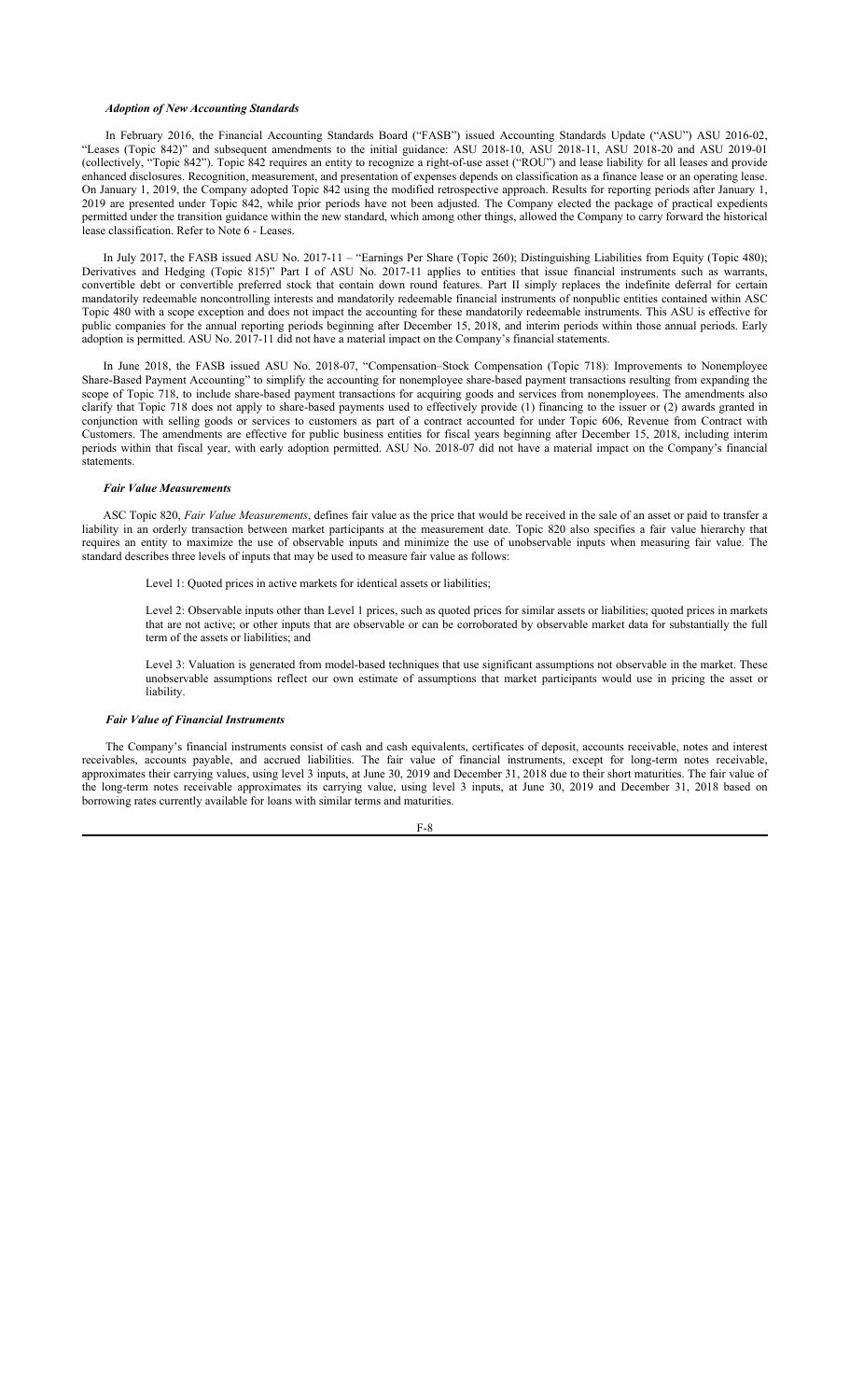#### *Cash and Cash Equivalents*

The Company considers all highly liquid investments with a maturity of 90 days or less at the time of purchase to be cash equivalents.

#### *Certificates of Deposit and Mutual Funds*

The Company invests its excess cash in certificates of deposit and money market mutual funds issued by financial institutions with high credit ratings. The certificates of deposit generally have average maturities of approximately six months and are subject to penalties for early withdrawal. The money market mutual funds are open ended and can be withdrawn at any time without penalty.

#### *Accounts and Notes Receivable and Allowance for Doubtful Accounts*

The Company recognizes an allowance for losses on accounts receivable based on an analysis of historical bad debt experience, current receivables aging, and expected future write-offs, as well as an assessment of specific identifiable customer accounts considered at risk or uncollectible. Accounts receivable do not bear interest and are charged off after all reasonable collection efforts have been taken. As of June 30, 2019 and December 31, 2018, the Company maintained an allowance for doubtful accounts of \$25,413 and \$23,044, respectively.

Notes receivable are carried at their estimated collectible amounts. Interest income on notes receivable is recognized using the effective interest method. Notes receivable are periodically evaluated for collectability based on the credit history and the current financial condition of the counter party, and the known and inherent risks in the notes. Notes receivable are placed on nonaccrual status when they become 90 days past due and the customer has not made a payment in over 60 days. Upon suspension of the accrual of interest, interest income is subsequently recognized to the extent cash payments are received. Accrual of interest is resumed when notes are removed from non-accrual status. Notes receivable are charged against the allowance for credit losses when they are deemed to be uncollectible. As of June 30, 2019 and December 31, 2018, the allowance for uncollectible notes receivable was \$369,286 and \$266,813, respectively.

#### *Inventory*

Inventory is stated at the lower of cost or net realizable value with cost being determined on the average cost method. Work in progress and finished goods inventory includes an allocation for capitalized labor and overhead. The Company routinely evaluates the carrying value of inventory for slow moving and potentially obsolete inventory and, when appropriate, will record an adjustment to reduce inventory to its estimated net realizable value. As of June 30, 2019 and December 31, 2018, inventory reserves were \$105,031.

#### *Investments in Other Companies*

Minority investments in other companies are accounted for under the cost method of accounting because the Company does not have the ability to exercise significant influence over the other companies' operations. Under the cost method of accounting, investments in private companies are carried at cost and are only adjusted for other-than-temporary declines in fair value and distribution of earnings. For investments in public companies that have readily determinable fair values, the Company classifies its investments as available-for-sale, and accordingly records these investments at their fair values with unrealized gains and losses included as a separate component of stockholders' equity and in total comprehensive income (loss). Upon sale or liquidation, realized gains and losses are included in the statements of operations.

The adoption of ASU 2016-01 requires investments in other companies that do not have readily determinable fair value be accounted for at cost minus impairment, if any, plus or minus changes resulting from observable price changes in orderly transactions for the identical or a similar investment of the same issuer. This standard was adopted on January 1, 2018, including all interim reporting periods within the fiscal year. The adoption of ASU 2016-01 did not have a material impact on the financial statements. Upon adoption, the Company has elected to utilize the cost minus impairment approach because the investment in TEC does not have a readily determinable fair value as of the reporting date. See Note 8. Collaboration Agreement with Related Party.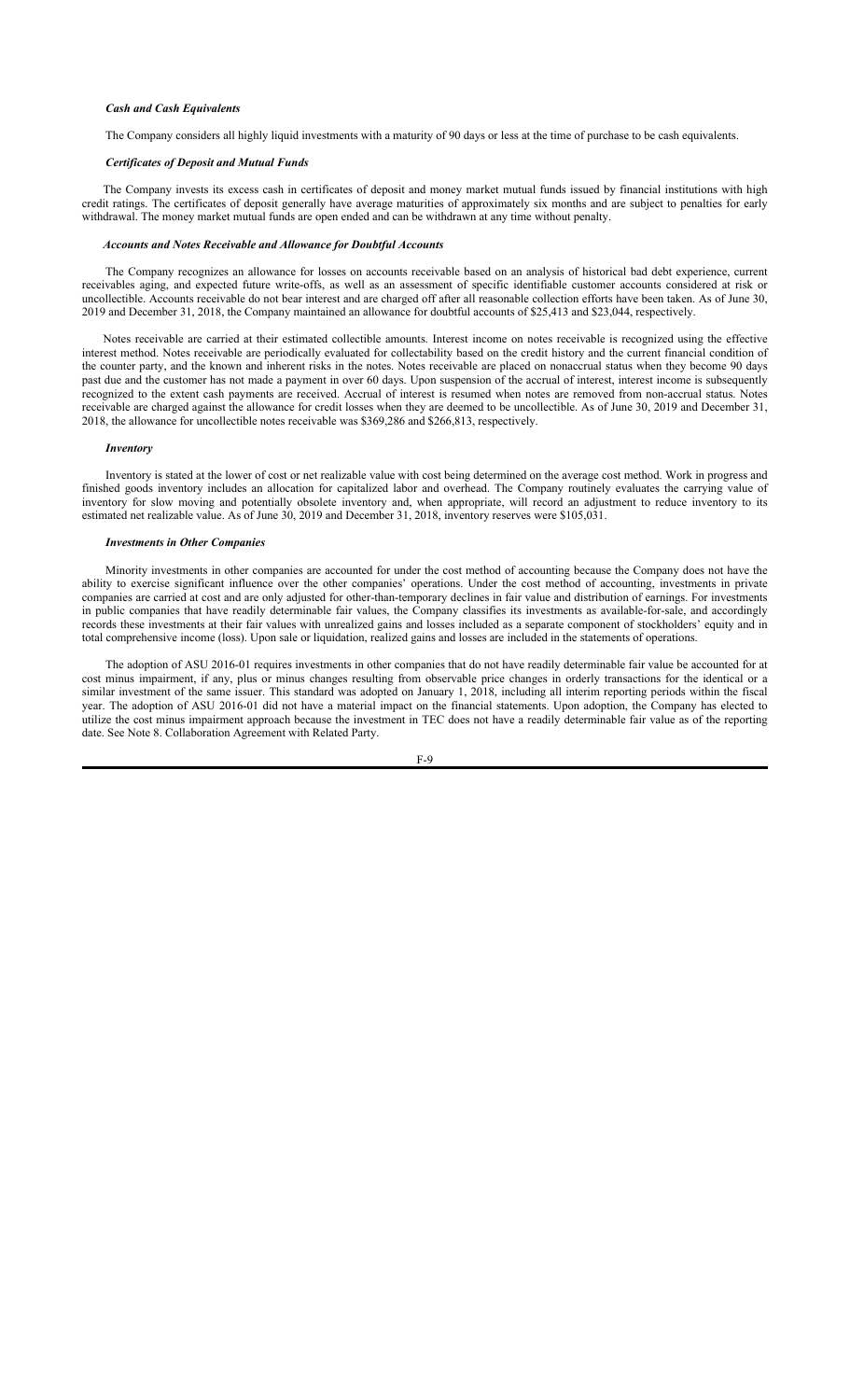Management regularly evaluates the recoverability of its investment based on the investee company's performance and financial position. During the three and six months ended June 30, 2019, the Company did not recognize any impairment loss. During the three and six months ended June 30, 2018, the Company recognized an impairment loss of \$134,140. Management regularly assesses the classification of its investments.

# *Property and Equipment*

Property and equipment are carried at cost, net of depreciation. Gains or losses related to retirements or disposition of fixed assets are recognized in operations in the period incurred. Costs of normal repairs and maintenance are charged to expense as incurred, while betterments or renewals are capitalized. Depreciation commences at the time the assets are placed in service. Depreciation is provided using the straight-line method over the estimated economic lives of the assets or for leasehold improvements, over the shorter of the estimated useful life or the remaining lease term, which are summarized as follows:

| Computer equipment             | 3-5 years |
|--------------------------------|-----------|
| Furniture and office equipment | 5-7 years |
| Machinery and equipment        | 5-7 years |
| STEP equipment                 | 5 years   |
| Leasehold improvements         | 7 years   |
|                                |           |

#### *Intangible Assets*

Intangible assets at June 30, 2019 are comprised of various patents. We compute amortization expense on the intangible assets using the straight-line method over the estimate remaining useful lives of 18 years.

## *Cost of Products Sold*

Cost of products sold represents manufacturing costs, consisting of materials, labor and overhead related to finished goods and components. Cost of products sold does not include depreciation of fixed assets. Shipping costs incurred related to product delivery are included in cost of products sold.

#### *Advertising Costs*

Costs associated with advertising are expensed as incurred. Advertising expense was \$150,977 and \$160,643 for the three months ended June 30, 2019 and 2018, respectively. Advertising expense was \$270,380 and \$300,025 for the six months ended June 30, 2019 and 2018, respectively. These costs include domestic and international tradeshows, website, and sales promotional materials.

## *Research and Development Costs*

Research and development costs are expensed as incurred. Research and development costs primarily include expenses, including labor, directly related to research and development support. Research and development costs were \$353,665 and \$305,738 for the three months ended June 30, 2019 and 2018, respectively. Research and development costs were \$709,306 and \$673,282 for the six months ended June 30, 2019 and 2018, respectively

## *Legal Costs*

Legal costs relating to loss contingencies are expensed as incurred. See Note 10.

## *Concentration of Credit Risk and Major Customers and Suppliers*

Financial instruments that potentially subject the Company to concentrations of credit risk consist of cash and cash equivalents, certificates of deposit, accounts receivable and notes receivable.

The Company's cash, cash equivalents and certificates of deposit are maintained with financial institutions with high credit standings and are FDIC insured deposits. The FDIC insures deposits according to the ownership category in which the funds are insured and how the accounts are titled. The standard deposit insurance coverage limit is \$250,000 per depositor, per FDIC-insured bank, per ownership category. The Company had uninsured cash and cash equivalents of \$1,119,590 and \$2,014,987 as of June 30, 2019 and December 31, 2018, respectively.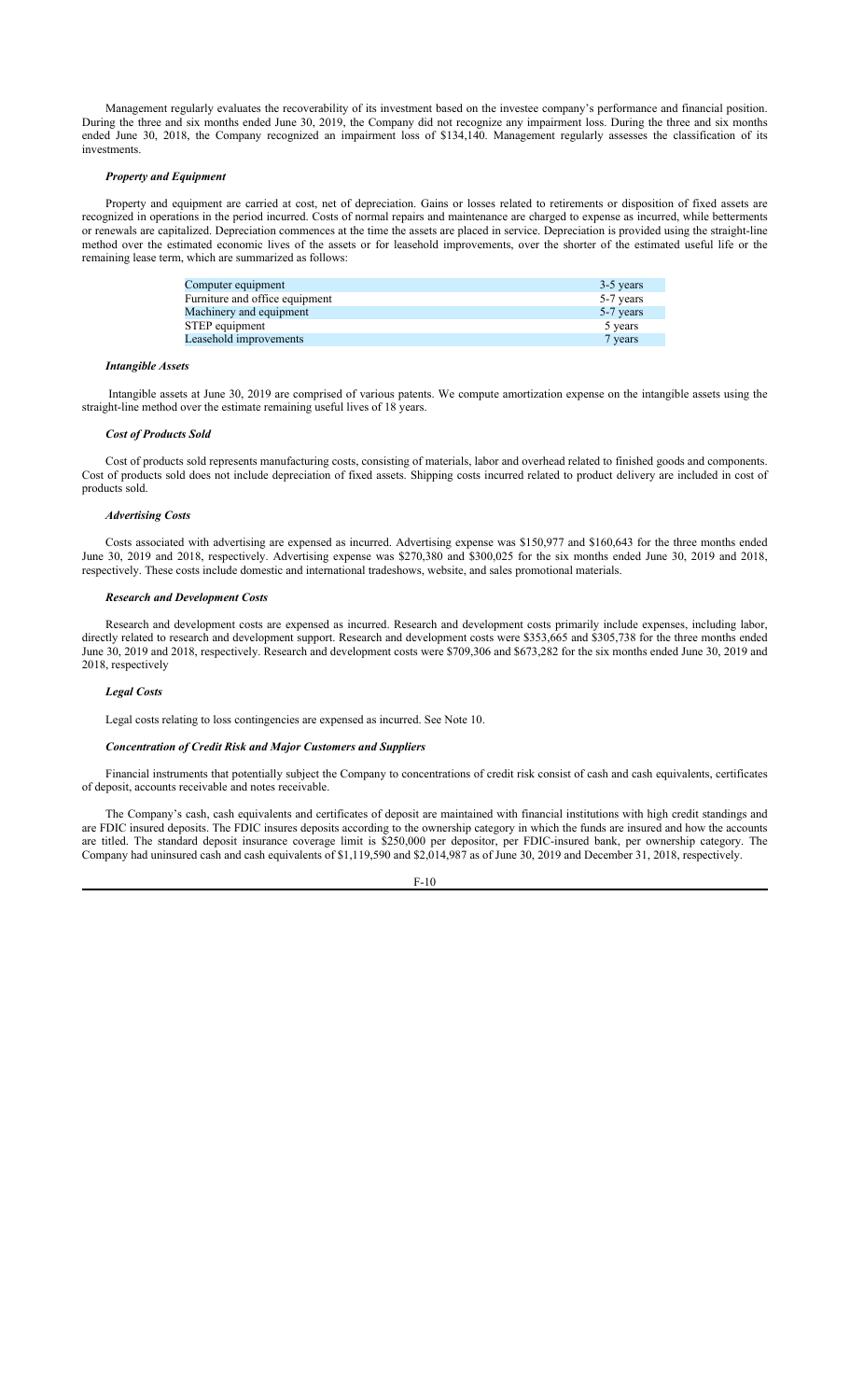Sales are typically made on credit and the Company generally does not require collateral. Management performs ongoing credit evaluations of its customers' financial condition and maintains an allowance for estimated losses. Historically, the Company has experienced minimal charges relative to doubtful accounts.

The Company's notes receivable are due from one trade customer and one related party, both are unsecured. Management performs ongoing evaluations of the collectability of its notes receivable and maintains an allowance for estimated losses.

Historically, the Company primarily sells its products to United States federal and state agencies. For the three months ended June 30, 2019, two federal agencies comprised 32% of total net sales and one tribal government comprised 10% of total net sales. By comparison, for the three months ended June 30, 2018, one federal agency comprised 53% of total net sales. For the six months ended June 30, 2019, two federal agencies comprised 25% of total net sales. By comparison, for the six months ended June 30, 2018, one federal agency comprised 39% of total net sales and one commercial customer comprised 11% of total net sales.

As of June 30, 2019, three federal agencies comprised 55% of total accounts receivables and one state agency comprised 11% of total accounts receivables. By comparison, as of December 31, 2018, one federal agency comprised 26% of total accounts receivables and one state agency comprised 20% of total accounts receivables.

## *Income Taxes*

Deferred tax assets and liabilities are recorded based on the difference between the financial statement and the tax basis of assets and liabilities using enacted tax rates in effect for the year in which the differences are expected to reverse. The Company calculates a provision for income taxes using the asset and liability method, under which deferred tax assets and liabilities are recognized by identifying the temporary differences arising from the different treatment of items for tax and accounting purposes. In determining the future tax consequences of events that have been recognized in the financial statements or tax returns, judgment and interpretation of statutes are required.

In assessing realizable deferred tax assets, management assesses the likelihood that deferred tax assets will be recovered from future taxable income, and to the extent that recovery is not likely or there is insufficient operating history, a valuation allowance is established. The Company adjusts the valuation allowance in the period management determines it is more likely than not that net deferred tax assets will or will not be realized. After review of the deferred tax asset and valuation allowance in accordance with ASC 740, management determined that it is more likely than not that the Company will fully realize all of its deferred tax asset and no valuation allowance was needed as of June 30, 2019 and December 31, 2018.

As of June 30, 2019 and December 31, 2018, the Company did not recognize any assets or liabilities relative to uncertain tax positions. Interest or penalties, if any, will be recognized in income tax expense. Since there are no significant unrecognized tax benefits as a result of tax positions taken, there are no accrued penalties or interest. Tax positions are positions taken in a previously filed tax return or positions expected to be taken in a future tax return that are reflected in measuring current or deferred income tax assets and liabilities reported in the financial statements.

The Company reflects tax benefits, only if it is more likely than not that the Company will be able to sustain the tax return position, based on its technical merits. If a tax benefit meets this criterion, it is measured and recognized based on the largest amount of benefit that is cumulatively greater than 50% likely to be realized. Management does not believe that there are any uncertain tax positions at June 30, 2019 and December 31, 2018.

The Company is potentially subject to tax audits for its United States federal and various state income and excise tax returns for tax years between 2014 and 2019; however, earlier years may be subject to audit under certain circumstances. Tax audits by their very nature are often complex and can require several years to complete.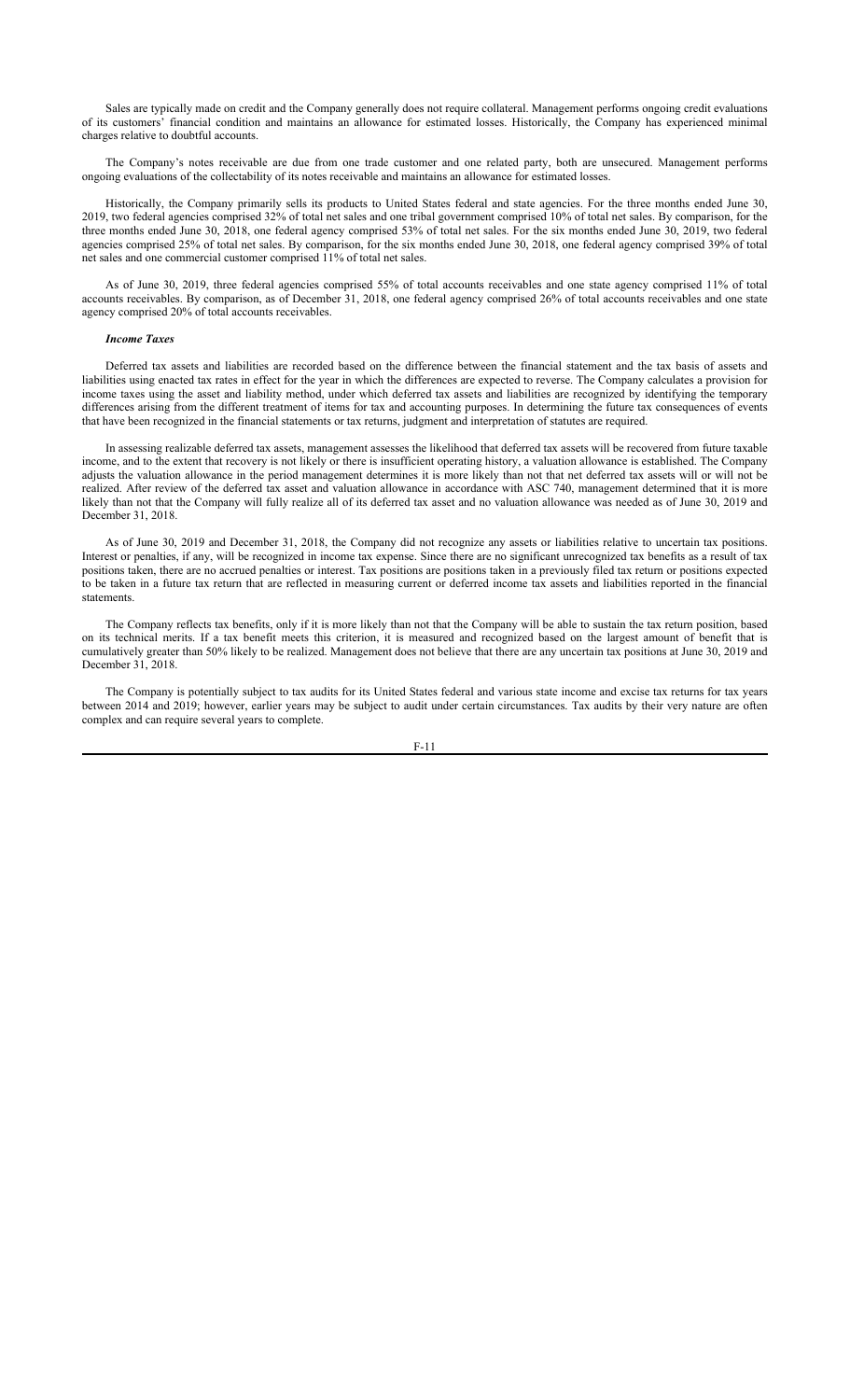## *Impairment of Long-Lived Assets and Intangible Assets*

Long lived assets, such as equipment, and intangible assets are reviewed for impairment whenever events or changes in circumstances indicate that the carrying amount of an asset may not be recoverable. Recoverability of assets to be held and used is measured by a comparison of the carrying amount of an asset to estimated undiscounted future cash flows expected to be generated by the asset. If the carrying amount of an asset exceeds its estimated future cash flows, an impairment charge is recognized by the amount by which the carrying amount of the asset exceeds the fair value of the asset. Fair value is determined based on discounted cash flows or appraised values, depending on the nature of the asset. At June 30, 2019 and December 31, 2018, the Company concluded that there has been no indication of impairment to the carrying value of its long-lived assets. As such, no impairment has been recorded.

#### *Stock Based Compensation*

The Company measures the cost of awards of equity instruments based on the grant date fair value of the awards. The Company calculates the fair value of stock-based awards using the Black-Scholes-Merton option pricing valuation model, which incorporates various assumptions including volatility, expected term and risk-free interest rates. There were no grants of stock-based awards during the three and six months ended June 30, 2019 and 2018.

The expected term of the options is the estimated period of time until exercise and was determined using the SEC's safe harbor rules, using an average of vesting and contractual terms, as we did not have sufficient historical experience of similar awards. The risk-free interest rate is based on the implied yield available on United States Treasury zero-coupon issues with an equivalent remaining term. The Company has not paid dividends in the past and does not plan to pay any dividends in the near future. The estimated fair value of stock-based compensation awards and other options is amortized to expense on a straight-line basis over the relevant vesting period. As share-based compensation expense recognized is based on awards ultimately expected to vest, it is reduced for estimated forfeitures. The Company has elected to recognize forfeitures as they occur rather than estimating them at the time of grant.

#### *New Accounting Pronouncements*

In June 2016, the FASB issued ASU No. 2016-13, Financial Instruments – Credit Losses (Topic 326), and also issued subsequent amendments to the initial guidance under ASU 2018-19, ASU 2019-04 and ASU 2019-05 which provides guidance on measuring credit losses on financial instruments. The amended guidance replaces current incurred loss impairment methodology of recognizing credit losses when a loss is probable with a methodology that reflects expected credit losses and requires a broader range of reasonable and supportable information to assess credit loss estimates. ASU 2016-13 and the subsequent amendments are effective for us on January 1, 2020, with early adoption permitted on January 1, 2019. The Company is assessing what effect the provisions of 2016-13 and the subsequent amendments will have on the financial statements.

In November 2018, the FASB issued ASU No. 2018-18, Collaborative Arrangements (Topic 808): Clarifying the Interaction between Topic 808 and Topic 606, which clarifies that certain transactions between participants in a collaborative arrangement should be accounted for under ASC 606 when the counterparty is a customer. In addition, Topic 808 precludes an entity from presenting consideration from a transaction in a collaborative arrangement as revenue from contracts with customers if the counterparty is not a customer for that transaction. This guidance will be effective for the Company beginning January 1, 2020. The Company is currently evaluating the impact of the adoption of 2018-18 on its financial statements.

#### **Note 2. Notes Receivable**

An unsecured promissory note was executed on March 23, 2018 by a customer converting its past-due trade receivable from the sale of goods and services in the amount of \$400,906. This unsecured promissory note is due in full on or before February 2020. The note bears interest at the rate of ten percent (10%) per annum and requires installment payments of \$20,000 principal and interest. Payments are due monthly and include late fees. The principal and accrued interest due as of June 30, 2019 and December 31, 2018 was \$369,286 and \$374,034, respectively. The note is currently in default, repayment has been demanded and the Company is pursuing legal remedy, see Note 10. Based on collection history, interest accrual has been suspended as of the last payment received in February 2019. At June 30, 2019 and December 31, 2018, the Company recorded an allowance against the note receivable balance in the amount of \$369,286 and \$266,813, respectively.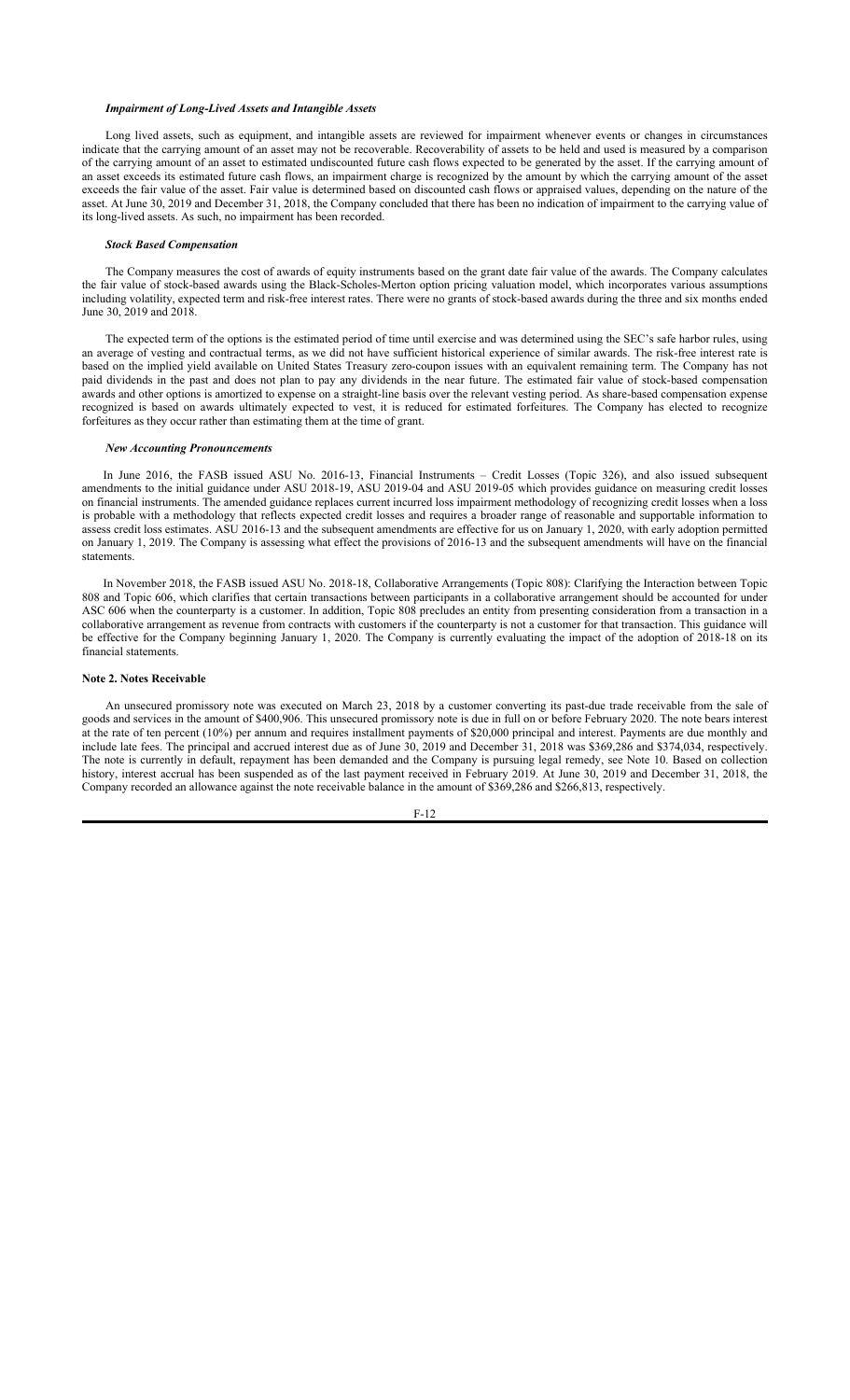The Company accepted an unsecured convertible promissory note (the "Convertible Note") from TEC, a related party, in the amount of \$292,138 for a portion of their minimum royalty payment due as of May 31, 2018. The note bears interest at the rate of five percent (5%) per annum and contains a provision requiring remittance of not less than 20% of the net proceeds of any private or public offering of its securities in reduction of the Convertible Note. The note has a conversion right, at the sole discretion of the Company, to convert the outstanding balance of principal and accrued interest at any time for shares of common stock of TEC. Prior to the due date, the Company may elect to convert the Convertible Note for shares of common stock in TEC at a twenty-five percent (25%) discount to the price of shares sold to the public in a public offering in connection with a go-public transaction. The issuance of common stock upon conversion shall be made without charge to the Company. No fractional shares shall be issued upon conversion and in lieu of fractional shares, TEC will pay the Company the amount of any obligation that is not converted. Any unpaid balance of principal and accrued interest becomes due and collectible on the earlier of (i) August 1, 2019 (maturity date), or (ii) if declared due and payable in the event of Default. The note principal and accrued interest due as of June 30, 2019 and December 31, 2018 was \$305,528 and \$298,224, respectively. No reserve for collectability has been recorded as of June 30, 2019 and December 31, 2018. The notes maturity date was extended in July 2019, all other terms remain unchanged, see Note 8 and Note 12.

# **Note 3. Inventory**

Inventory consisted of the following as of:

|                                   | June 30, 2019 | December 31, 2018 |
|-----------------------------------|---------------|-------------------|
| Raw materials and work in process | 2.618.909     | 1,717,033         |
| Reserve                           | (105.031)     | (105, 031)        |
|                                   |               |                   |
| Total inventory, net              | 2,513,878     | 1.612.002         |
|                                   |               |                   |

During 2018, the Company evaluated the useful life of its spare parts inventory. As a result of this evaluation, the Company classified \$372,566 and \$292,298 of spare parts as Other Assets, long-term on the Balance Sheet at June 30, 2019 and December 31, 2018, respectively.

# **Note 4. Property and Equipment**

Property and equipment consisted of the following as of:

|                                | June 30, 2019 |   | December 31, 2018 |
|--------------------------------|---------------|---|-------------------|
| Computer equipment             | 1,116,553     | S | 1,054,004         |
| Furniture and office equipment | 219,399       |   | 207,921           |
| Machinery and equipment        | 1,091,228     |   | 1,021,188         |
| STEP equipment                 | 161,695       |   |                   |
| Leasehold improvements         | 324,313       |   | 324,313           |
|                                |               |   |                   |
| Total property and equipment   | 2,913,188     |   | 2,607,426         |
| Less: Accumulated depreciation | (2,069,161)   |   | (1,929,181)       |
|                                |               |   |                   |
| Property and equipment, net    | 844,027       |   | 678,245           |

Depreciation expense was \$71,197 and \$74,587 for the three months ended June 30, 2019 and 2018, respectively. Depreciation expense was \$141,509 and \$143,206 for the six months ended June 30, 2019 and 2018, respectively.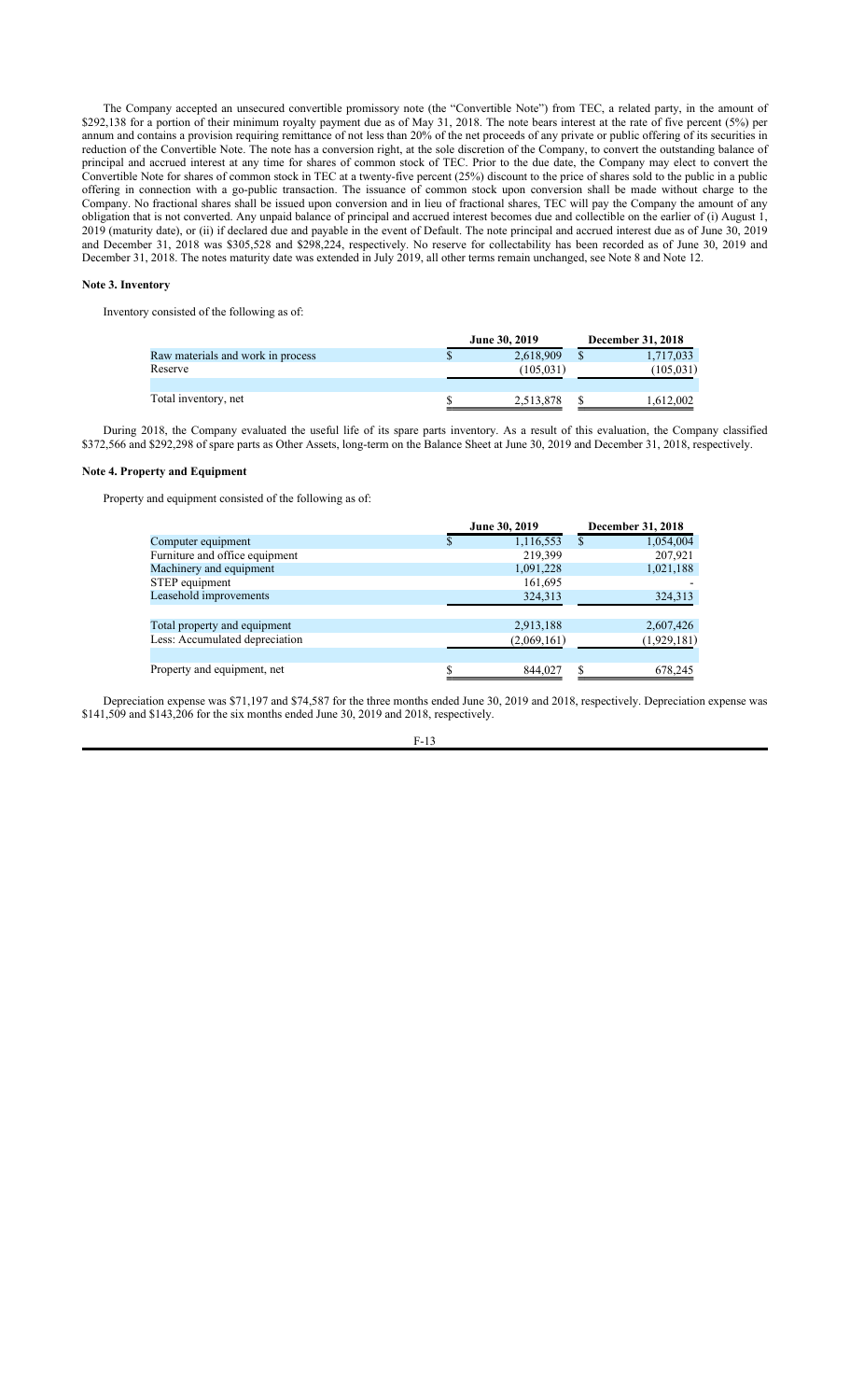# **Note 5. Intangible Asset**

Intangible asset consisted of the following as of:

|                                | June 30, 2019 | December 31, 2018 |  |  |  |
|--------------------------------|---------------|-------------------|--|--|--|
| Patents                        | 160,000       |                   |  |  |  |
|                                |               |                   |  |  |  |
| Total intangible asset         | 160,000       |                   |  |  |  |
| Less: Accumulated amortization | (3,704)       |                   |  |  |  |
|                                |               |                   |  |  |  |
| Intangible asset, net          | 156,296       |                   |  |  |  |

Amortization expense was \$2,223 and \$0 for the three months ended June 30, 2019 and 2018, respectively. Amortization expense was \$3,704 and \$0 for the six months ended June 30, 2019 and 2018, respectively.

## **Note 6. Leases**

The Company leases approximately 37,729 rentable square feet of office and warehouse space from an unaffiliated third party for our corporate office, manufacturing, assembly, warehouse and shipping facility located at 7970 South Kyrene Road, Tempe, Arizona 85284. From 2016 through March 2019, the Company leased approximately 4,529 rentable square feet of office and industrial space from an unaffiliated third party for our machine shop at 2169 East 5th St., Tempe, Arizona 85284. In April 2019, the Company relocated the machine shop from the Fifth St. location to 7910 South Kyrene Road, located within the same business complex as our main office. The Company executed a lease amendment to add an additional 5,131 rentable square feet for the machine shop and extended its existing office lease through April 2024. The Company's lease agreements do not contain any residual value guarantees, restrictive covenants or variable lease payments. The Company has not entered into any financing leases.

In addition to base rent, the Company's lease generally provides for additional payments for other charges, such as rental tax. The lease includes fixed rent escalations. The Company's lease does not include an option to renew.

The Company determines if an arrangement is a lease at inception. Operating leases are recorded in operating lease right of use assets, net, operating lease liability – short term, and operating lease liability – long-term on its condensed balance sheet.

Operating lease assets represent the Company's right to use an underlying asset for the lease term and lease liabilities represent its obligation to make lease payments arising from the lease. Operating lease assets and liabilities are recognized at the commencement date based on the present value of lease payments over the lease term. As the Company's leases do not provide an implicit rate, the Company uses its incremental borrowing rate based on the information available at commencement date in determining the present value of lease payments. The incremental borrowing rate used at adoption was 4.5%. Significant judgement is required when determining the Company's incremental borrowing rate. The Company uses the implicit rate when readily determinable. Lease expense for lease payments are recognized on a straightline basis over the lease term.

Effective January 1, 2019, the Company obtained a right-of-use asset in exchange for a new operating lease liability in the amount of \$1,721,380 and derecognized \$46,523 deferred rent for an adjusted operating lease right-of-use asset in the net amount of \$1,674,857.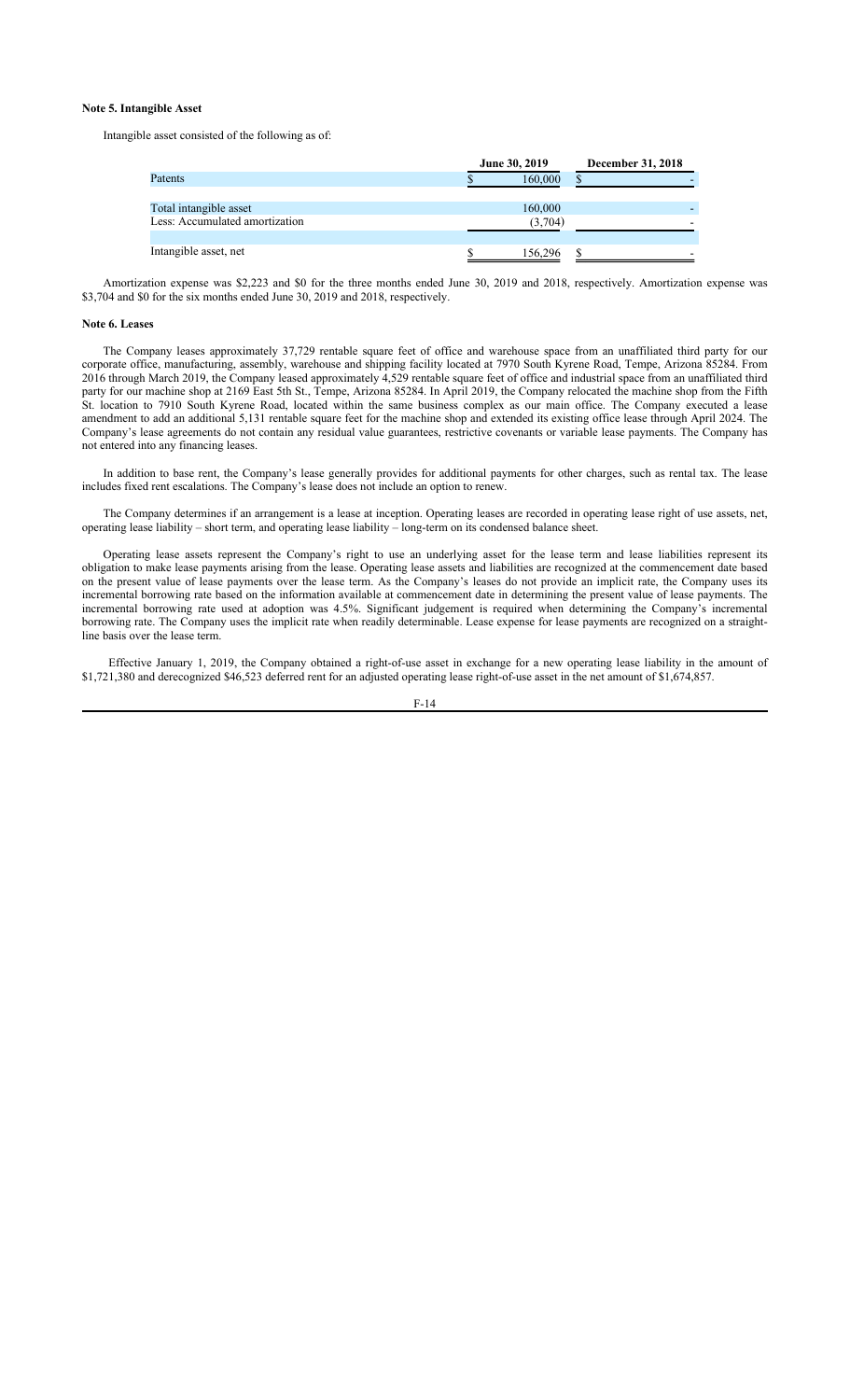The balance sheet classification of lease assets and liabilities was as follows:

| <b>Balance Sheet Classification</b>                     | June 30, 2019 |            |  |  |
|---------------------------------------------------------|---------------|------------|--|--|
| <b>Assets</b>                                           |               |            |  |  |
| Operating lease right-of-use assets, January 1, 2019    | S             | 1,674,857  |  |  |
| Amortization for the six months ended June 30, 2019     |               | (140, 632) |  |  |
| Total operating lease right-of-use asset, June 30, 2019 |               | 1.534.225  |  |  |
| <b>Liabilities</b>                                      |               |            |  |  |
| Current                                                 |               |            |  |  |
| Operating lease liability, short term                   | S             | 278,628    |  |  |
| Non-current                                             |               |            |  |  |
| Operating lease liability, long term                    |               | 1,326,464  |  |  |
| Total lease liabilities                                 | S             | 1.605.092  |  |  |

Future minimum lease payments as of June 30, 2019 under non-cancelable operating leases are as follows:

| 2019                      | S | 167,891    |
|---------------------------|---|------------|
| 2020                      |   | 357,452    |
| 2021                      |   | 368,060    |
| 2022                      |   | 379,097    |
| 2023                      |   | 390,562    |
| Thereafter                |   | 131,152    |
| Total lease payments      |   | 1,794,214  |
| Less: imputed interest    |   | (189, 122) |
| Operating lease liability | S | 1,605,092  |

The Company had a deferred rent liability of \$0 and \$46,523 as of June 30, 2019 and December 31, 2018, respectively, relative to the increasing future minimum lease payments. Rent expense for the three months ended June 30, 2019 and 2018 was \$76,967 and \$125,491, respectively. Rent expense for the six months ended June 30, 2019 and 2018 was \$165,934 and \$125,491, respectively.

# **Note 7. Accrued Expenses**

Accrued compensation and related costs consisted of the following as of:

|                                              |   | June 30, 2019 | December 31, 2018 |         |  |
|----------------------------------------------|---|---------------|-------------------|---------|--|
| Salaries and wages payable                   | S | 146,787       |                   | 147,677 |  |
| $401(k)$ contributions payable               |   |               |                   | 8,232   |  |
| Accrued paid time off                        |   | 291,453       |                   | 265,962 |  |
| Profit sharing payable                       |   | 106,006       |                   | 191,820 |  |
|                                              |   |               |                   |         |  |
| Total accrued compensation and related costs |   | 544,249       |                   | 613,691 |  |

Accrued expenses and other current liabilities consisted of the following as of:

|                                                      |   | June 30, 2019 | December 31, 2018 |         |  |
|------------------------------------------------------|---|---------------|-------------------|---------|--|
| Manufacturer's warranties                            | S | 185,017       |                   | 200,505 |  |
| Warranties-other                                     |   | 189,983       |                   | 189,983 |  |
| Loss contingencies                                   |   |               |                   | 40,000  |  |
| Taxes payable                                        |   | 24,122        |                   | 202,118 |  |
| Total accrued expenses and other current liabilities |   | 399,122       |                   | 632,606 |  |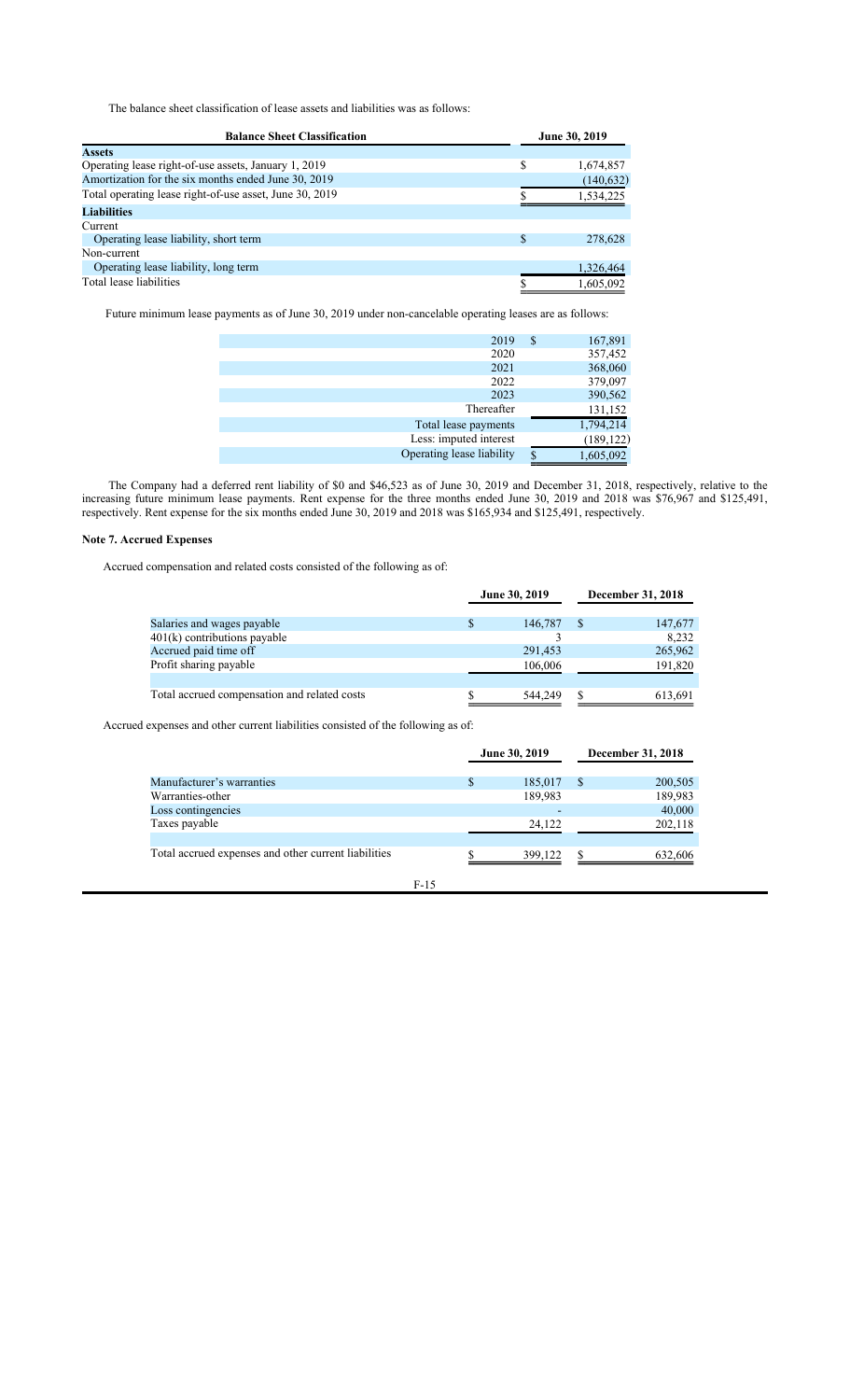## **Note 8. Collaboration Agreement with Related Party**

On January 16, 2015, the Company entered into a Co-Venture Agreement (the "Co-Venture Agreement") with MR, a wholly-owned subsidiary of TEC, a related party. The Co-Venture Agreement grants TEC an exclusive non-transferrable license to use the Company's technology and certain equipment solely for use at locations to operate the concept, as defined in the Co-Venture Agreement. Throughout the duration of the Co-Venture Agreement, TEC will pay the Company a royalty based on gross revenue, as defined and subject to certain minimum royalties commencing with the first twelve-month period subsequent to the respective milestone date of June 1, 2017. Under the terms of the original agreement, if the total royalty payments for locations in the United States and Canada together do not total at least the minimum royalty amount specified in the agreement, TEC may pay to VirTra the difference between the amount of total royalty payments and the minimum specified in the agreement to maintain exclusivity.

On August 16, 2017, the Company entered into the first amendment to the Co-Venture Agreement to permit TEC to sublicense the VirTra technology to third party operators of stand-alone location-based entertainment companies. TEC agreed to pay the Company royalties for any such sublicenses in an amount equal to 10% of the revenue paid to TEC in cases where TEC pays for the cost of the equipment for such location or 14% of the revenue paid to TEC in cases where it does not pay for the cost of the equipment.

In April 2018, MR effected a 1-for-12,000 reverse stock split, followed by a 2,000-for-1 forward stock split completed in November 2018. As a result, the Company holds, as of June 30, 2019 and December 31, 2018, 560,000 shares of TEC common stock representing approximately 5.8% of the issued and outstanding common shares of TEC. The Company recorded its investment at cost minus impairment as of June 30, 2019 and December 31, 2018, at \$1,120,000.

On July 23, 2018, the Company entered into the second amendment to the Co-Venture Agreement with TEC to (i) confirm the minimum royalty deficiency benefit due for the royalty period ended May 31, 2018; (ii) establish payment terms for the minimum royalty deficiency benefit due, to include both cash and promissory note payment; (iii) clarify the exclusivity provisions of the Co-Venture Agreement; and (iv) amend the minimum royalty calculations to only TEC branded facilities. For the three months ended June 30, 2019 and 2018, respectively, the Company recognized license fee income (royalties) from TEC of \$32,795 and \$35,580.

In addition, as of June 30, 2019, the Company holds a warrant to purchase 25,577 shares of TEC common stock, adjusted for the 1-for-12,000 reverse stock split and the 2,000-for-1 forward stock split, at an exercise price of \$2.4436 per share, as adjusted. This warrant became exercisable on the date of grant of April 14, 2015 and expires on the tenth anniversary of the date of grant, if not earlier pursuant to the terms of the option.

## **Note 9. Related Party Transactions**

Mr. Saltz, who is a member of our Board of Directors, is also Chairman of the Board of Directors of TEC, as well as a majority stockholder of TEC. The Company has entered into a Co-Venture Agreement with TEC as disclosed in Note 8. In addition, the Company owns 560,000 shares of TEC common stock representing approximately 5.8% of the issued and outstanding shares of TEC common stock. The Company recognized \$32,795 and \$427,433 for license fees (royalties) for the three months ended June 30, 2019 and 2018, respectively, pursuant to the terms of the Co-Venture Agreement. The Company recognized \$72,432 and \$473,401 for license fees (royalties) for the six months ended June 30, 2019 and 2018, respectively, pursuant to the terms of the Co-Venture Agreement. As of June 30, 2019 and December 31, 2018, TEC had accounts receivable balances outstanding of \$22,464 and \$16,743, respectively.

Mr. Richardson, who is a member of our Board of Directors, is also acting CEO of Natural Point, Inc. ("Natural Point"), a vendor of the Company. For the three months ended June 30, 2019 and 2018, the Company purchased specialized equipment from Natural Point in the amount of \$17,733 and \$34,865, respectively. For the six months ended June 30, 2019 and 2018, the Company purchased specialized equipment from Natural Point in the amount of \$56,084 and \$87193, respectively. As of June 30, 2019 and December 31, 2018, the Company had a prepaid balance outstanding with Natural Point of \$1,020.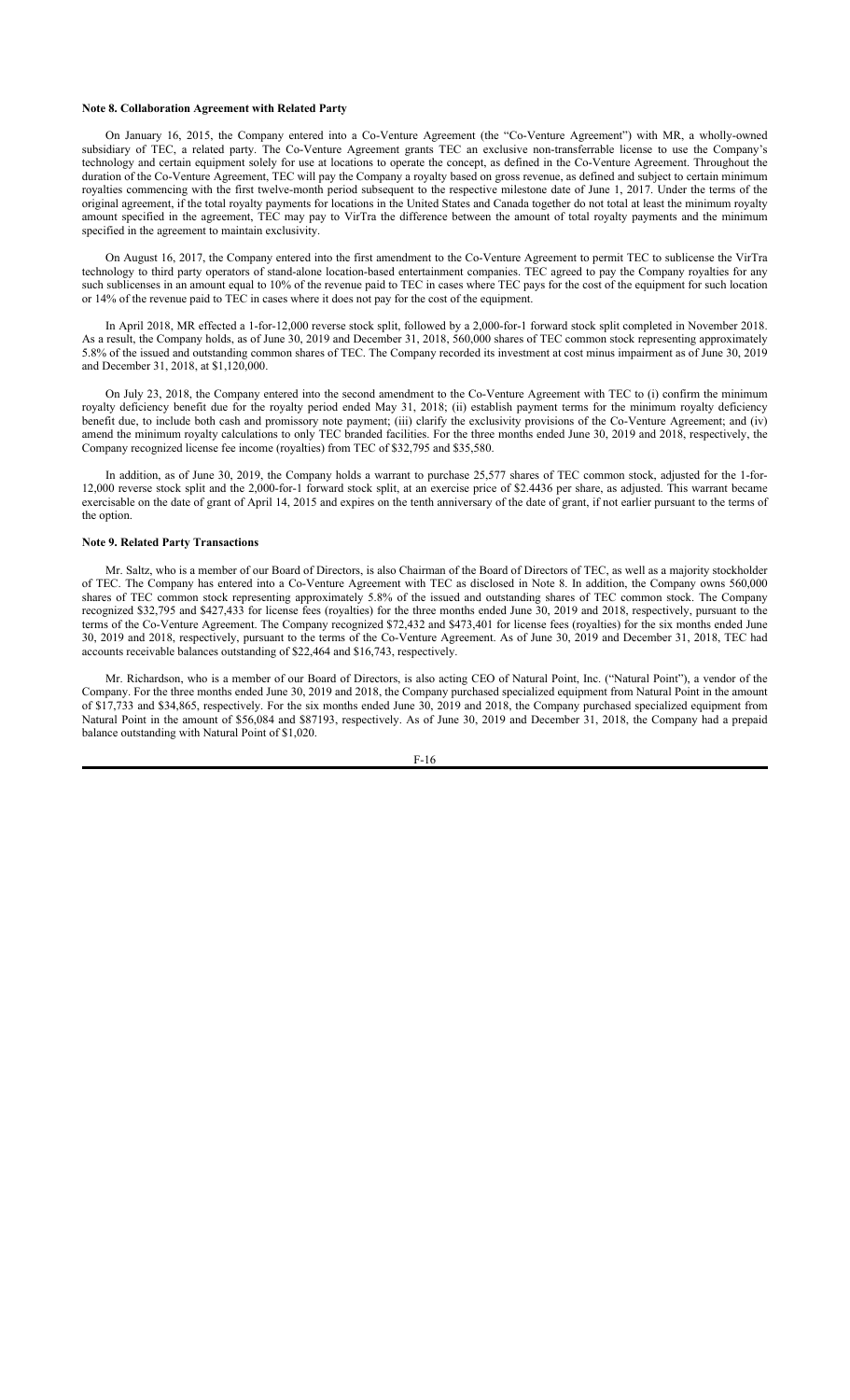# **Note 10. Commitments and Contingencies**

# *General or Threatened Litigation*

From time to time, the Company is notified of threatened litigation or that a claim is being made against it. The Company evaluates contingencies on an on-going basis and has established loss provisions for matters in which losses are probable and the amount of loss can be reasonably estimated. In June 2018, the Company initiated a declaratory judgment action in the Superior Court of the State of Arizona. A former customer had raised allegations of breach of contract and breach of warranty and the Company seeks relief and clarification from the Superior Court regarding the allegations and the Company's obligations under the contract with the former customer. In May 2019, the Company entered into settlement agreement of \$76,250. The agreement does not constitute an admission of any unlawful conduct or wrongdoing. The Company had established a probable and estimated loss contingency of \$40,000 as of December 31, 2018 and had accrued the full loss contingency of \$76,250 as of March 31, 2019. The full amount of the settlement has been paid at June 30, 2019.

The Company evaluated its collection history related to its trade note receivable and determined the note was in default and in accordance with the terms of the note, accelerated its payment demand. The Company filed a verified complaint in the Superior Court of Arizona for the outstanding principal balance plus accrued interest, late fees and reasonable attorneys' fees.

#### *Employment Agreements*

On April 2, 2012, the Company entered into three-year Employment Agreements with its Chief Executive Officer and Chief Operating Officer that call for base annual salaries of \$195,000 and \$175,000, respectively, subject to cost of living adjustments, and contain automatic one-year extension provisions. These contracts have been renewed annually and have been adjusted based on the same percentage increase approved for Company-wide cost-of-living adjustments.

## *Profit Sharing*

VirTra provides a discretionary profit-sharing program that pays out a percentage of Company profits each year as a cash bonus to active and eligible employees. The cash payment is typically split into two equal payments and distributed pro-rata to employees in April and October of the following year after the completion of the annual financial audit. For the three and six months ended June 30, 2019, the amount charged to operations was \$0 due to net loss in both periods. For the three and six months ended June 30, 2018, the amount charged to operations was \$447,821 and \$447,821, respectively. The profit-sharing estimate was revised in subsequent quarters during 2018 and was not paid until 2019.

# **Note 11. Stockholders' Equity**

# *Authorized Capital*

#### *Common Stock.*

*Authorized Shares*. The Company is authorized to issue 60,000,000 shares of common stock, par value \$0.0001 per share (the "Common Stock"), of which (a) 50,000,000 shares shall be Common Stock, par value \$0.0001, (b) 2,500,000 shares shall be Class A Common Stock, par value \$0.0001 per share (the "Class A Common Stock"), and (c) 7,500,000 shares shall be Class B Common Stock, par value \$0.0001 per share (the "Class B Common Stock"). No Class A or Class B Common Stock has been issued.

*Rights and Preferences*. Voting Rights. Except as otherwise required by the Nevada Revised Statues or as provided by or pursuant to the provisions of the Articles of Incorporation:

(i) Each holder of Common Stock shall be entitled to one (1) vote for each share of Common Stock held of record by such holder. The holders of shares of Common Stock shall not have cumulative voting rights.

(ii) Each holder of Class A Common Stock shall be entitled to ten (10) votes for each share of Class A Common Stock held of record by such holder. The holders of shares of Class A Common Stock shall not have cumulative voting rights.

(iii) The holders of Common Stock and Class A Common Stock shall vote together as a single class on all matters on which stockholders are generally entitled to vote.

(iv) The holders of Class B Common Stock shall not be entitled to vote on any matter, except that the holders of Class B Common Stock shall be entitled to vote separately as a class with respect to amendments to the Articles of Incorporation that increase or decrease the aggregate number of authorized shares of such class, increase or decrease the par value of the shares of such class, or alter or change the powers, preferences, or special rights of the shares of such class so as to affect them adversely.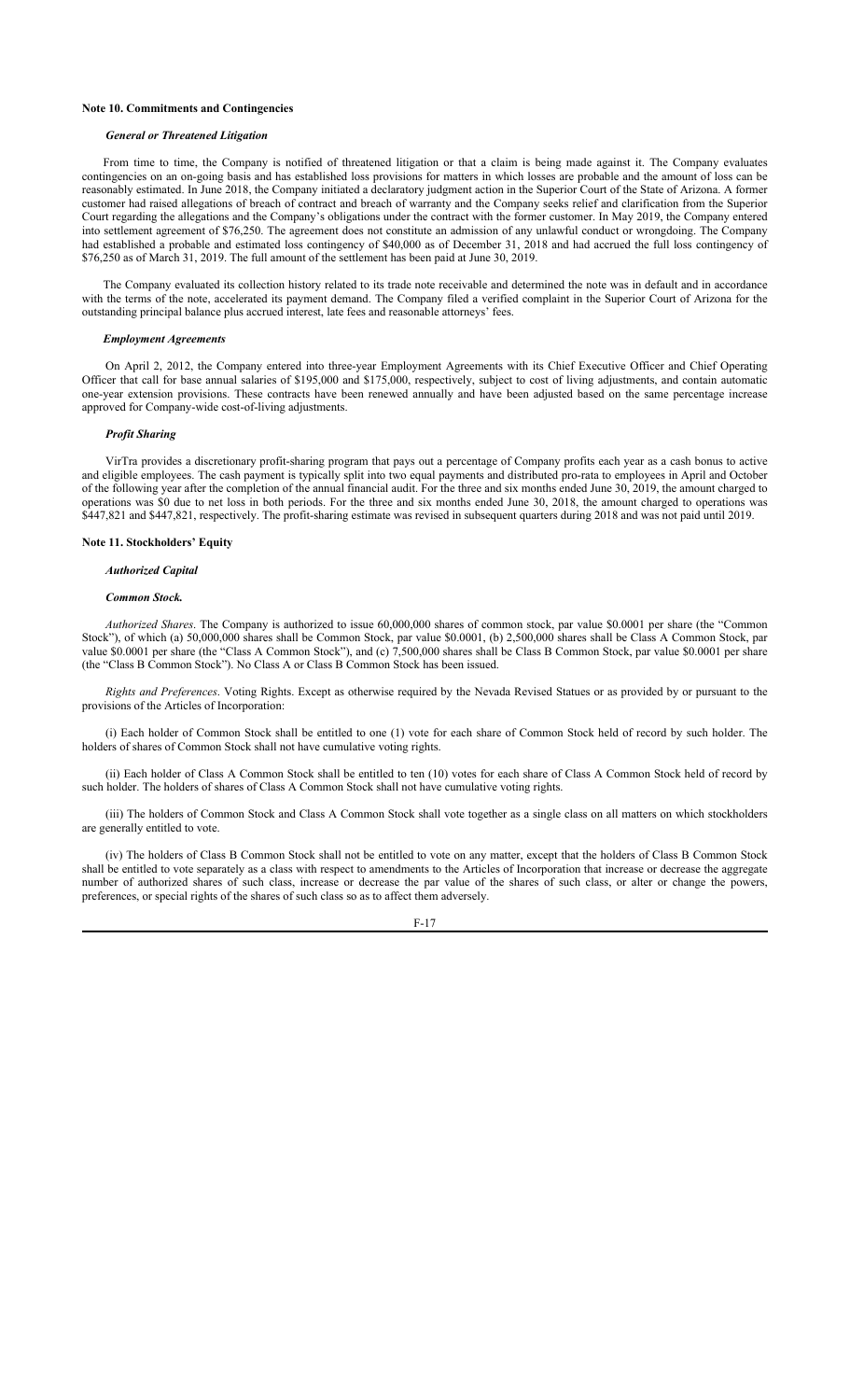# *Preferred Stock*

*Authorized Shares*. The Company is authorized to issue 2,500,000 shares of preferred stock, par value \$0.0001 per share (the "Preferred Stock").

*Rights and Preferences*. The Board of Directors is authorized at any time, and from time to time, to provide for the issuance of shares of Preferred Stock in one or more series, and to determine the designations, preferences, limitations and relative or other rights of the Preferred Stock or any series thereof.

#### *Stock Repurchase*

On October 25, 2016, the Company's Board of Directors authorized the repurchase of up to \$1,000,000 of its common stock under Rule 10b-18 promulgated under the Securities Exchange Act of 1934, as amended. Purchases made pursuant to this authorization will be made in the open market, in privately negotiated transactions, or pursuant to any trading plan that may be adopted in accordance with the Rule 10b-18. The timing, manner, price and amount of any repurchases will be determined by the Company in its discretion and will be subject to economic and market conditions, stock price, applicable legal requirements and other factors. On January 9, 2019, VirTra's Board of Directors authorized an additional \$1 million be allocated for the repurchase of VirTra's stock under the existing 10b-18 plan.

## *Treasury Stock*

During the three months ended June 30, 2019, the Company purchased 14,450 additional treasury shares at an average cost of \$3.97 per share. During the six months ended June 30, 2019, the Company had purchased 82,689 treasury shares at an average cost of \$3.85 per share. As of December 31, 2018, the Company held 10,707 treasury shares at an average cost of \$3.48 per share. As of June 30, 2019, all treasury shares outstanding had been cancelled and returned to shares authorized.

#### *Non-qualified Stock Options*

The Company has periodically issued non-qualified stock options to key employees, officers and directors under a stock option compensation plan approved by the Board of Directors in 2009. Terms of option grants are at the discretion of the Board of Directors and are generally seven years. Upon the exercise of these options, the Company expects to issue new authorized shares of its common stock. The following table summarizes all non-qualified stock options as of:

|                                        |                      | June 30, 2019 |                       | June 30, 2018                     |  |                       |  |
|----------------------------------------|----------------------|---------------|-----------------------|-----------------------------------|--|-----------------------|--|
|                                        | Number of            |               | Weighted              | Number of<br><b>Stock Options</b> |  | Weighted              |  |
|                                        | <b>Stock Options</b> |               | <b>Exercise Price</b> |                                   |  | <b>Exercise Price</b> |  |
| Options outstanding, beginning of year | 279,167              |               | 2.34                  | 531,667                           |  | 1.80                  |  |
| Granted                                |                      |               |                       |                                   |  |                       |  |
| Redeemed                               | (3,750)              |               | 1.40                  | (22,500)                          |  | 1.70                  |  |
| Exercised                              | (5,000)              |               | 1.13                  | (7,500)                           |  | 1.40                  |  |
| Expired / terminated                   |                      |               |                       | (5,000)                           |  | 1.40                  |  |
| Options outstanding, end of quarter    | 270,417              |               | 2.38                  | 496,667                           |  | 1.82                  |  |
| Options exercisable, end of quarter    | 270,417              |               | 2.38                  | 493,489                           |  | 1.82                  |  |

The Company did not have any non-vested stock options outstanding as of June 30, 2019. There were 3,178 non-vested stock options as of June 30, 2018 that vested in October 2018. The weighted average contractual term for options outstanding and exercisable at June 30, 2019 and 2018 was 7 years. The aggregate intrinsic value of the options outstanding and exercisable at June 30, 2019 and 2018 was \$183,700 and \$1,240,094, respectively. The total intrinsic value of options exercised during the three and six months ended June 30, 2019 and 2018 was \$6,050 and \$30,750, respectively. For the three and six months ended June 30, 2019 and 2018, the Company received payments related to the exercise of options in the amount of \$5,650 and \$10,500, respectively. The aggregate intrinsic value is calculated as the difference between the exercise price of the underlying options and the fair value of the Company's common stock for those stock options that have an exercise price lower than the fair value of the Company's common stock. Options with an exercise price above the fair value of the Company's common stock are considered to have no intrinsic value.

#### *2017 Equity Incentive Plan*

On August 23, 2017, our board approved, subject to stockholder approval at the annual meeting of stockholders on October 6, 2017, the 2017 Equity Incentive Plan (the "Equity Plan"). The Equity Plan is intended to make available incentives that will assist us to attract, retain and motivate employees, including officers, consultants and directors. We may provide these incentives through the grant of stock options, stock appreciation rights, restricted stock, restricted stock units, performance shares and units and other cash-based or stock-based awards.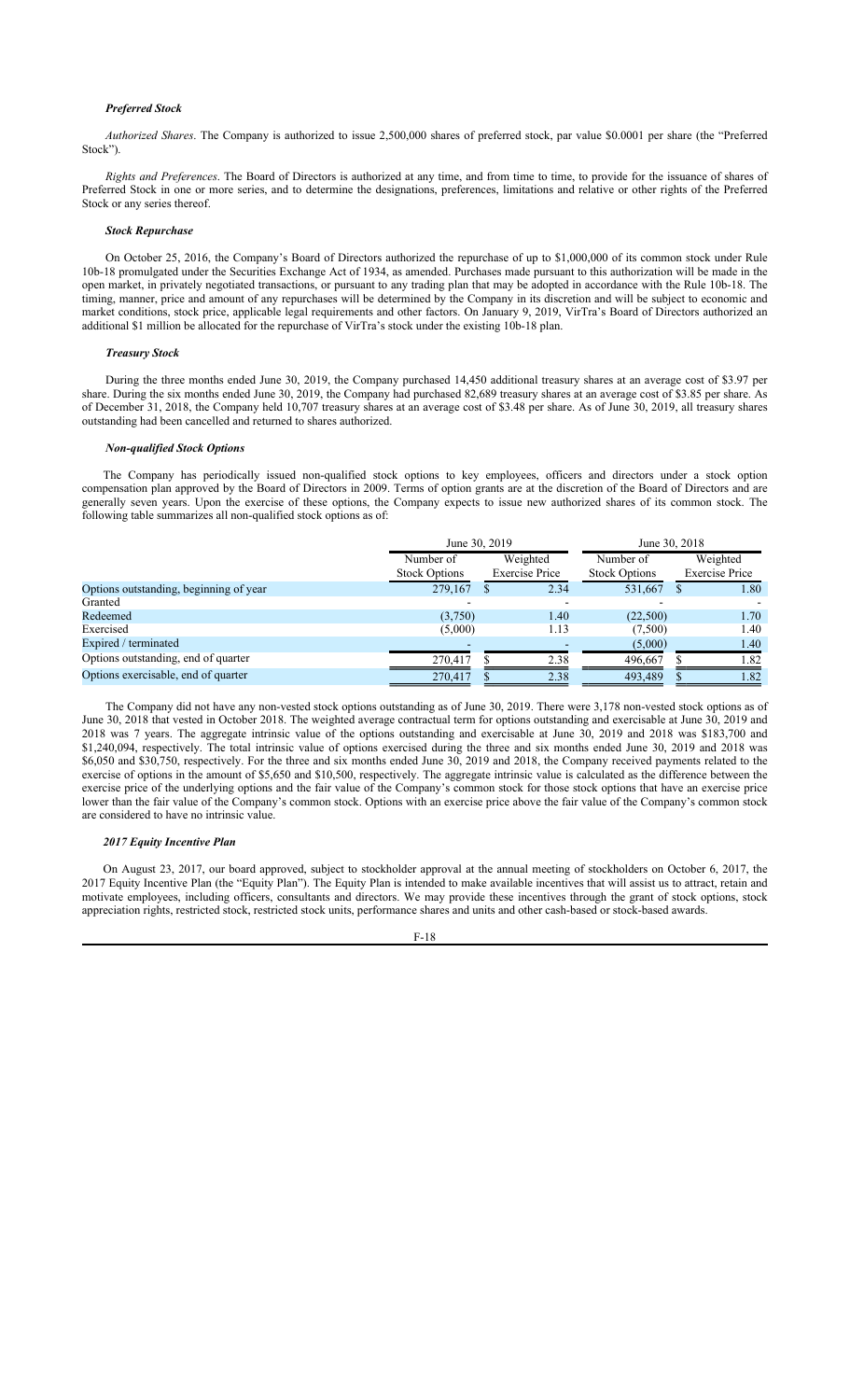A total of 1,187,500 shares of our common stock was initially authorized and reserved for issuance under the Equity Plan. This reserve automatically increased on January 1, 2019, and will increase each subsequent anniversary through 2027, by an amount equal to the smaller of (a) 3% of the number of shares of common stock issued and outstanding on the immediately preceding December 31, or (b) an amount determined by the board.

Awards may be granted under the Equity Plan to our employees, including officers, directors or consultants or those of any present or future parent or subsidiary corporation or other affiliated entity. All awards will be evidenced by a written agreement between us and the holder of the award and may include any of the following: stock options, stock appreciation rights, restricted stock, restricted stock units, performance shares and performance units and cash-based awards and other stock-based awards.

As of June 30, 2019 and December 31, 2018, there were no options issued under the Equity Plan.

#### **Note 12. Subsequent Events**

In July 2019, the Company redeemed 3,750 previously awarded expiring stock options from a related party for cash totaling \$6,413, of which \$3,766 had previously been expensed in 2012, with the balance of \$2,647 being recognized as additional compensation costs in July 2019. See Note 8 and Note 9.

In July 2019, the Company redeemed 9,225 previously awarded expiring stock options from an employee for cash totaling \$13,930, of which \$7,976 had previously been expensed in 2012, with the balance of \$5,954 being recognized as additional compensation costs in July 2019. Additionally, in July, the employee exercised 5,775 expiring stock options at an exercise price of \$1.00 per share.

In July 2019, the Company announced its annual meeting of stockholders to be held on Friday, September 6, 2019. Stockholders of record at the close of business on July 18, 2019 will be entitled to vote at and attend the meeting.

On July 31, 2019, the Company executed the First Amendment to Convertible Promissory Note with TEC to extend the note's maturity date for one additional year to August 1, 2020 and to reaffirm TEC will remit a payment of 20% of its net proceeds from its recent public offering within ten (10) days of the note's amendment date. All other terms and conditions of the Note remain unchanged.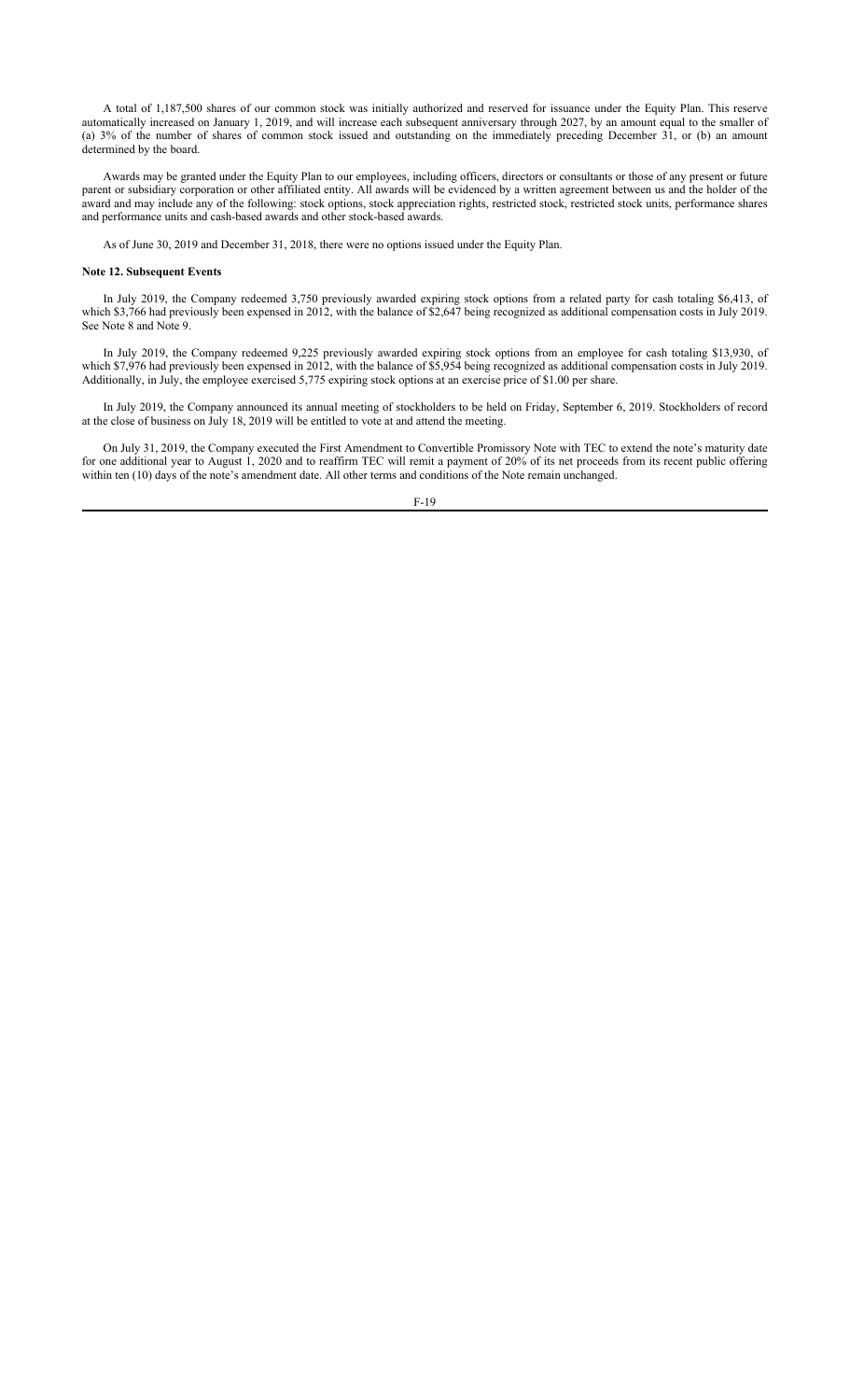# **ITEM 2. MANAGEMENT'S DISCUSSION AND ANALYSIS OF FINANCIAL CONDITION AND RESULTS OF OPERATIONS.**

The following discussion and analysis of our financial condition and results of operations should be read in conjunction with our unaudited financial statements and related notes included in this Quarterly Report on Form 10-Q and the audited financial statements and notes thereto as of and for the year ended December 31, 2018 and the related Management's Discussion and Analysis of Financial Condition and Results of Operations, both of which are contained in the Company's Annual Report on Form 10-K for the year ended December 31, 2018, filed with the Securities and Exchange Commission (the "SEC") on April 1, 2019.

#### **Forward-Looking Statements**

The information in this discussion contains forward-looking statements and information within the meaning of Section 27A of the Securities Act of 1933, as amended, and Section 21E of the Securities Exchange Act of 1934, as amended (the "Exchange Act"), which are subject to the "safe harbor" created by those sections. The words "anticipates," "believes," "estimates," "expects," "intends," "may," "plans," "projects," "will," "should," "could," "predicts," "potential," "continue," "would" and similar expressions are intended to identify forward-looking statements, although not all forward-looking statements contain these identifying words. We may not actually achieve the plans, intentions or expectations disclosed in our forward-looking statements and you should not place undue reliance on our forward-looking statements. Actual results or events could differ materially from the plans, intentions and expectations disclosed in the forward-looking statements that we make. The forward-looking statements are applicable only as of the date on which they are made, and we do not assume any obligation to update any forward-looking statements. All forward-looking statements in this Quarterly Report on Form 10-Q are made based on our current expectations, forecasts, estimates and assumptions, and involve risks, uncertainties and other factors that could cause results or events to differ materially from those expressed in the forward-looking statements. In evaluating these statements, you should specifically consider various factors, uncertainties and risks that could affect our future results or operations. These factors, uncertainties and risks may cause our actual results to differ materially from any forward-looking statement set forth in this Quarterly Report on Form 10-Q. You should carefully consider these risk and uncertainties described and other information contained in the reports we file with or furnish to the SEC before making any investment decision with respect to our securities. All forward-looking statements attributable to us or persons acting on our behalf are expressly qualified in their entirety by this cautionary statement.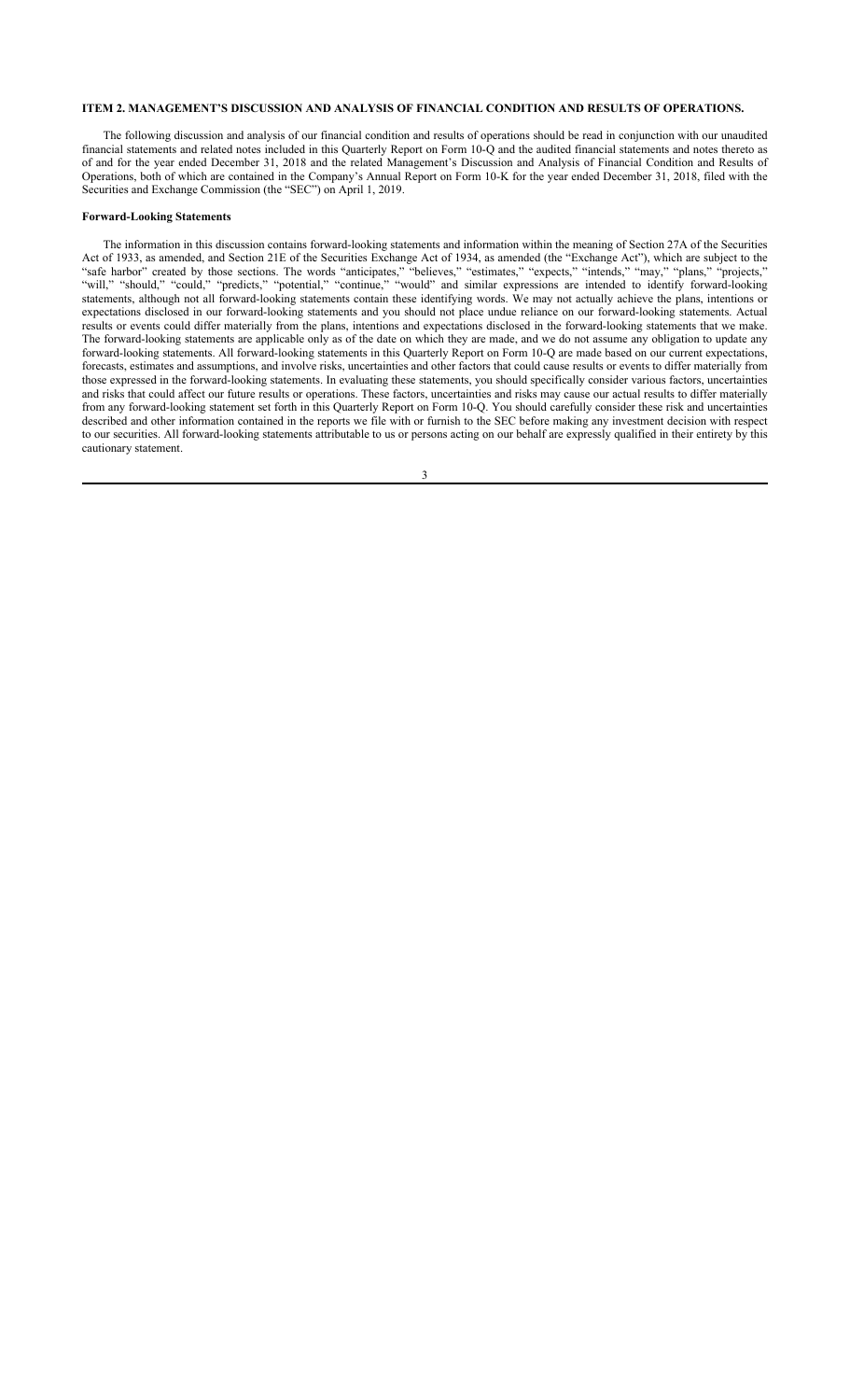# **Business Overview**

VirTra, Inc. (the "Company," "VirTra," "we," "us" and "our") is a global provider of judgmental use of force training simulators, firearms training simulators and driving simulators for the law enforcement, military, educational and commercial markets. The Company's patented technologies, software, and scenarios provide intense training for de-escalation, judgmental use-of-force, marksmanship and related training that mimics real-world situations. VirTra's mission is to save and improve lives worldwide through practical and highly-effective virtual reality and simulator technology.

The VirTra firearms training simulator allows marksmanship and realistic scenario-based training to take place on a daily basis without the need for a shooting range, protective equipment, role players, safety officers, or a scenario-based training site. We have developed a higher standard in simulation training including capabilities such as: multi-screen, video-based scenarios, unique scenario authoring ability, superior training scenarios, the patented Threat-Fire™ shoot-back system, powerful gas-powered simulated recoil weapons, and more. The simulator also allows students to receive immediate feedback from the instructor without the potential for sustaining injuries by the instructor or the students. The instructor is able to teach and re-mediate critical issues, while placing realistic stress on the students due to the realism and safe training environment created by the VirTra simulator.

VirTra's Driver Training Simulator is a vehicle-based simulator, complete with next-generation graphics, motion and a variety of other features. The system is designed to provide safe, reliable environment for efficient skill transfer for all law enforcement driver training. In addition, the driving rig adds realism with vibration and motion while the modern physics-based rendering engine provides not only photorealistic realism but critical hazards such as dust storms, rain, and sun glare. VirTra's Driver Training Simulator provides an extensive and realistic range of training environments that allow for initial driver familiarization and orientation to advanced concepts, high-risk pursuits and defensive driving drills.

We also are engaged in licensing our technology to That's Eatertainment Corp. ("TEC"), a related party and a developer and operator of a combined dining and entertainment concept centered on an indoor shooting experience.

#### **Business Strategy**

We have four main customer groups, namely, law enforcement, military, educational (includes colleges and police academies) and civilian. These are very different markets and require different sales and marketing programs as well as personnel. Our focus is to expand the market share and scope of our training simulators sales to these identified customer groups by pursuing the following key growth strategies:

- **Build Our Core Business**. Our goal is to profitably grow our market share by continuing to develop, produce and market the most effective simulators possible. Through disciplined growth in our business, we have achieved a solid balance sheet by increasing our working capital and limiting our bank debt. We plan to add staff to our experienced management team as needed to meet the expected increase in demand for our products and services as we increase our marketing and sales activities.
- *Increase Total Addressable Market***.** We plan to increase the size of our total addressable market. This effort will focus on new marketing and new product and/or service offerings for the purpose of widening the number of types of customers who might consider our products or services uniquely compelling.
- Broaden Product Offerings. Since formation in 1993, our company has had a proud tradition of innovation in the field of simulation and virtual reality. We plan to release revolutionary new products and services as well as continue incremental improvements to existing product lines. In some cases, the company may enter a new market segment via the introduction of a new type of product or service.
- Partners and Acquisitions. We try to spend our time and funds wisely and not tackle tasks that can be done more efficiently with partners. For example, international distribution is often best accomplished through a local distributor or agent. We are also open to the potential of acquiring additional businesses or of being acquired ourselves, based on what is expected to be optimal for our long-term future and our stockholders.

#### **Product Offerings**

Our simulator products include the following:

• V-300<sup>TM</sup> Simulator – a 300° wrap-around screen with video capability is the higher standard for simulation training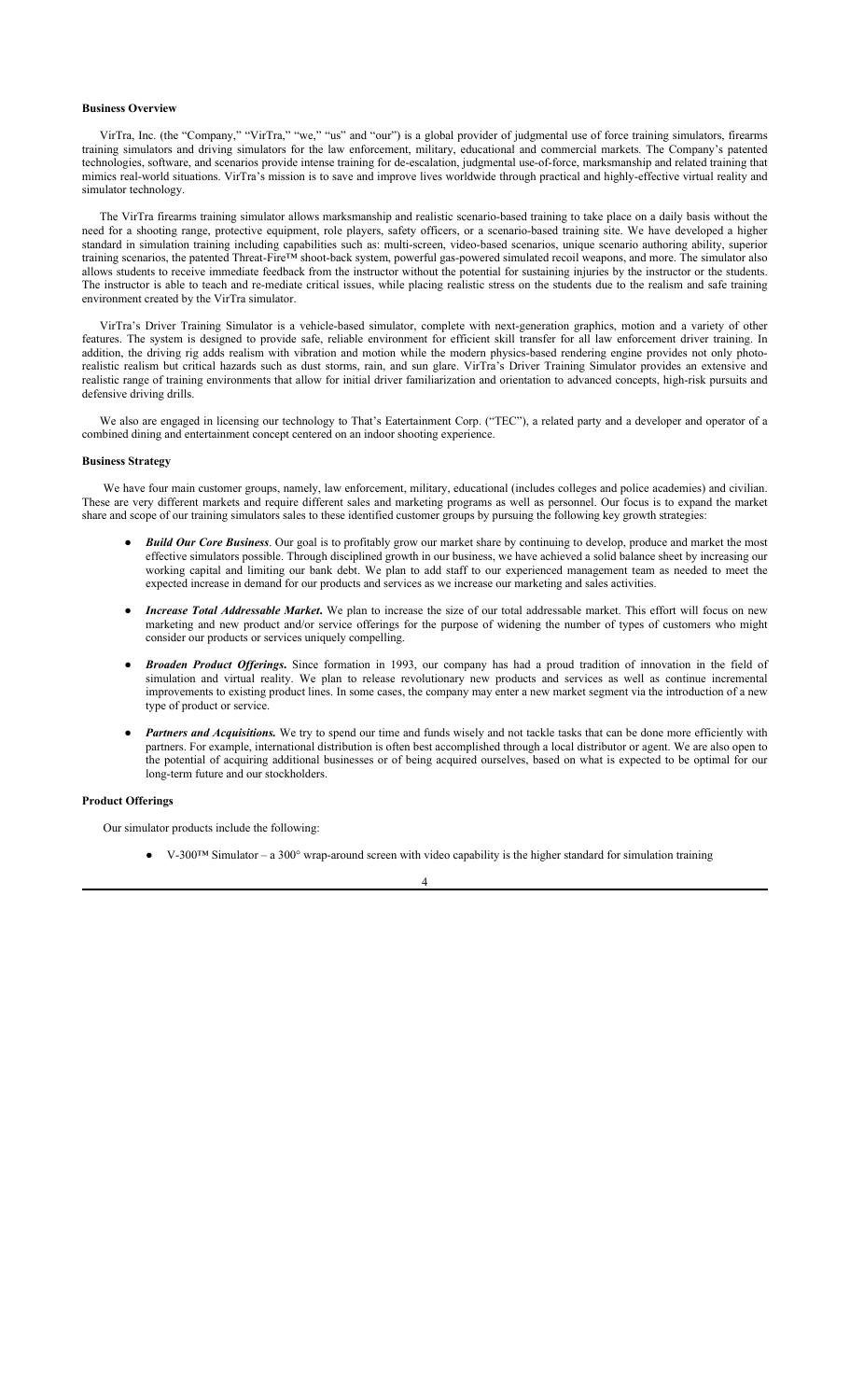- The V-300™ is the higher standard for decision-making simulation and tactical firearms training. Five screens and a 300-degree immersive training environment ensures that time in the simulator translates into real world survival skills. The system reconfigures to support 15 lanes of individual firing lanes.
- A key feature of the V-300™ shows how quickly judgment decisions have to be made, and if they are not made immediately and quickly, it can lead to the possible loss of lives. This feature, among others, supports our value proposition to our customers that you cannot put a dollar value on being prepared enough for the surprises that could be around every corner and the ability to safely neutralize any life-threatening encounters.
- V-180<sup>TM</sup> Simulator a 180° screen with video capability is for smaller spaces or smaller budgets
	- The V-180™ is the higher standard for decision-making simulation and tactical firearms training. Three screens and a 180-degree immersive training environment ensures that time in the simulator translates into real world survival skills. The system reconfigures to support 9 lanes of individual firing lanes.
- V-100™ Simulator & V-100™ MIL a single-screen based simulator systems
	- The V-100™ is the higher standard among single-screen firearms training simulators. Firearms training mode supports up to 4 individual firing lanes at one time. The optional Threat-Fire™ device safely simulates enemy return fire with an electric impulse (or vibration version), reinforcing performance under pressure. We offer the industry's only upgrade path, so a V-100™ firearms training and force options simulator can affordably grow into an advanced multi-screen trainer in upgraded products that we offer customers for future purchase.
	- The V-100™ MIL is sold to various military commands throughout the world and can support any local language. The system is extremely compact and can even share space with a standard classroom or squeeze into almost any existing facility. If a portable firearms simulator is needed, this model offers the most compact single-screen simulator on the market today – everything organized into one standard case. The V-100™ MIL is the higher standard among single-screen small arms training simulators. Military Engagement Skills mode supplies realistic scenario training taken from real world events.
	- The V-ST PRO™ a highly-realistic single screen firearms shooting and skills training simulator with the ability to scale to multiple screens creating superior training environments. The system's flexibility supports a combination of marksmanship and use of force training on up to 5 screens from a single operator station. The V-ST PRO™ is also capable of displaying 1 to 30 lanes of marksmanship featuring real world, accurate ballistics.
- Virtra Driving Sim is a vehicle-based simulator, complete with next-generation graphics, motion and a variety of other features. The system is designed to provide safe, reliable environment for efficient skill transfer for all law enforcement driver training.
- Virtual Interactive Coursework Training Academy (V-VICTA)™ enables law enforcement agencies, to effectively teach, train, test and sustain departmental training requirements through nationally accredited coursework and training scenarios using our simulators.
- Subscription Training Equipment Partnership (STEP)™ is a program that allows agencies to utilize VirTra's simulator products, accessories, and V-VICTA interactive coursework on a subscription basis.
- V-Author™ Software allows users to create, edit, and train with content specific to agency's objectives and environments. V-Author™ is an easy to use application capable of almost unlimited custom scenarios, skill drills, targeting exercises and firearms course-ware proven to be highly effective for users of VirTra simulation products.
- Simulated Recoil Kits a wide range of highly realistic and reliable simulated recoil kits/weapons
- Return Fire Device the patented Threat-Fire™ device which applies real-world stress on the trainees during simulation training
- TASER©, OC spray and low-light training devices that interact with VirTra's simulators for training.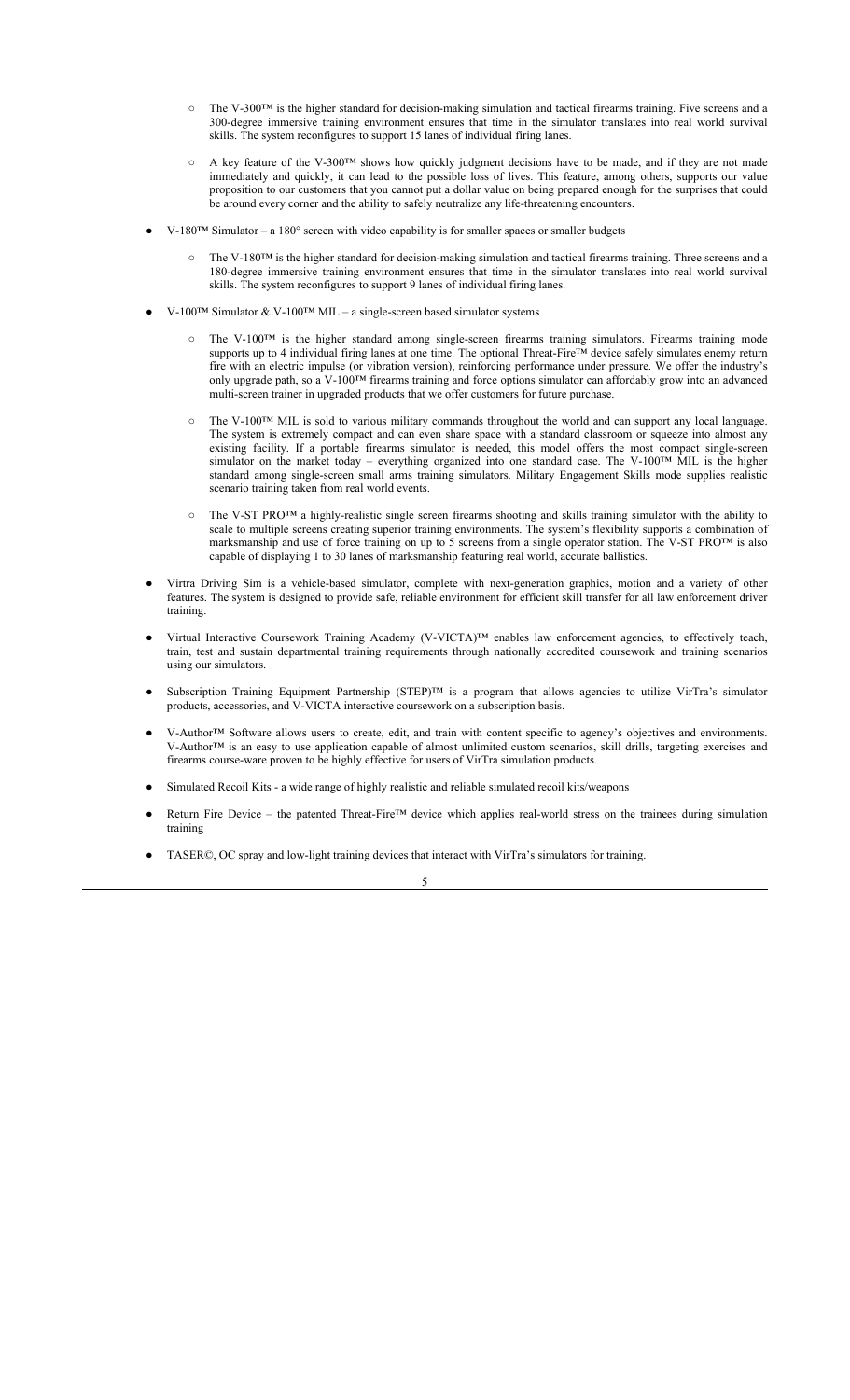## **Results of operations for the three and six months ended June 30, 2019 and June 30, 2018**

*Revenues.* Revenues were \$3,054,313 for the three months ended June 30, 2019 compared to \$8,708,192 for the same period in 2018, a decrease of \$5,653,879, or 65%. For the six months ended June 30, 2019, revenues were \$6,105,651, compared to \$11,996,983 for the same period in 2018, a decrease of \$5,891,332, or 49%. The decrease in revenues for the three- and six-months ended June 30, 2019 resulted from a reduction in the number of simulators and accessories completed, delivered and revenue recognized compared to the same period in 2018. The three- and six-months ended June 30, 2018 revenues includes a large federal 49-simulator and accessories order that was recognized for \$4.2 million, in addition to other customer revenues.

*Cost of Sales.* Cost of sales were \$1,539,267 for the three months ended June 30, 2019 compared to \$2,964,997 for the same period in 2018, a decrease of \$1,425,730, or 48%. For the six months ended June 30, 2019, cost of sales was \$2,790,136, compared to \$3,991,152 for the same period in 2018, a decrease of \$1,201,016, or 30%. In each period, the decrease was primarily due to reduced direct material costs directly related to the type and quantity of simulator systems and accessories sold. The cost of sales on a dollar basis varies from quarter-to-quarter primarily due to sales volume and product mix but tends to remain consistent as a percentage of total revenue, when compared annually.

*Gross Profit.* Gross profit was \$1,515,046 for the three months ended June 30, 2019 compared to \$5,743,195 for the same period in 2018, a decrease of \$4,228,149, or 74%. Gross profit was \$3,315,515 for the six months ended June 30, 2019, compared to \$8,005,831 for the same period in 2018, a decrease of \$4,690,316, or 59%. The gross profit margin was 49.6% for the three months ended June 30, 2019 and 66.0% for the same period in 2018. The gross profit margin was 54.3% for the six months ended June 30, 2019 and 66.7% for the same period in 2018. In both periods, the decrease in gross profit was primarily due to differences in the product mix and the quantity of systems, accessories and services sold.

*Operating Expenses.* Net operating expense was \$2,398,525 for the three months ended June 30, 2019 compared to \$2,786,589 for the same period in 2018, a decrease of \$388,064, or 14%. Operating expense was \$4,656,097 for the six months ended June 30, 2019, compared to \$5,207,438 for the same period in 2018, a decrease of \$551,341, or 11%. In each period, the decrease was due to reduced selling, general and administrative costs for labor, benefits, professional services, and public company expense.

*Operating (Loss) Income.* Operating loss was \$883,479 for the three months ended June 30, 2019 compared to operating income of \$2,956,606 for the same period in 2018, a decrease of \$3,840,085, or 130%. Operating loss was \$1,340,582 for the six months ended June 30, 2019 compared to operating income of \$2,798,393 for the same period in 2018, a decrease of \$4,138,975, or 148%.

*Provision for Income Tax.* Provision for income tax benefit was \$217,248 for the three months ended June 30, 2019 compared to an income tax expense of \$864,941 for the same period in 2018, a decrease of \$1,082,189, or 125%. Provision for income tax benefit was \$324,248 for the six months ended June 30, 2019 compared to an income tax expense of \$835,747 for the same period in 2018, a decrease of \$1,159,995, or 139%. In each period, the decrease resulted from the federal tax rate being applied to the net operating loss, resulting in additional deferred tax asset.

*Other Income.* Other income net of other expense was \$32,500 for the three months ended June 30, 2019 as compared to \$21,272 for the same period in 2018, an increase of \$11,228, or 53%. For the six months ending June 30, 2019, other income net of other expense was \$69,701 compared to \$64,504 for the same period in 2018, and increase of \$5,197, or 8%. In each period, the increase resulted from non-recurring miscellaneous income or interest income.

*Net (Loss) Income.* Net loss was \$633,731 for the three months ended June 30, 2019 compared to net income of \$2,112,937 for the same period in 2018, a decrease of \$2,746,668, or 130%. For the six months ended June 30, 2019, net loss was \$946,633 compared to net income of  $$2,027,150$  for the same period in 2018, a decrease of \$2,973,783, or 147%. In each period, the fluctuations in net (loss) income relate to each respective section discussed above.

*Adjusted Earnings Before Interest, Taxes, Depreciation and Amortization.* Explanation and Use of Non-GAAP Financial Measures: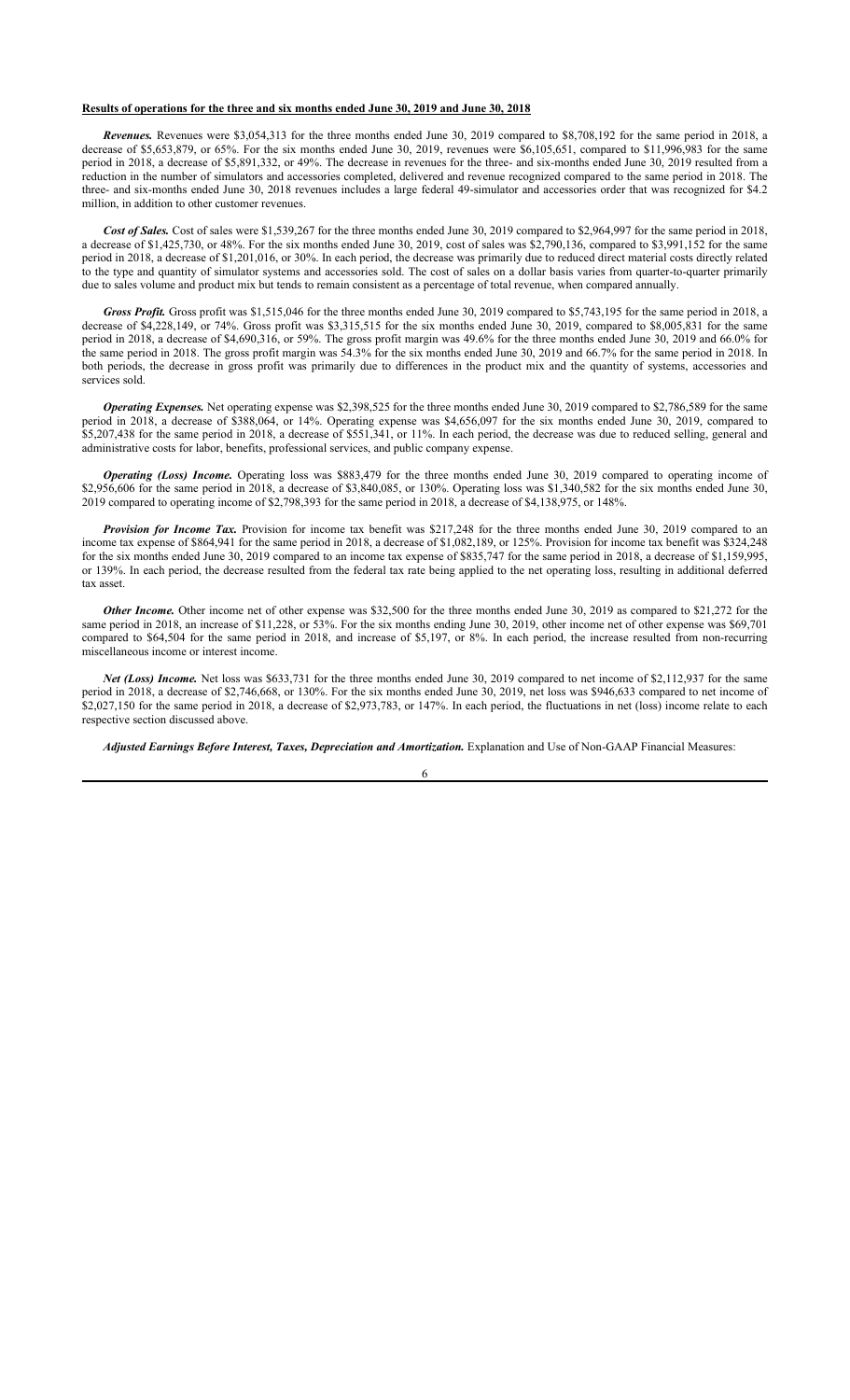Earnings before interest, income taxes, depreciation and amortization and before other non-operating costs and income ("EBITDA") and adjusted EBITDA are non-GAAP measures. Adjusted EBITDA also includes non-cash stock option expense. Other companies may calculate adjusted EBITDA differently. The Company calculates its adjusted EBITDA to eliminate the impact of certain items it does not consider to be indicative of its performance and its ongoing operations. Adjusted EBITDA is presented herein because management believes the presentation of adjusted EBITDA provides useful information to the Company's investors regarding the Company's financial condition and results of operations and because adjusted EBITDA is frequently used by securities analysts, investors and other interested parties in the evaluation of companies in the Company's industry, several of which present EBITDA and a form of adjusted EBITDA when reporting their results. Adjusted EBITDA has limitations as an analytical tool and should not be considered in isolation or as a substitute for analysis of the Company's results as reported under U.S. GAAP. Adjusted EBITDA should not be considered as an alternative for net income (loss), cash flows from operating activities and other income or cash flow statement data prepared in accordance with U.S. GAAP or as a measure of profitability or liquidity. A reconciliation of net income (loss) to adjusted EBITDA is provided in the following table:

|                                            | <b>Three Months Ended</b> |                         |      |                         |   |                        | <b>Six Months Ended</b> |  |                          |    |                         |   |                        |                         |
|--------------------------------------------|---------------------------|-------------------------|------|-------------------------|---|------------------------|-------------------------|--|--------------------------|----|-------------------------|---|------------------------|-------------------------|
|                                            |                           | <b>June 30,</b><br>2019 |      | <b>June 30,</b><br>2018 |   | Increase<br>(Decrease) | $\frac{0}{0}$<br>Change |  | <b>June 30,</b><br>2019  |    | <b>June 30,</b><br>2018 |   | Increase<br>(Decrease) | $\frac{0}{0}$<br>Change |
| Net (Loss) Income                          | -S                        | (633, 731)              | - \$ | 2,112,937               | S | (2,746,668)            | $-130\%$ \$             |  | (946, 633)               | -S | 2,027,150               | S | (2,973,783)            | $-147%$                 |
| Adjustments:<br>Depreciation               |                           |                         |      |                         |   |                        |                         |  |                          |    |                         |   |                        |                         |
| and<br>amortization                        |                           | 144,061                 |      | 74,587                  |   | 69,474                 | 93%                     |  | 285,844                  |    | 143,206                 |   | 142,638                | 100%                    |
| Non-cash<br>stock option<br>expense        |                           |                         |      | 4,860                   |   | (4,860)                | $-100%$                 |  |                          |    | 4,860                   |   | (4,860)                | $-100%$                 |
| Impairment<br>loss on<br>That's            |                           |                         |      |                         |   |                        |                         |  |                          |    |                         |   |                        |                         |
| Eatertainment<br>Reserve for<br>note       |                           |                         |      | 134,140                 |   | (134, 140)             | $-100%$                 |  | $\overline{\phantom{a}}$ |    | 134,140                 |   | (134, 140)             | $-100%$                 |
| receivable                                 |                           | 102,473                 |      | ٠                       |   | 102,473                | 100%                    |  | 102,473                  |    |                         |   | 102,473                | 100%                    |
| (Benefit)<br>provision for<br>income taxes |                           | (217, 248)              |      | 864,941                 |   | (1,082,189)            | $-125%$                 |  | (324, 248)               |    | 835,747                 |   | (1,159,995)            | $-139%$                 |
| Adjusted EBITDA                            |                           | (604, 445)              |      | 3,191,465               |   | (3,795,910)            | $-119%$ \$              |  | (882, 564)               |    | 3,145,103               |   | (4,027,667)            | $-128%$                 |

*Liquidity and Capital Resources.* Liquidity is the ability of an enterprise to generate adequate amounts of cash to meet its needs for cash requirements. The Company had \$1,393,701 and \$2,500,381 cash and cash equivalents as of June 30, 2019 and December 31, 2018, respectively. The Company also held certificates of deposits with maturities of less than six months, which are recorded as short-term investments, totaling \$1,880,000 and \$3,490,000 as of June 30, 2019 and December 31, 2018, respectively. Working capital was \$4,780,474 and \$6,769,068 as of June 30, 2019 and December 31, 2018, respectively.

Net cash used by operating activities was \$1,932,470 for the six months ended June 30, 2019 and net cash provided by operating activities was \$127,916 for the six months ended June 30, 2018. Cash used resulted primarily from the net loss, inventory purchases and increased accounts receivables, partially offset by changes in other operating assets and liabilities.

Net cash provided by investing activities was 1,142,710 for the six months ended June 30, 2019 and net cash used in investing activities was \$287,773 for the six months ended June 30, 2018. Investing activities in 2019 consisted of purchases and redemptions of certificates of deposits, purchase of intangible asset, purchases and sales of property and equipment, compared to investing activities in 2018 consisted entirely of purchases of property and equipment.

Net cash used in financing activities was \$316,920 and \$21,500 for the six months ended June 30, 2019 and 2018, respectively. Financing activities in 2019 consisted of repurchases of treasury stock and repurchase of stock options offset by stock options exercised. Financing activities in 2018 consisted of repurchases of stock options offset by stock options exercised.

# *Bookings and Backlog*

The Company defines bookings as the total of newly signed contracts and purchase orders received in a defined time period. The Company received bookings totaling \$4.1 million for the three months ended June 30, 2019. The Company defines backlog as the accumulation of bookings from signed contracts and purchase orders that are not started, or are uncompleted performance objectives, and cannot be recognized as revenue until delivered in a future quarter. Backlog also includes extended warranty agreements and STEP agreements that are deferred revenue recognized on a straight-line basis over the life of each respective agreement. As of June 30, 2019, the Company's backlog was \$10.1 million.

Management estimates the majority of the new bookings received in the second quarter of 2019 will be converted to revenue in 2019. Management's estimates for the conversion of backlog is based on current contract delivery dates, however, contract terms and dates are subject to modification and are routinely changed at the request of the customer.

#### *Cash Requirements*

Our management believes that our current capital resources will be adequate to continue operating the company and maintaining our current business strategy for more than 12 months from the filing of this Quarterly Report. We are, however, open to raising additional funds from the capital markets, at a fair valuation, to expand our product and services offered, to enhance our sales and marketing efforts and effectiveness, and to aggressively take advantage of market opportunities. There can be no assurance, however, that additional financing will be available to us when needed or, if available, that it can be obtained on commercially reasonable terms. If we are not able to obtain the additional financing on a timely basis, if and when it is needed, we will be forced to scale down our plans for expanded marketing and sales efforts.

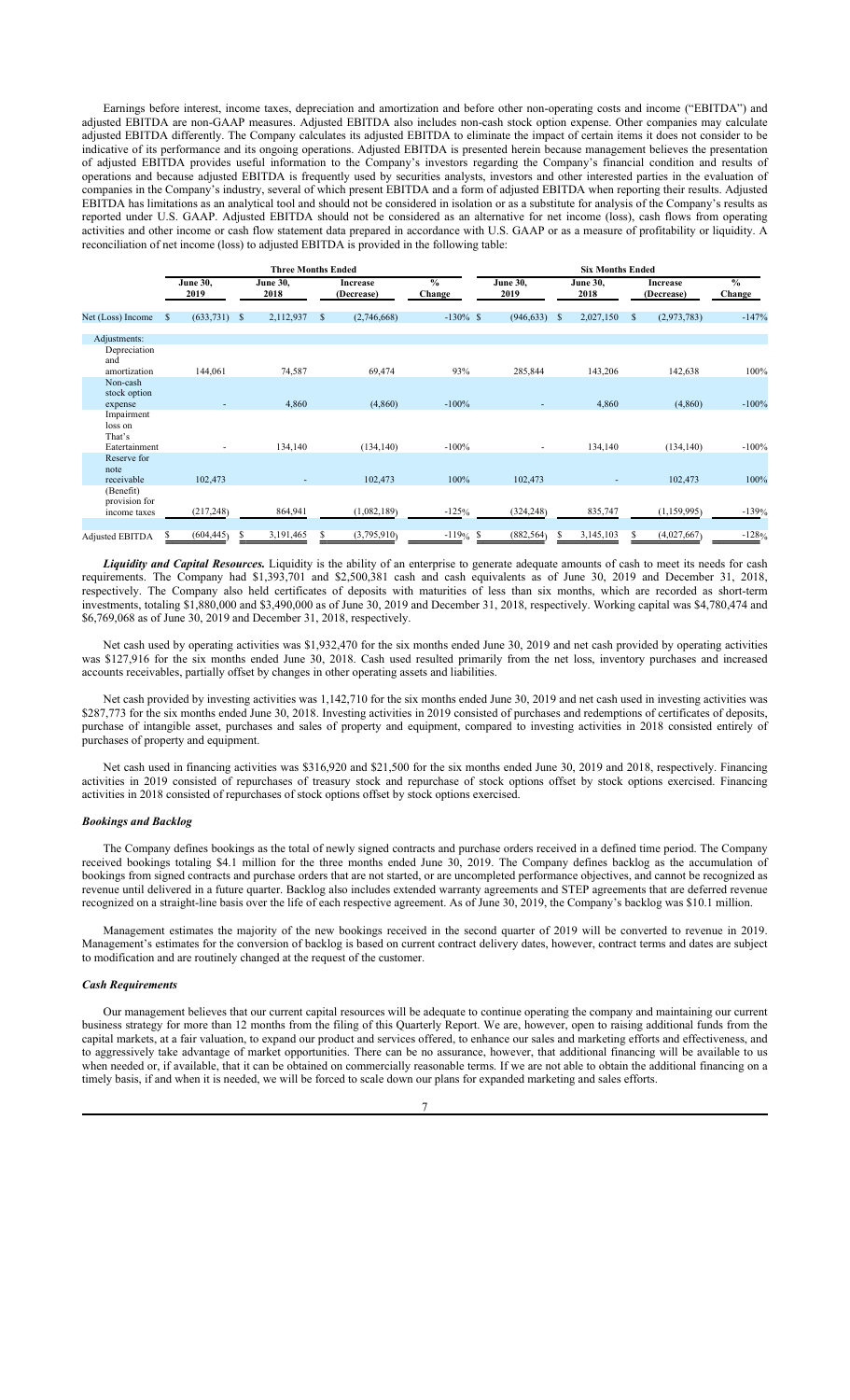## *Critical Accounting Policies*

Our discussion and analysis of our financial condition and results of operations are based on our condensed financial statements, which have been prepared in accordance with GAAP. The preparation of our condensed financial statements requires us to make estimates and judgments that affect the reported amounts of assets, liabilities, revenue, expenses, and related disclosure of contingent assets and liabilities. On an ongoing basis, we evaluate our estimates, including those related to areas that require a significant level of judgment or are otherwise subject to an inherent degree of uncertainty. Significant accounting estimates in these financial statements include valuation assumptions for share-based payments, allowance for doubtful accounts and notes receivable, inventory reserves, accrual for warranty reserves, the carrying value of longlived assets, income tax valuation allowances, the carrying value of cost basis investments, and the allocation of the transaction price to the performance obligations in our contracts with customers. We base our estimates on historical experience, our observance of trends in particular areas, and information or valuations and various other assumptions that we believe to be reasonable under the circumstances and which form the basis for making judgments about the carrying value of assets and liabilities that may not be readily apparent from other sources. Actual amounts could differ significantly from amounts previously estimated. For a discussion of our critical accounting policies, refer to Part I, Item 7, "Management's Discussion and Analysis of Financial Condition and Results of Operations" in our annual report on Form 10-K for the year ended December 31, 2018. Management believes that there have been no changes in our critical accounting policies during the six months ended June 30, 2019.

# *Recent Accounting Pronouncements*

See Note 1 to our condensed financial statements, included in Part I, Item 1., Financial Information of this quarterly report on Form 10-Q.

#### *Off-Balance Sheet Arrangements*

As of June 30, 2019, we did not have any off-balance sheet arrangements that have or are reasonably likely to have a current or future effect on our financial condition, changes in financial condition, revenues or expenses, results of operations, liquidity, capital expenditures or capital resources that are material to investors. The term "off-balance sheet arrangement" generally means any transaction, agreement or other contractual arrangement to which an entity unconsolidated with us is a party, under which we have any obligation arising under a guarantee contract, derivative instrument or variable interest or a retained or contingent interest in assets transferred to such entity or similar arrangement that serves as credit, liquidity or market risk support for such assets.

#### **ITEM 3. QUANTITATIVE AND QUALITATIVE DISCLOSURES ABOUT MARKET RISK.**

Not required for smaller reporting companies.

## **ITEM 4. CONTROLS AND PROCEDURES.**

## **Evaluation of disclosure controls and procedures**

We maintain "disclosure controls and procedures," as that term is defined in Rule 13a-15(e), promulgated by the SEC pursuant to the Exchange Act. Disclosure controls and procedures include controls and procedures designed to ensure that information required to be disclosed in our company's reports filed under the Exchange Act is recorded, processed, summarized and reported within the time periods specified in the SEC's rules and forms, and that such information is accumulated and communicated to our management, including our principal executive officer and principal financial officer, to allow timely decisions regarding required disclosure. Our management, with the participation of our principal executive officer and principal financial officer, evaluated our company's disclosure controls and procedures as of the end of the period covered by this quarterly report on Form 10-Q. Based on this evaluation, our principal executive officer and principal financial officer concluded that as of June 30, 2019, our disclosure controls and procedures were not effective. The ineffectiveness of our disclosure controls and procedures was due to material weaknesses, which we identified in our report on internal control over financial reporting contained in our annual report on Form 10-K for the year ended December 31, 2018, filed with the SEC on April 1, 2019.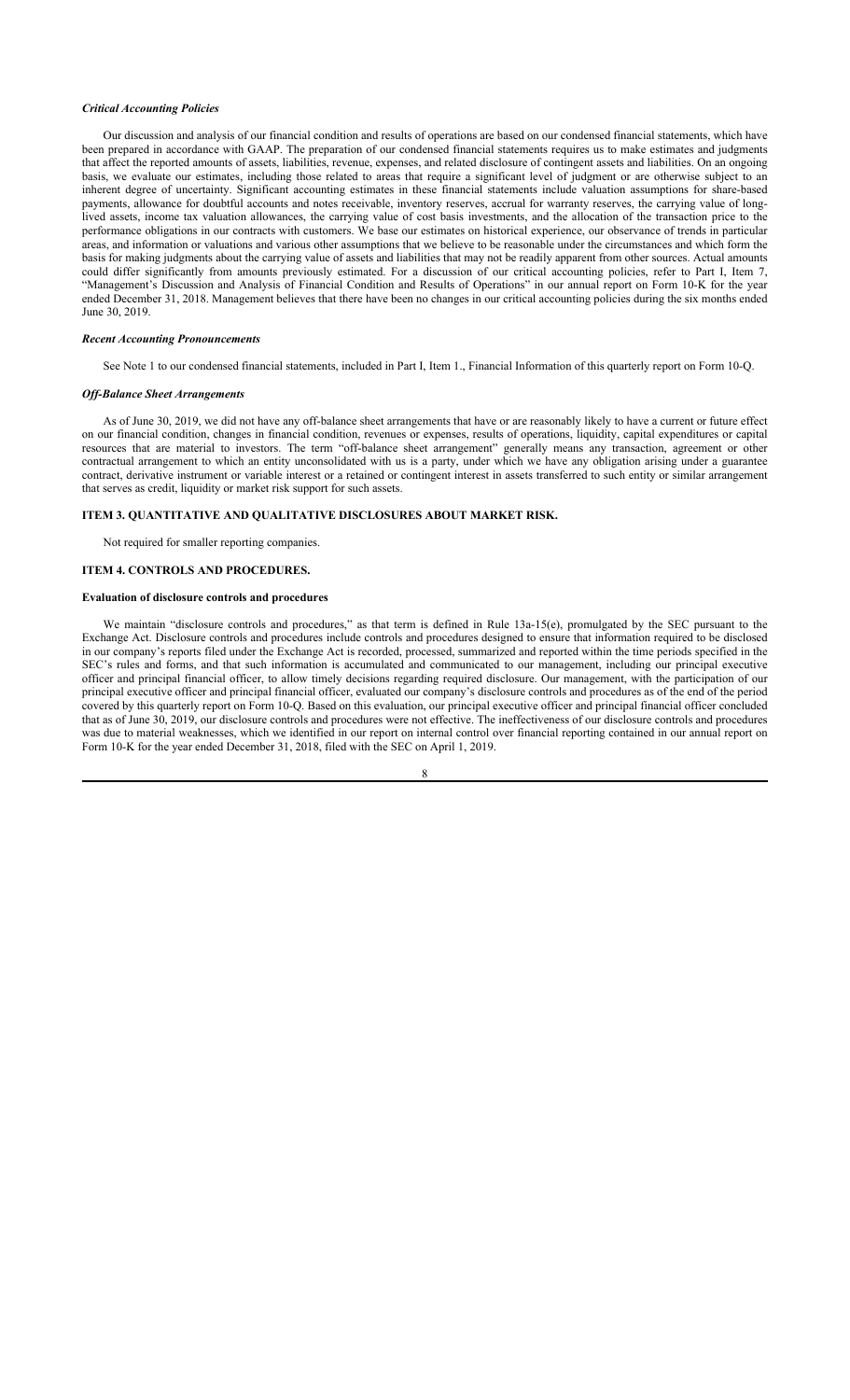# **Change in internal control over financial reporting**

There has been no change in our internal control over financial reporting that occurred during the quarterly period ended June 30, 2019 that has materially affected, or is reasonably likely to materially affect, our internal control over financial reporting. We believe that a control system, no matter how well designed and operated, cannot provide absolute assurance that the objectives of the control system are met, and no evaluation of controls can provide absolute assurance that all control issues and instances of fraud, if any, within any company have been detected.

# **PART II: OTHER INFORMATION**

# **ITEM 1. LEGAL PROCEEDINGS**

See Note 10 to our unaudited condensed financial statements, included in Part I, Item 1., Financial Information of this quarterly report on Form 10-Q, which information is incorporated herein by reference.

# **ITEM 1A. RISK FACTORS**

Not required for smaller reporting companies.

# **ITEM 2. UNREGISTERED SALES OF EQUITY SECURITIES AND USE OF PROCEEDS**

None.

# **ITEM 3. DEFAULTS UPON SENIOR SECURITIES**

None

# **ITEM 4. MINE SAFETY DISCLOSURES**

Not applicable.

# **ITEM 5. OTHER INFORMATION**

- (a) None.
- (b) There have been no material changes to the procedures by which security holders may recommend nominees to the Company's Board of Directors since the filing with the SEC of the Company's quarterly report on Form 10-Q for the quarter ended June 30, 2019.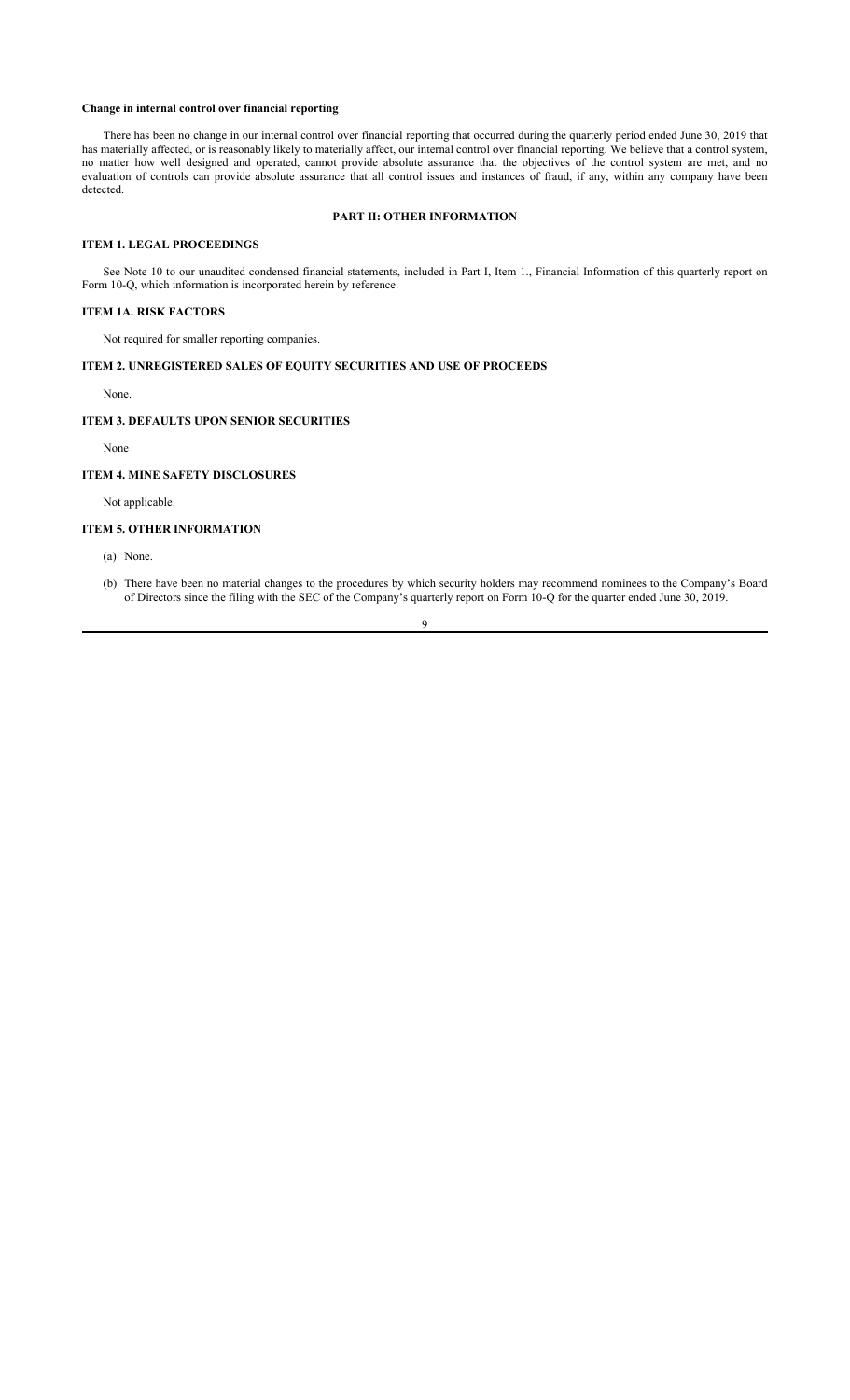# **ITEM 6. EXHIBITS**

| Exhibit<br>No. | <b>Exhibit Description</b>                                                                                                                      |
|----------------|-------------------------------------------------------------------------------------------------------------------------------------------------|
| 31.1           | Certification of the Principal Executive Officer pursuant to Section 302 of the Sarbanes-Oxley Act of 2002.                                     |
| 31.2           | Certification of the Principal Financial Officer pursuant to Section 302 of the Sarbanes-Oxley Act of 2002.                                     |
| 32.1           | Certification of the Principal Executive Officer and Principal Financial Officer pursuant to Section 906 of the Sarbanes-<br>Oxley Act of 2002. |
| $101$ . INS    | <b>XBRL</b> Instance Document                                                                                                                   |
| 101.SCH        | <b>XBRL Taxonomy Extension Schema Document</b>                                                                                                  |
| 101.CAL        | <b>XBRL Taxonomy Extension Calculation Document</b>                                                                                             |
| 101.DEF        | <b>XBRL Taxonomy Extension Definition Linkbase Document</b>                                                                                     |
| 101.LAB        | XBRL Taxonomy Extension Label Linkbase Document                                                                                                 |
| 101.PRE        | XBRL Taxonomy Extension Presentation Linkbase Document                                                                                          |
|                | 10                                                                                                                                              |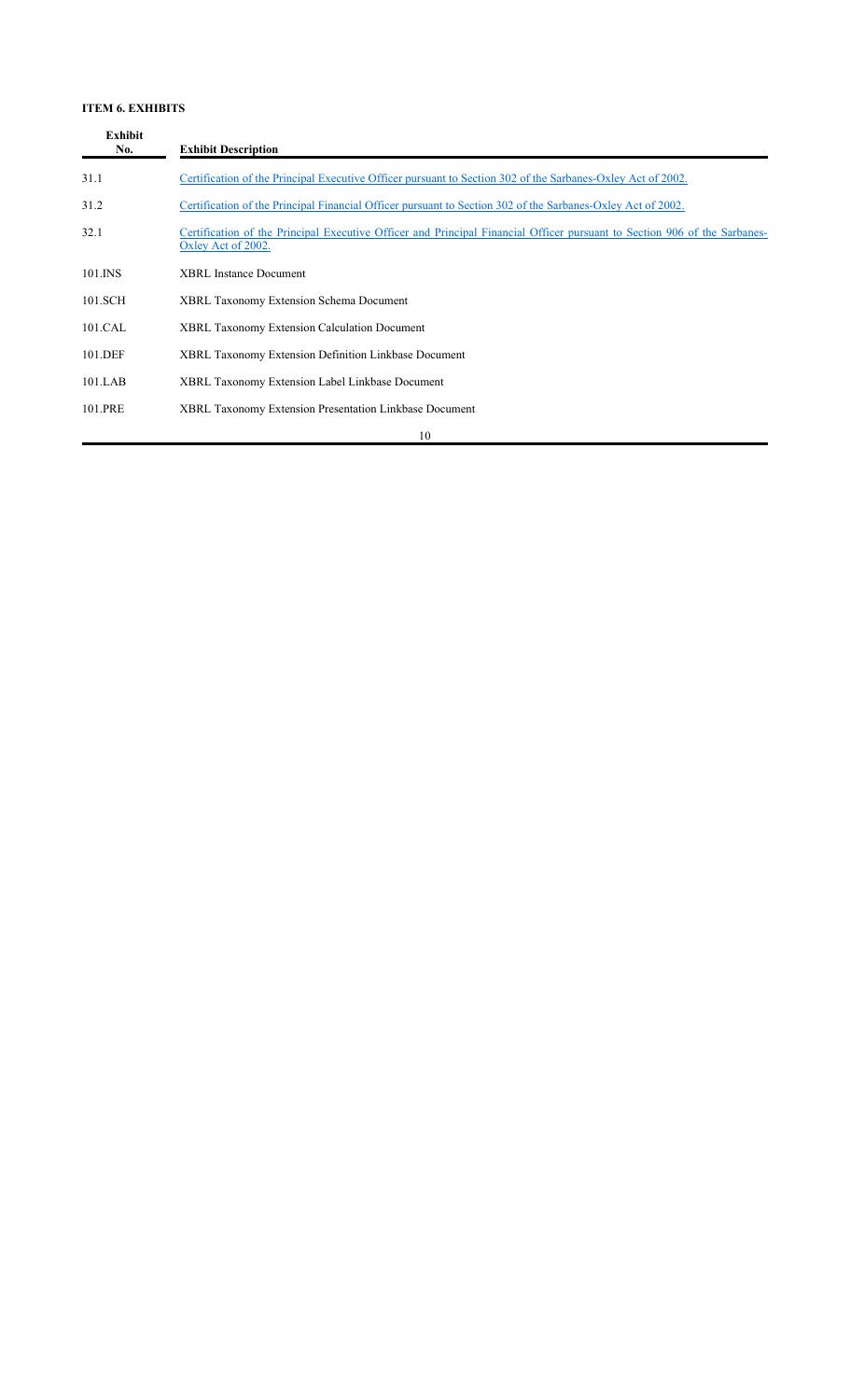# SIGNATURES

Pursuant to the requirements of the Securities Exchange Act of 1934, the registrant has duly caused this report to be signed on its behalf by the undersigned, thereunto duly authorized.

# **VIRTRA, INC.**

Robert D. Ferris Chief Executive Officer and President (principal executive officer)

By: */s/ Judy A. Henry*

Judy A. Henry,

Chief Financial Officer (principal financial and principal accounting officer)

11

Date: August 13, 2019 By: */s/ Robert D. Ferris*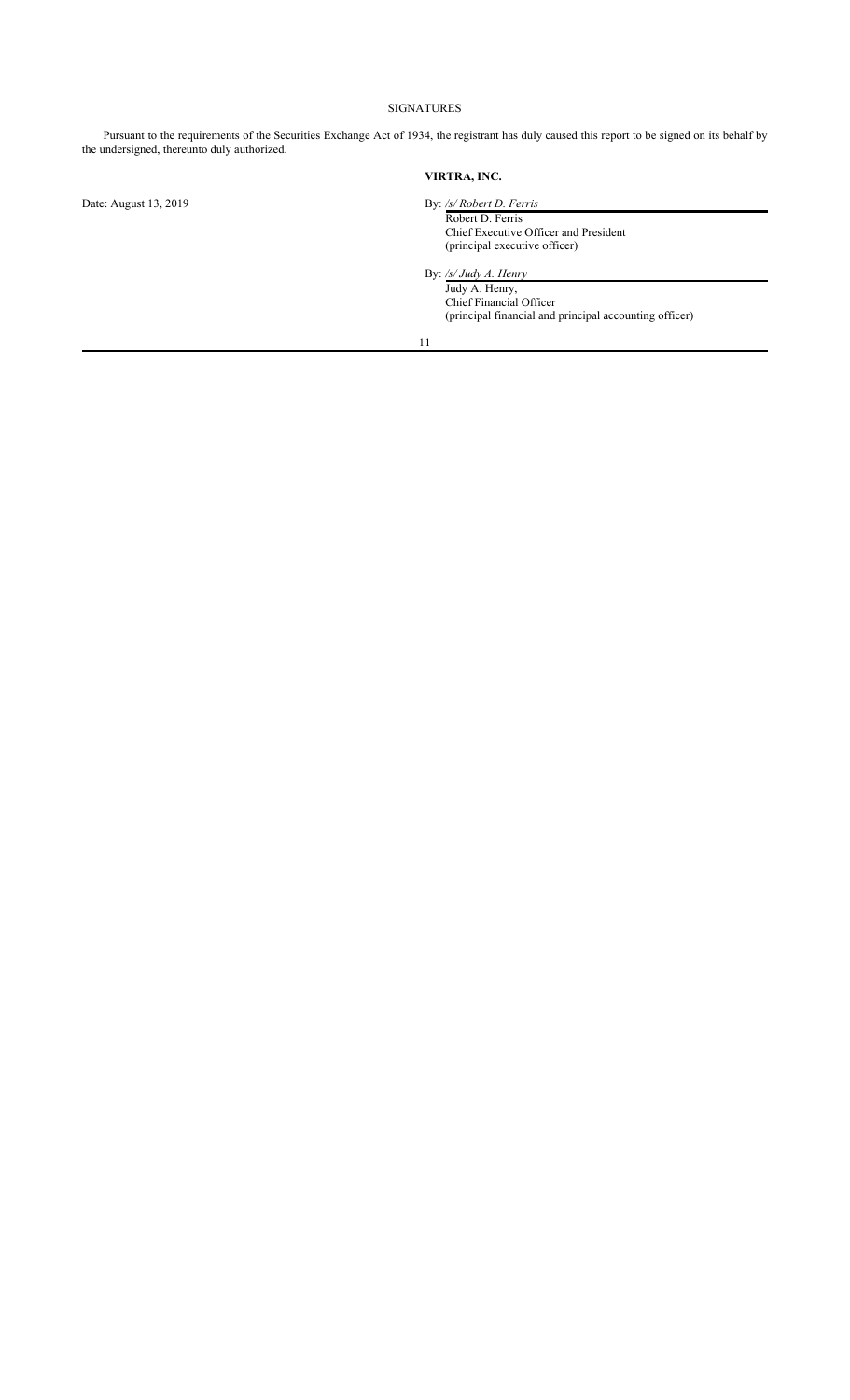**Exhibit 31.1**

#### **CERTIFICATIONS**

I, Robert D. Ferris, certify that:

1. I have reviewed this quarterly report on Form 10-Q for the quarterly period ended June 30, 2019 of VirTra, Inc.;

2. Based on my knowledge, this report does not contain any untrue statement of a material fact or omit to state a material fact necessary to make the statements made, in light of the circumstances under which such statements were made, not misleading with respect to the period covered by this report;

3. Based on my knowledge, the financial statements, and other financial information included in this report, fairly present in all material respects the financial condition, results of operations and cash flows of the registrant as of, and for, the periods presented in this report;

4. The registrant's other certifying officer(s) and I are responsible for establishing and maintaining disclosure controls and procedures (as defined in Exchange Act Rules 13a-15(e) and 15d-15(e)) and internal control over financial reporting (as defined in Exchange Act Rules 13a-15(f) and 15d-15(f)) for the registrant and have:

(a) Designed such disclosure controls and procedures, or caused such disclosure controls and procedures to be designed under our supervision, to ensure that material information relating to the registrant, including its consolidated subsidiaries, is made known to us by others within those entities, particularly during the period in which this report is being prepared;

(b) Designed such internal control over financial reporting, or caused such internal control over financial reporting to be designed under our supervision, to provide reasonable assurance regarding the reliability of financial reporting and the preparation of financial statements for external purposes in accordance with generally accepted accounting principles;

(c) Evaluated the effectiveness of the registrant's disclosure controls and procedures and presented in this report our conclusions about the effectiveness of the disclosure controls and procedures, as of the end of the period covered by this report based on such evaluation; and

(d) Disclosed in this report any change in the registrant's internal control over financial reporting that occurred during the registrant's most recent fiscal quarter (the registrant's fourth fiscal quarter in the case of an annual report) that has materially affected, or is reasonably likely to materially affect, the registrant's internal control over financial reporting; and

5. The registrant's other certifying officer(s) and I have disclosed, based on our most recent evaluation of internal control over financial reporting, to the registrant's auditors and the audit committee of the registrant's board of directors (or persons performing the equivalent functions):

(a) All significant deficiencies and material weaknesses in the design or operation of internal control over financial reporting which are reasonably likely to adversely affect the registrant's ability to record, process, summarize and report financial information; and

(b) Any fraud, whether or not material, that involves management or other employees who have a significant role in the registrant's internal control over financial reporting.

Date: August 13, 2019 */s/ Robert D. Ferris* Robert D. Ferris

Chief Executive Officer and President (principal executive officer**)**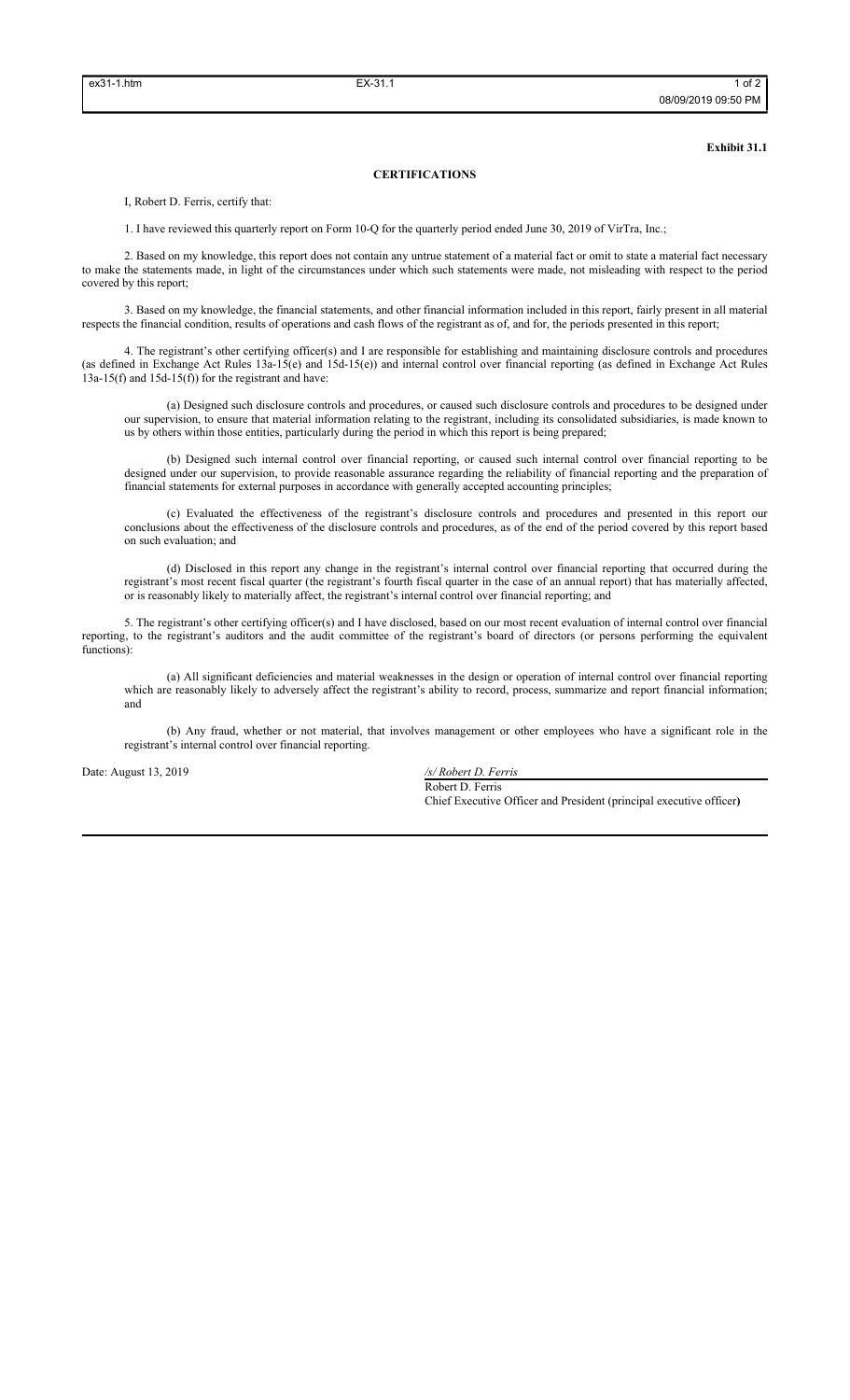**Exhibit 31.2**

#### **CERTIFICATIONS**

I, Judy A. Henry, certify that:

1. I have reviewed this quarterly report on Form 10-Q for the quarterly period ended June 30, 2019 of VirTra, Inc.;

2. Based on my knowledge, this report does not contain any untrue statement of a material fact or omit to state a material fact necessary to make the statements made, in light of the circumstances under which such statements were made, not misleading with respect to the period covered by this report;

3. Based on my knowledge, the financial statements, and other financial information included in this report, fairly present in all material respects the financial condition, results of operations and cash flows of the registrant as of, and for, the periods presented in this report;

4. The registrant's other certifying officer(s) and I are responsible for establishing and maintaining disclosure controls and procedures (as defined in Exchange Act Rules 13a-15(e) and 15d-15(e)) and internal control over financial reporting (as defined in Exchange Act Rules 13a-15(f) and 15d-15(f)) for the registrant and have:

(a) Designed such disclosure controls and procedures, or caused such disclosure controls and procedures to be designed under our supervision, to ensure that material information relating to the registrant, including its consolidated subsidiaries, is made known to us by others within those entities, particularly during the period in which this report is being prepared;

(b) Designed such internal control over financial reporting, or caused such internal control over financial reporting to be designed under our supervision, to provide reasonable assurance regarding the reliability of financial reporting and the preparation of financial statements for external purposes in accordance with generally accepted accounting principles;

(c) Evaluated the effectiveness of the registrant's disclosure controls and procedures and presented in this report our conclusions about the effectiveness of the disclosure controls and procedures, as of the end of the period covered by this report based on such evaluation; and

(d) Disclosed in this report any change in the registrant's internal control over financial reporting that occurred during the registrant's most recent fiscal quarter (the registrant's fourth fiscal quarter in the case of an annual report) that has materially affected, or is reasonably likely to materially affect, the registrant's internal control over financial reporting; and

5. The registrant's other certifying officer(s) and I have disclosed, based on our most recent evaluation of internal control over financial reporting, to the registrant's auditors and the audit committee of the registrant's board of directors (or persons performing the equivalent functions):

(a) All significant deficiencies and material weaknesses in the design or operation of internal control over financial reporting which are reasonably likely to adversely affect the registrant's ability to record, process, summarize and report financial information; and

(b) Any fraud, whether or not material, that involves management or other employees who have a significant role in the registrant's internal control over financial reporting.

Date: August 13, 2019 */s/ Judy A. Henry*

Judy A. Henry Chief Financial Officer (principal financial officer**)**